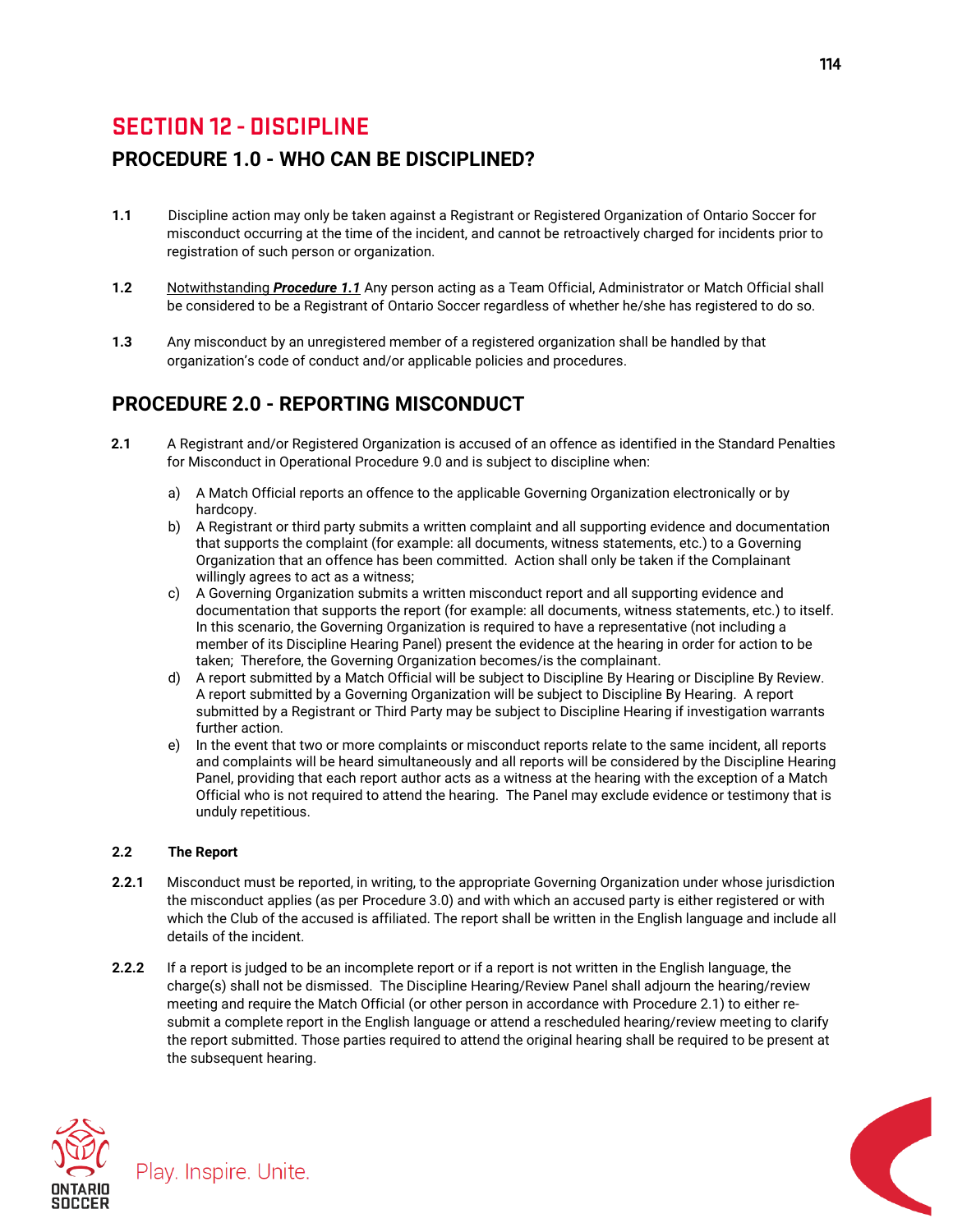**2.2.3** Once submitted, a registrant may not withdraw a report and the charge(s) shall not be dismissed. A registrant wishing to change a report must attend the Discipline Hearing and provide testimony regarding the reason for changing the report.

### **2.3 Statute of Limitations**

- **2.3.1** The written Report/complaint must be submitted to the appropriate Governing Organization within sixty (60) days of the occurrence of the alleged misconduct and the organization must commence disciplinary action within thirty (30) days after receipt of the written report.
- **2.3.2** Any reported misconduct that is made directly to Ontario Soccer may be acted upon by Ontario Soccer without consideration of the time-lines specified in Procedure 2.3.1
- **2.3.3** If the receiving Governing Organization fails to respond in writing to any alleged misconduct prior to 30 days, the complainant may request in writing within 5 days, the next above Governing Organization to review the alleged misconduct and direct to be handled as deemed appropriate.
- **2.3.4** Failure to observe time-lines defined in these Procedures shall render any disciplinary action taken after the expiration of the time, null and void.

## **2.4 Match Official Assault**

**2.4.1** In the case of a Match Official Assault, the Match Official shall provide written notification and a preliminary report of the assault to the District Association in which he/she resides and Ontario Soccer's Match Official Development Department within 48 hours of the assault. The Match Official must then provide a completed Match Official Assault Report within 5 days of the alleged assault. This must be reported and submitted to the District Association in which he/she resides as well as to Ontario Soccer's Match Official Development Manager. The applicable District Association is responsible for ensuring all parties involved receive this information. Approval to extend timelines listed in this procedure are at the discretion of Ontario Soccer only.

## **2.5 Misconduct by a Match Official**

- **2.5.1** A written report/complaint about a Match Official must be reported to the appropriate District Association. Misconduct by a Match Official in a competition organized by Ontario Soccer shall be handled by Ontario Soccer
- **2.5.2** If a person, registered as a Match Official, is accused of misconduct while acting as a registered Player, Team Official or Administrator, he/she shall be charged for misconduct in the capacity in which he/she was acting and shall not be charged as a Match Official. For misconduct at any other time, including as a spectator, the person shall be charged as a Match Official.

## **2.6 Misconduct at a Tournament**

**2.6.1** With the exception of reports pertaining to match official assault, a match official is required to complete a dismissal report, or special incident report respectively for each dismissal, or special incident and a "list of cautions report" and submit such report(s) immediately to the governing organization under whose authority the game was held.

## **PROCEDURE 3.0** – **JURISDICTION**

**3.1** Unless the Procedure is identified as being applicable only to a specific jurisdiction, all the Procedures in this document are applicable to Ontario Soccer and all Governing Organizations and individuals registered with Ontario Soccer.



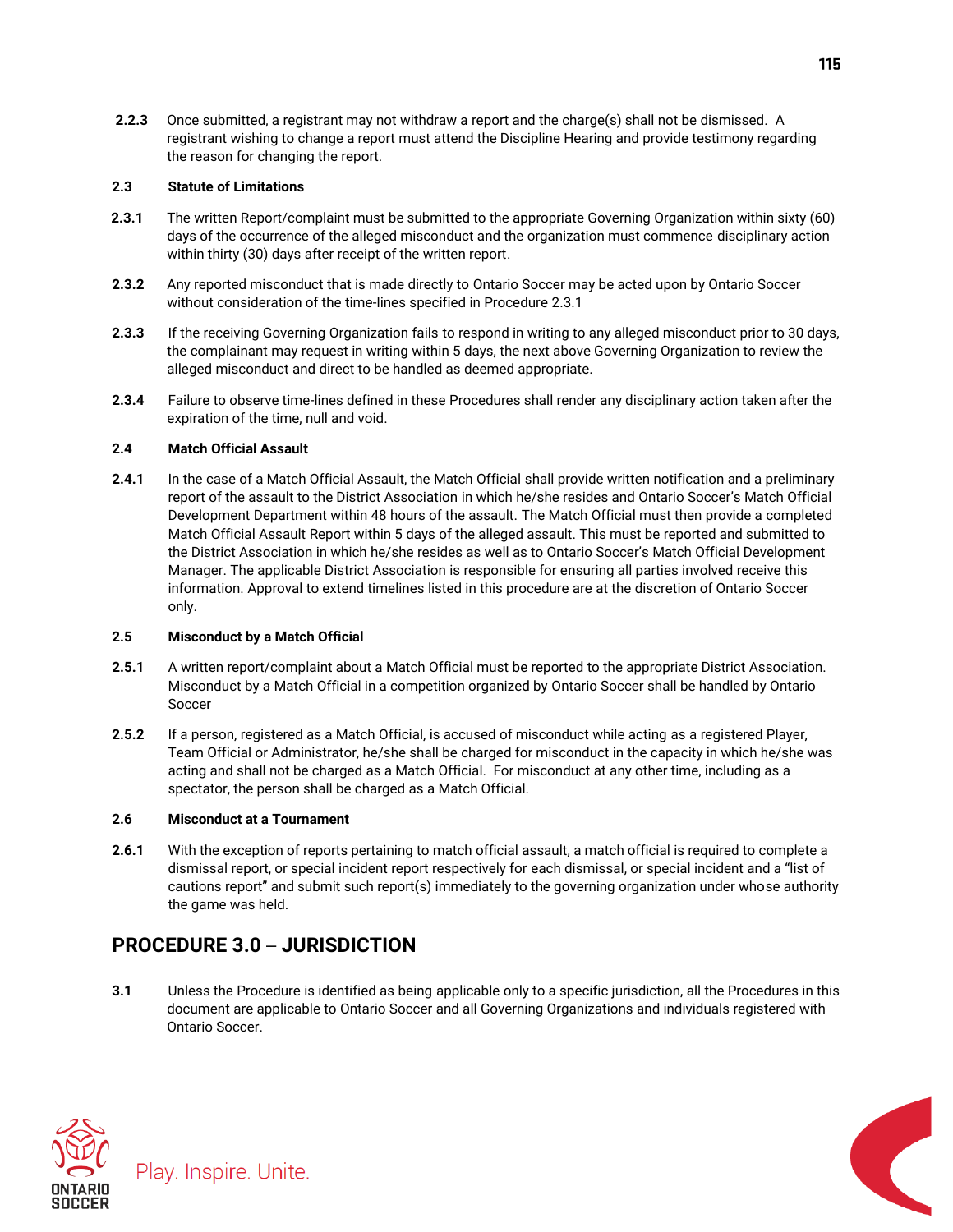### **3.2 Jurisdiction Levels**

All misconduct occurring in competition organized by Ontario Soccer shall fall under the jurisdiction of Ontario Soccer, unless otherwise delegated.

- **3.2.1** Ontario Soccer reserves the right to intervene in matters of discipline at all jurisdiction levels where deemed necessary and appropriate.
- **3.2.2** All misconduct types relating to registration of Players, Team Officials & Club/Academy Administrators falls under the jurisdiction of the Governing Body responsible for the validation of the registrations. A governing body cannot ignore non registration or condone it. Non-registration of players/coaches/teams is a Discipline Offence which must lead to appropriate Discipline charges.
- **3.2.3** All misconduct by a Match Official shall be handled under the jurisdiction of the District Association in which the Match Official is registered. All applicable discipline resulting in suspension of a Match Official shall be served under the jurisdiction of Ontario Soccer.
- **3.2.4** All misconduct types relating to registration of Match Officials and Administrators of
	- a) Ontario Soccer
	- b) District Associations
	- c) Senior Provincial, Regional and (if governed by Ontario Soccer) District Competitive
	- d) Youth Provincial, Regional and (if governed by Ontario Soccer) District Competitive
	- Fall under the jurisdiction of Ontario Soccer.
- **3.2.5** Misconduct Types by the same person or the same organization occurring during the same game incident or a related incident shall be dealt with by one jurisdiction only. In a game involving several misconduct types by the same person or same organization and where those misconduct types would normally fall under two or more jurisdictional levels, the case shall be handled by the higher level Governing Organization. Charges and penalties specific to a Governing Organization shall be heard on behalf of that Governing Organization, by the jurisdiction level hearing the cases.

#### **3.3 Misconduct Directed towards a Match Official**

- **3.3.1** In cases of Match Official Assault Ontario Soccer Discipline Hearing Panel shall be appointed by the District Association with which the accused is registered or with which the Club of the accused is affiliated. The District Association's Discipline Hearing Panel shall act as Ontario Soccer's Discipline Hearing Panel in the hearing of such cases.
- **3.3.2** For all other Misconduct Types directed at a Match Official the jurisdiction of discipline shall be:
	- a) If the misconduct occurred during a game in a Provincial, Regional, District Competitive or District Recreational League then, the appropriate League shall have jurisdiction to handle any disciplinary action.
	- b) For all other Misconduct directed at the Match Official discipline shall be dealt with by the District Association with which the accused is registered or with which the Club of the accused is affiliated. A District Association may delegate such cases to the District Competitive League (if governed by the District Association), District Recreational League or Local League in which the offence occurred provided such delegation is stated in their Governing Documents.

#### **3.4 Delegation of Misconduct Jurisdiction**

**3.4.1** Where permitted, a Governing Organization may be delegated, by its Governing Organization, the responsibility for establishing a Discipline Hearing Panel to deal with one or more Misconduct Types. This responsibility may be revoked at any time by the higher Governing Organization.



Play. Inspire. Unite.

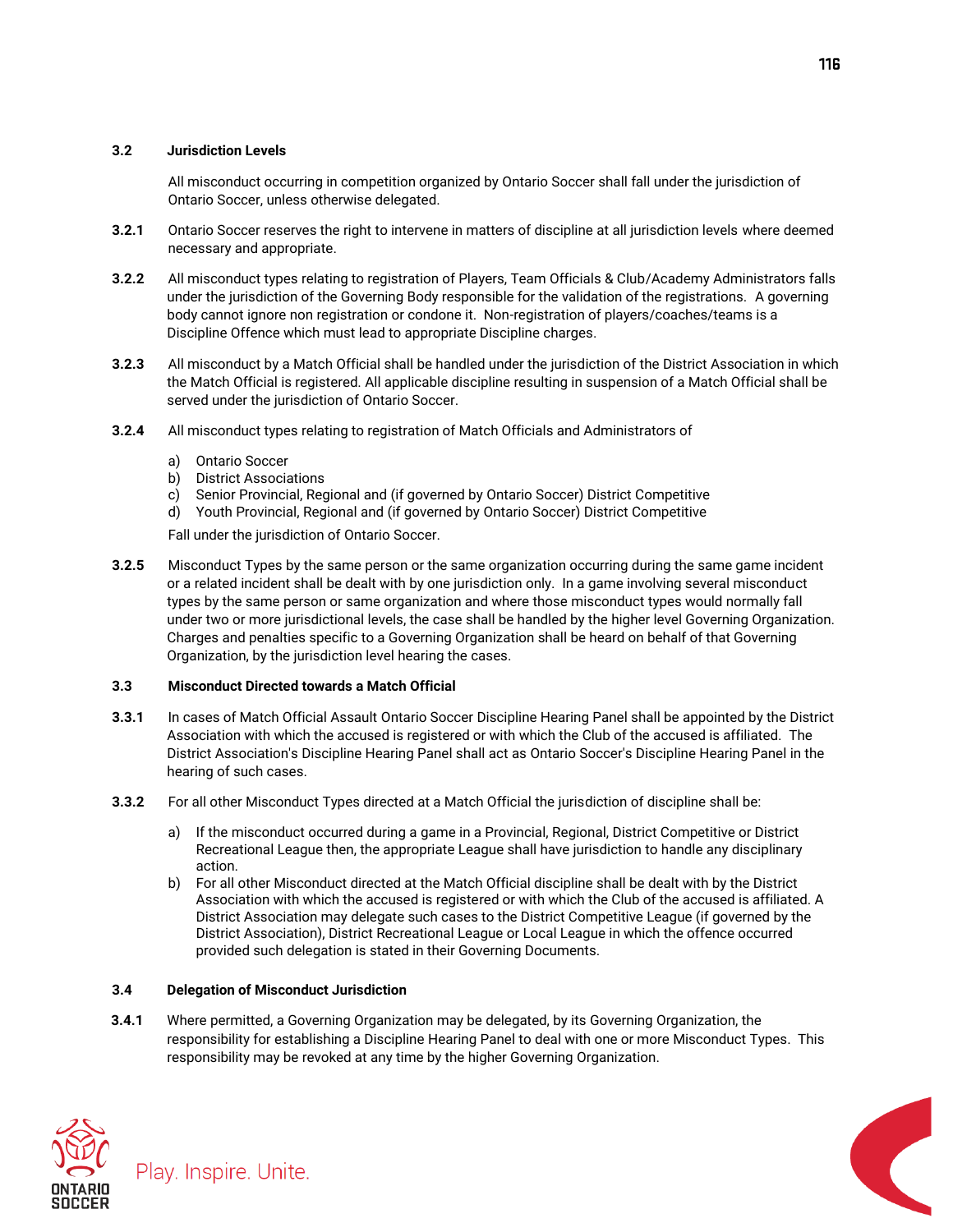- **3.4.2** District Associations may delegate certain game related misconduct types to:
	- a) Senior District Competitive Leagues and Youth District Competitive Leagues (governed by District Association)
	- b) Senior District Recreational Leagues and Youth District Recreational Leagues
	- c) Clubs, Senior Local Leagues and Youth Local Leagues

### **3.5 Referral of Misconduct Cases**

- **3.5.1** A Governing Organization which has jurisdiction over a specific misconduct category may refer a misconduct incident to its higher Governing Organization. If the higher Governing Organization determines that the referral is valid, it shall handle the case. If the higher Governing Organization determines that the referral is not valid, the case shall be handled by the Governing Organization with jurisdiction for that misconduct type
- **3.5.2** Misconduct occurring outside the normal jurisdiction such as out of province games or tournaments shall be referred to the appropriate Governing Organization for action.
- **3.5.3** Anytime a Governing Organization refers a discipline case to a higher Governing Organization, the case becomes a case of that higher Governing Organization, which must report back the findings and decisions to the referring Governing Organization within 30 days or upon completion of the discipline process.

## **PROCEDURE 4.0 - RIGHTS AND RESPONSIBILITIES**

- **4.1** Ontario Soccer may, without notice, audit any organization who has been delegated the responsibility to administer discipline to ensure full compliance with these Procedures. If an organization fails to administer discipline in accordance with these Procedures Ontario Soccer has the right to:
	- a) Intervene to correct the problem
	- b) Withdraw the delegation to administer discipline; and
	- c) Subject the organization to discipline
- **4.2** Every Club is responsible for the actions of its Players, Team Officials, Administrators and spectators.
- **4.3** In all cases of mistaken identity of an accused Player, Team Official or Administrator caused as a result of a team sheet error or other irregularities, the responsible Club shall properly identify the offending party involved. Failure to do so will result in a charge under Misconduct Type 5.69
- **4.3.1** In the event that the Match Official incorrectly identifies the person responsible for the reported misconduct and if the Club correctly identifies the offending party, then both parties together with the Match Official shall be required to attend the hearing for the Match Official to identify the correct person if so required by the Discipline Hearing Panel.
- **4.4** Registered District Associations, Leagues and Clubs shall ensure that their disciplinary rules, regulations and policies are consistent and do not conflict with those published by Ontario Soccer.
- **4.5** Failure to observe time-lines defined in these Procedures shall render any disciplinary action taken after the expiration of the time, null and void.
- **4.6** Accused parties must appear at a Hearing at their own expense.
- **4.7** All parties directly affected by a discipline decision must receive a written copy of the decision and also the specific "Rights of Appeal Information", including:
	- a) The name and address of the organization to which the Appeal must be sent.
	- b) The amount of the appeal fee

Play. Inspire. Unite.

c) The criteria for the grounds for appeal



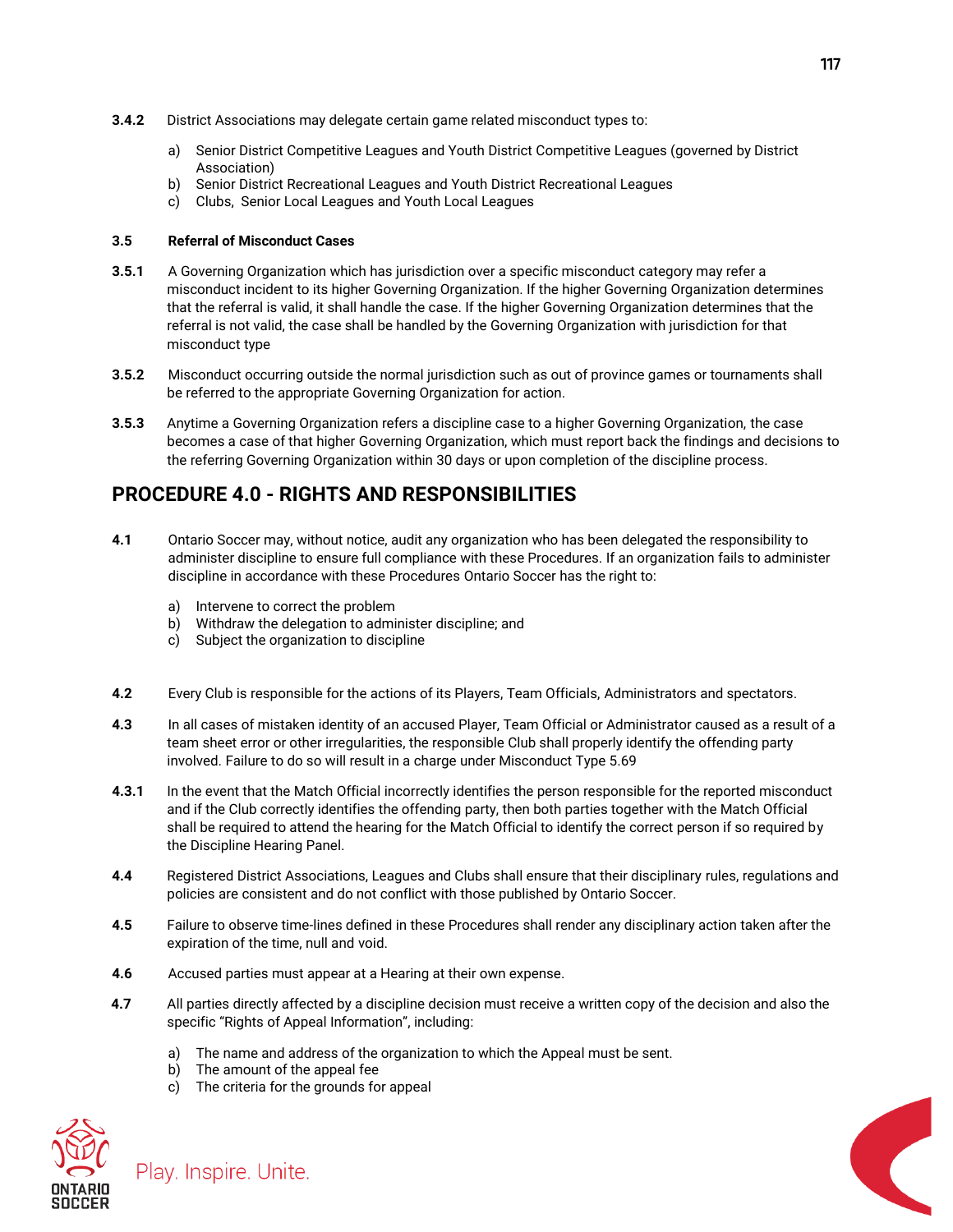- d) Which organizations must receive a copy of the appeal
- e) The method of delivery for both the appeal and the fee

The time-lines for appealing a decision shall only go into effect after the affected party has received a written copy of both the decision and the "Rights of Appeal Information"

- **4.8** Except for discipline decisions rendered under the Discipline By Review (DBR) system, any party directly affected by a decision has the right to appeal that decision. The discipline decision shall remain in effect pending the result of the appeal.
- **4.9** A Registrant is entitled to know for which offence she/he has been dismissed from a game. Each Governing Organization shall develop a procedure whereby a person may learn why she/he has been dismissed. This procedure must allow sufficient time for the report to be accepted by the Governing Organization and sufficient time for the accused to request a hearing via the normal procedures.
- **4.10** Any party directly affected by a decision shall receive a copy of the "Findings". However, the Minutes of a Discipline Hearing Panel shall not be given to any party except to the Governing Organization, upon such request.

## **PROCEDURE 5.0 - DISCIPLINE SYSTEMS**

- **5.1** Discipline administered by a Governing Organization shall be rendered in accordance with the Discipline by Review (DBR) system and/or Discipline by Hearing (DBH) system.
- **5.2** For Discipline Hearings being convened by a District Association or any competitive classification league the Discipline Hearing Chair shall hold current Discipline Certification Level 1 prior to the hearing being convened.

#### **5.3 Discipline By Review (DBR)**

- **5.3.1** An organization may use the DBR. System only for those misconduct types defined in Procedure 9.0
- **5.3.2** The organization's Discipline Review Panel shall meet not less than once a month, in accordance with a published schedule, to review all misconduct reports received since its last Discipline Review meeting.
- **5.3.3** The Case Manager shall:
	- a) Read the misconduct report
	- b) Identify the correct charge for each
	- c) Determine if the charge shall be handled by DBR or DBH

The Discipline Review Panel shall:

- a) Make a decision on the DBR charge(s)
- b) Render the mandatory penalty in accordance with Procedure 9.0.
- c) Postpone a decision to a subsequent Discipline Review Meeting if it determines that further clarification and/or reports are required.

#### **5.3.4 Notification of Penalty**

Play. Inspire. Unite.

Decisions shall be forwarded, in writing, by mail, fax, e-mail, or designated website, to all affected parties within four (4) days of the hearing, and shall indicate the following

- a) Exact offence(s) of which the accused has been found guilty; and
- b) Starting date and the expiry date of the suspension or the specific games from which the accused has been suspended.



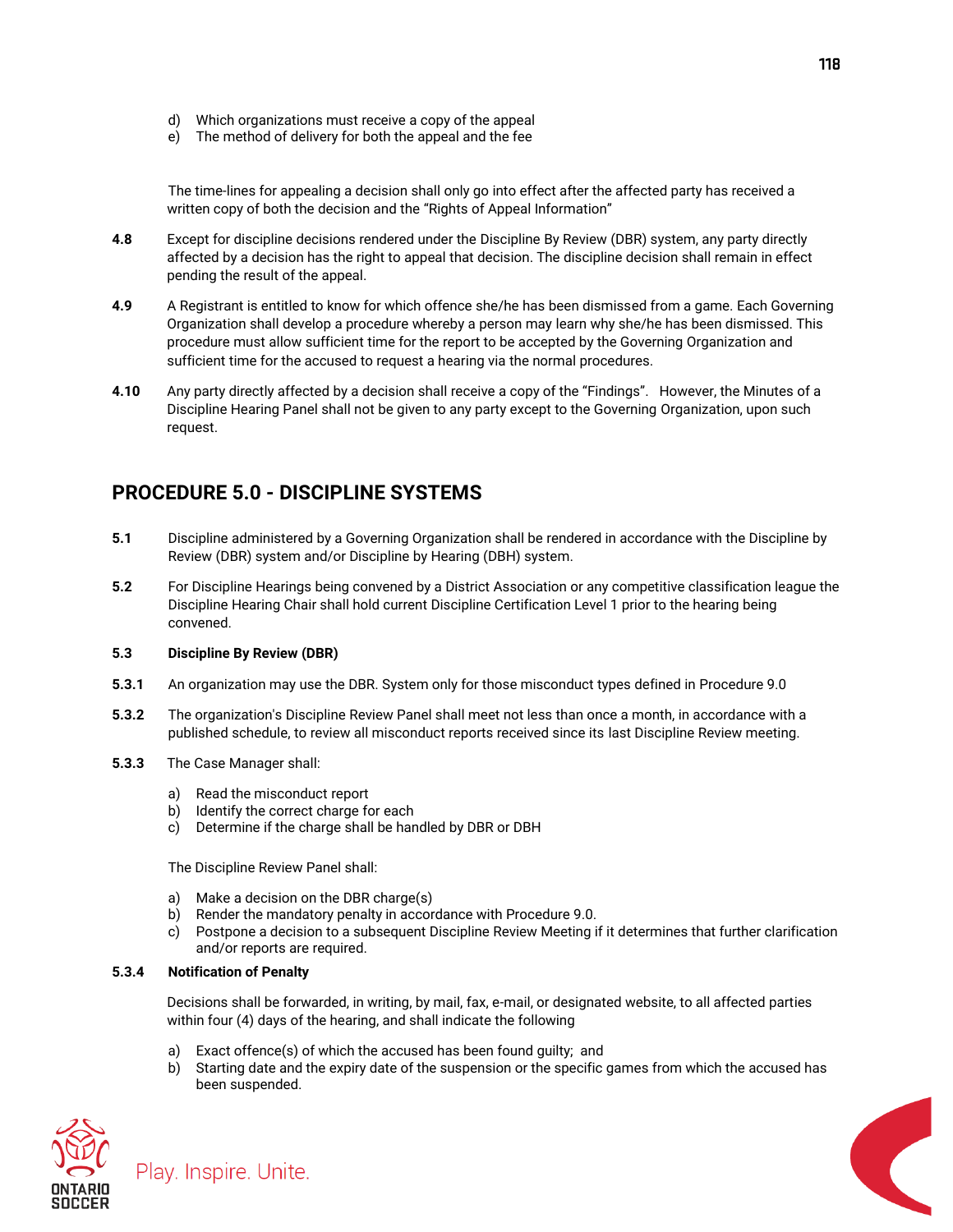#### **5.3.5 Appeal of a Decision under the DBR System**

Except where a decision has been made that is in contravention of or not in accordance with a published rule, discipline decisions made under the D.B.R. System may not be appealed.

### **5.3.6 Requests for A Hearing**

- **5.3.6.1** Except in cases of Ontario Soccer Misconduct Type 1.3, 1.5 and 1.6, an individual who is subject to the DBR System shall have the right to request to be disciplined by the DBH System
- **5.3.6.2** Where applicable, the accused shall submit a written request to the Governing Organization having jurisdiction to hear the case, within three (3) days of receiving the dismissal. This request must arrive before the date of the next scheduled Discipline Review meeting, as published.
- **5.3.6.3** In cases where there was no dismissal/ejection was performed, the governing organization shall notify the accused, provide a copy of the Special Incident Report and provide an opportunity for the accused to request a hearing within specified timelines.
- **5.3.6.4** The request shall be written and submitted together with the appropriate "Request for Hearing Fee"
- **5.3.6.5** A Discipline Hearing Administrative Fee is only payable if the accused is found guilty of the charge.
- **5.3.6.6** The "Request for Hearing Fee" shall be paid prior to the start of the hearing and this fee is non-refundable.

### **5.4 Discipline by Hearing**

#### **5.4.1 Notification of Hearing**

For Governing Organizations without regularly scheduled hearings, all those required to attend a hearing shall be given fifteen (15) days' notice. Such notice shall also be forwarded to the Club when the offence involves a Registered Player, Team Official or Club Administrator. This notice must state the exact nature of the charges, together with the misconduct type and charge number, as outlined in Procedure 9.0, and/or as outlined in a club/league rules together with the "Rights of the Accused" to request a postponement, to bring an adviser, observers and/or witnesses. The Notice of Hearing will also include a copy of each 'Report of Misconduct' and all documentation which will be considered by the Discipline Hearing Panel received by the Governing Organization in relation to the Discipline Charge being brought against the accused.

- **5.4.2** For Governing Organizations that have published the dates on which they hold regularly scheduled hearings, the organization shall:
	- a) Publish the organization's hearing schedule and those required to attend;
	- b) Publish with the hearing schedule:
		- i. The method of notification for those required to attend;
		- ii. The rights of the accused party to request a postponement;
		- iii. The rights to bring an adviser, observer(s) and/or witnesses(s) to the hearing;
		- iv. The rights to receive within 48 hours upon submitting a written request to the organization, a copy of the Report(s) of Misconduct and all documentation which will be considered by the Discipline Hearing Panel
	- c) If the accused has not been provided disclosure in accordance with b) iv) above, at least 30 minutes prior to the commencement of the hearing, provide the accused with a copy of the Report(s) of Misconduct and all documentation which will be considered by the Discipline Hearing Panel
- **5.4.3** If any party required to attend a hearing challenges the legality of the hearing on the basis that insufficient notice of the hearing was given, the Hearing Panel will determine if the complaint is legitimate and, if found to be, will only proceed if relevant parties sign a waiver or will adjourn the case to a subsequent date.





119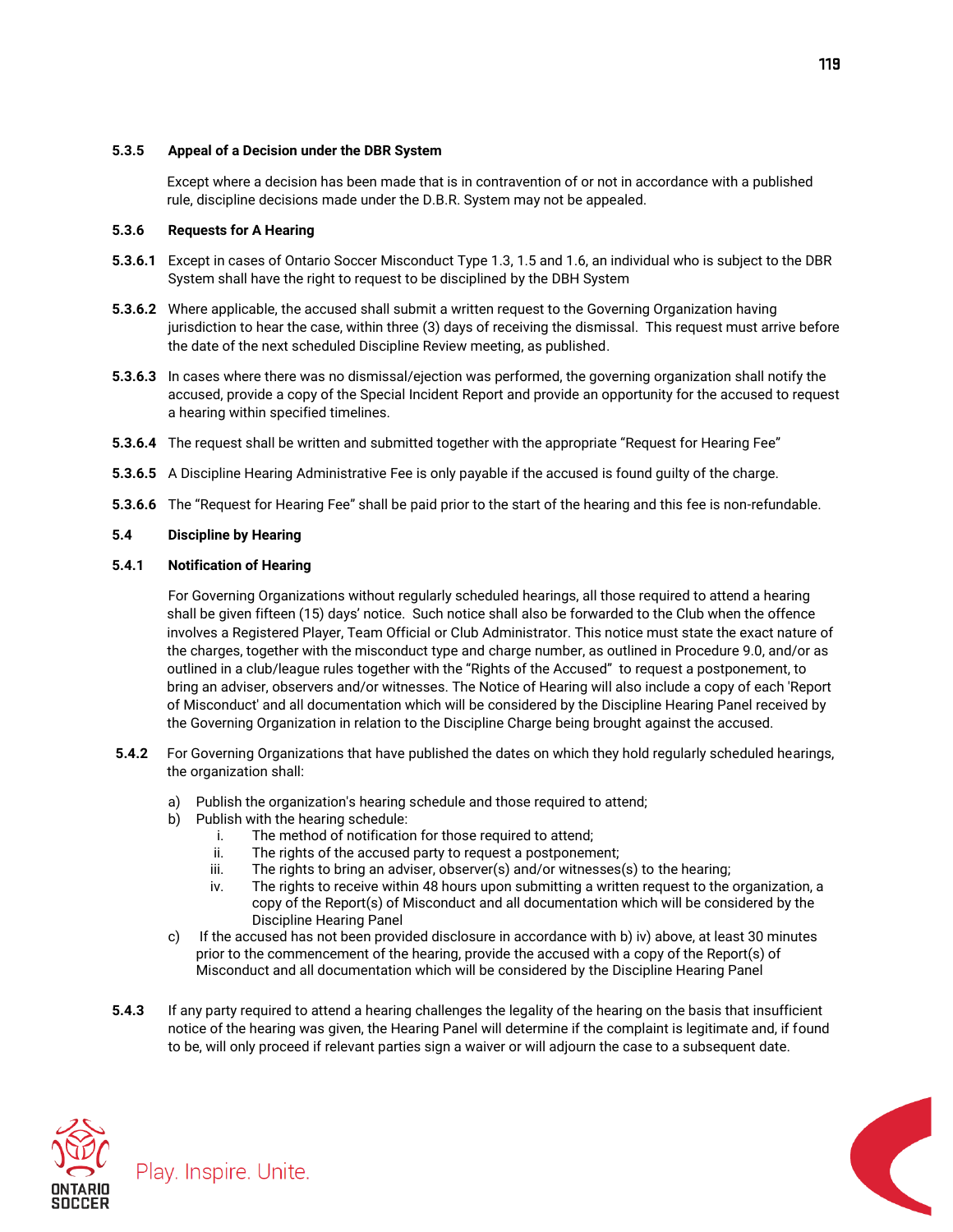**5.4.4** The Discipline Hearing Panel shall not overrule any legitimate objections which are based on the Discipline Procedures contained in these "operational procedures"

#### **5.4.5 Request for Postponement**

Any party required to attend a hearing may request one (1) postponement of a hearing. The party must submit a written request which must be received by the Governing Organization no later than four (4) days prior to the date of that hearing, stating the reason for requesting the postponement. All such requests must be accompanied by the correct fee in the form of a recorded payment. Should the request be denied, the fee shall be refunded. The Governing Organization shall have full discretion to refund the "Request For Postponement Fee" if sufficient reason warrants such action.

- **5.4.5.1** Any Match Official required to attend does not have to pay the "Request For Postponement Fee" unless he/she is the accused.
- **5.4.5.2** In the event that criminal charges are laid as a result of any incident that occurred in a game or in the vicinity of the game's venue after the game, the case shall proceed in accordance with "governing documents", unless the accused requests a postponement of the hearing. Such "Requests for Postponement" shall be granted, but the accused shall remain suspended from all soccer related activity until his/ her case is dealt with by the Discipline Hearing Panel.

### **5.4.6 Request for New Hearing**

- **5.4.6.1** Those who request another hearing after failing to attend a hearing when required to do so, shall submit a written request together with the recorded payment for the fee as specified by the Governing Organization. This fee is non-refundable.
- **5.4.6.2** When a hearing is postponed, the accused shall request a hearing after the disposition of the criminal charge(s) but will not be required to pay the normal "Request for Hearing Fee". The outcome of a criminal case will not influence charges laid under "Published Rules". Any suspension period shall include the period during which the accused was suspended prior to the hearing.

#### **5.5 Pleading Guilty**

An accused party may plead guilty and forego a hearing. Written notification of such must be received by the Governing Organization no later than four days prior to the date of the hearing. In doing so, the accused party accepts the maximum penalty applicable to Ontario Soccer Misconduct Type charged. The appropriate administrative fee will be levied. The accused party may not appeal a decision rendered by the Discipline Hearing Panel once the guilty plea has been entered, unless the penalty assessed is not within the standard range in accordance with the Published Rules

#### **5.6 Attendance at Discipline Hearing**

- **5.6.1** The accused individual or Governing Organization or their representative must attend a hearing. Anyone representing an accused must provide a signed proxy from the accused before being allowed to participate at a hearing.
- **5.6.2** An accused may choose to be accompanied by another adult who may act as an adviser.
- **5.6.3** An accused less than eighteen years of age must be accompanied by an adult, who shall act as an adviser, failing which the hearing will not proceed and the accused shall be suspended until the hearing is held.
- **5.6.4** If the accused does not appear, the hearing will not proceed, the accused will be fined in accordance with the "Schedule of Fees, Fines, Bonds and Penalties" as published by the Governing Organization, and the accused will be suspended from all soccer related activities until he/she requests in writing and attends a hearing.
- **5.6.5** In all cases of alleged Match Official Assault, the following must attend the hearing:



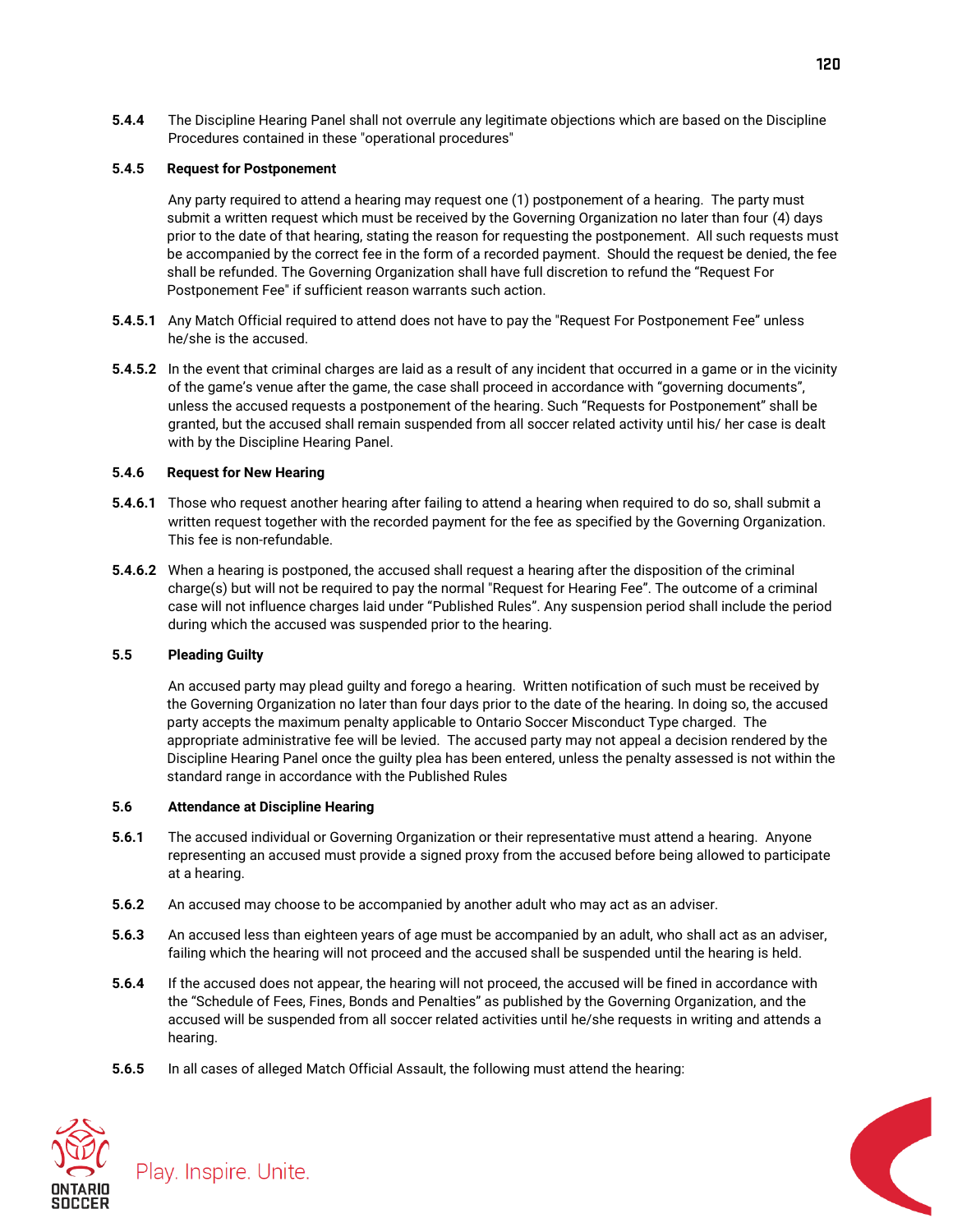- a) The accused; (notwithstanding 5.6.1, the accused must attend in person)
- b) The person(s) submitting the report(s);
- c) The Club representative.
- **5.6.6** If any of the above parties fail to attend may result in disciplinary action being taken.
	- a) An accused person failing to attend a Discipline Hearing when required to do so, shall be suspended from all soccer related activity until such time that he/she requests, in writing, another hearing and appears at that subsequent hearing; and he/ she shall be fined in accordance with the "governing documents" of the organization hearing the case.
	- b) A Governing Organization failing to attend a Discipline Hearing, when required to do so, shall be fined in accordance with the "governing documents" of the organization hearing the case.
- **5.6.7** Failure of an accused, without due cause, to participate in, or remain at, a discipline hearing when required to attend.
	- a) An accused person who refused to participate in a Discipline Hearing, or who walked out of the hearing, thus preventing the Discipline Hearing Panel from rendering a decision on the case, shall be suspended from all soccer related activities until such time that he/she requests, in writing, another hearing and appears at that subsequent hearing.
	- b) Notwithstanding Procedure 5.6.7 a), if the Discipline Hearing Panel determines that it has obtained sufficient evidence, prior to the walkout, to render a decision in the normal manner, it shall render its decision.
- **5.6.8** The Discipline Hearing Panel must require that the author of the misconduct report attend the Discipline Hearing where the accused has been charged with a misconduct type that may result in a penalty of one year or greater.
- **5.6.9** The Match Official must attend a Discipline Hearing if required by the Discipline Hearing Panel. Any reasonable expenses incurred by the Match Official shall be reimbursed by the Governing Organization handling the case.

#### **5.7 Advisers, Club Representative, Witnesses and Observers**

#### **5.7.1 Advisers**

- **5.7.1.1** An adviser is a person 18 years of age or older who provides advice to any party required to attend a Discipline Hearing including the Panel and may not act as a witness nor provide any testimony at the Discipline Hearing. They may not question the competence of the Match Official(s) and may question a witness for clarification purposes only.
- **5.7.1.2** The Chair of the Discipline Hearing Panel shall notify any advisers that the hearing will be conducted strictly in accordance with Ontario Soccer "Governing documents".
- **5.7.1.3** An adviser may not be granted an adjournment of the hearing on the grounds that he/she is not familiar with Ontario Soccer "Published Rules".

#### **5.7.2 Observers**

- **5.7.2.1** Each party required to attend a Discipline Hearing is entitled to have a maximum of two observers in attendance at the Discipline Hearing. They may not act as a witness nor provide any testimony but may speak at the discretion of the Discipline Hearing Panel.
- **5.7.2.2** If an observer interrupts a Discipline Hearing and refuses to stop such interruptions when requested to do so by the Discipline Hearing Panel, he/she shall be required to leave the hearing room, prior to the continuation of the hearing.





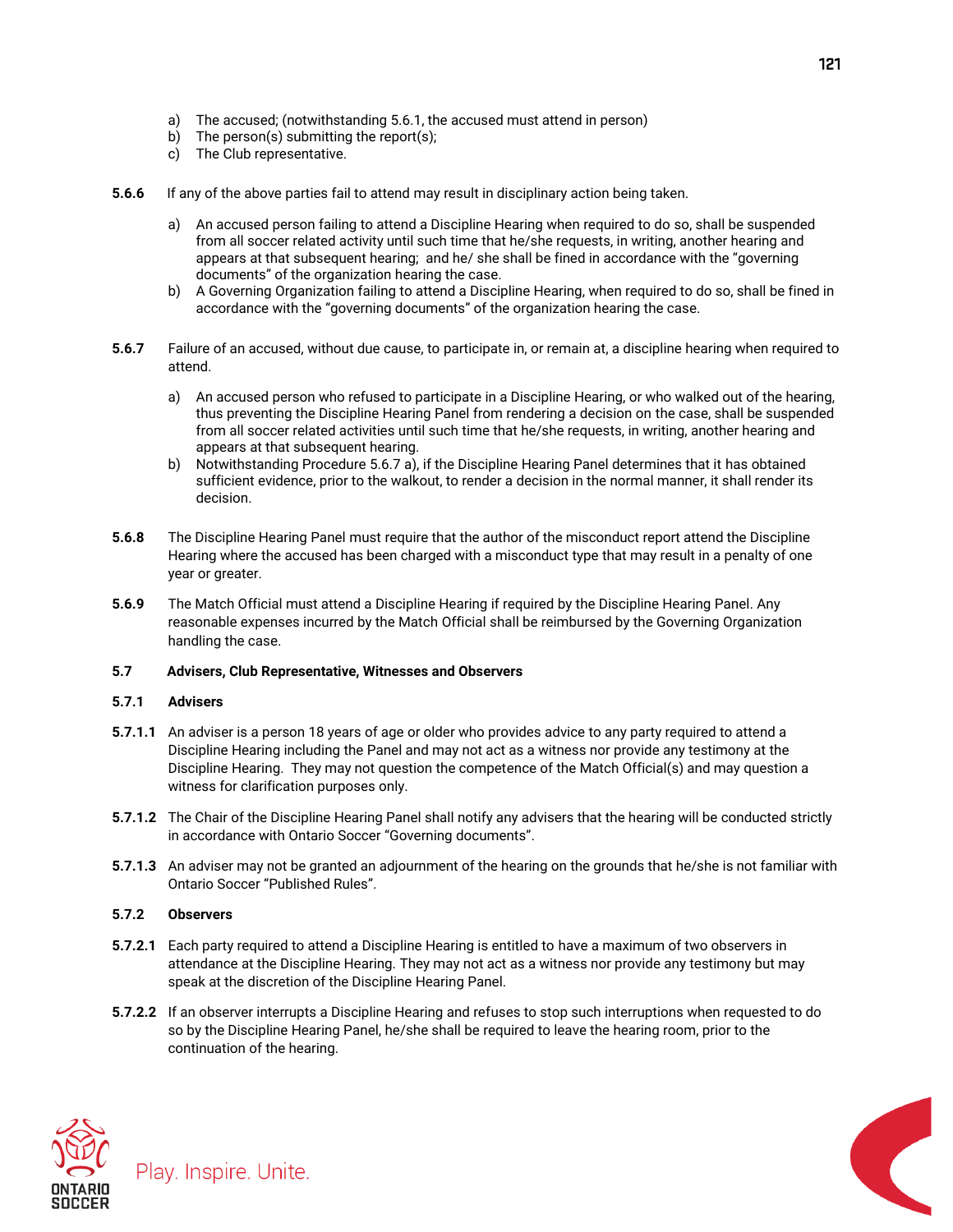#### **5.7.3 Club, Local Referee Association or League Representative**

- **5.7.3.1** Each Club / Local Referee Association or League is entitled to send a representative to a Discipline Hearing at which one of its Player(s), Team Official(s) or Administrators or Match Official(s) is required to attend and may serve as an adviser.
- **5.7.3.2** At a Discipline Hearing for a Match Official Assault case, the Club shall send a representative to the hearing.
- **5.7.3.3** A Club Representative may also serve as an adviser to a party, usually the accused, and is entitled to the full rights of an adviser, in accordance with Operational Procedure 5.7.1.
- **5.7.3.4** At a Discipline Hearing for a Match Official Assault case the Local Referee Association of the assaulted Match Official shall be requested to send a representative to the hearing.

#### **5.7.4 Witnesses**

- **5.7.4.1** Each party required to attend a Discipline Hearing as well as the Governing Organization hearing the case, is entitled to bring witnesses. Witnesses must appear in person. Written reports by witnesses are not acceptable.
- **5.7.4.2** There is no limit to the number of witnesses allowed, but they must add new testimony and the Discipline Hearing Panel can restrict the testimony of witnesses if the testimony given becomes repetitious.

#### **5.7.5 Composition of Discipline Hearing Panel**

- **5.7.5.1** A Discipline Hearing Panel shall consist of at least three members:
	- 1. The Chair. Please note; The Discipline Chair of a Governing body, District, League or Club must be certified. Also no "Director" may sit as Discipline Chair of their own organization.
	- 2. The Recording Secretary and;
	- 3. A third member.

Personnel shall be carefully selected for the Discipline Hearing Panel to ensure the panel will have no significant relationship with the affected parties, will have no involvement with the misconduct being considered and will be free from any other actual or perceived bias or conflict. Only one (1) registered match official shall be allowed on a panel.

- **5.7.5.2** The Discipline Hearing Panel shall hear all charges at a properly convened Discipline Hearing. The accused may waive this requirement for three members by signing the appropriate waiver form.
- **5.7.5.3** For Discipline Hearings being convened by a District Association or any competitive classification league, the Discipline Hearing Chair will hold current Discipline Certification Level 1 prior to the hearing being convened.

#### **5.7.6 Discipline Hearing Procedures and Teleconference Hearings**

- **5.7.6.1** At the start of the Hearing, all parties shall be brought into the hearing room. The Recording Secretary shall record the names and status of all attendees. The Chair shall explain to all parties present, the Discipline process and the rights and limitations of all parties to the Hearing, as described in Operational Procedures.
- **5.7.6.2** At the start of the hearing by teleconference, all parties shall call into the prescribed phone number to become part of the Discipline hearing. The Recording Secretary shall record the names and status of all attendees. The Chair shall explain to all parties present, the Discipline process and the rights and limitations of all parties to the Hearing, as described in the Operational Procedures.

All Witness shall provide their phone numbers, where they can receive either a text message or a phone call. The Witnesses shall be asked to be available to give their evidence during a later call that evening/day. The Chair shall either call or text the witness to call back into the teleconference to give their evidence. (This



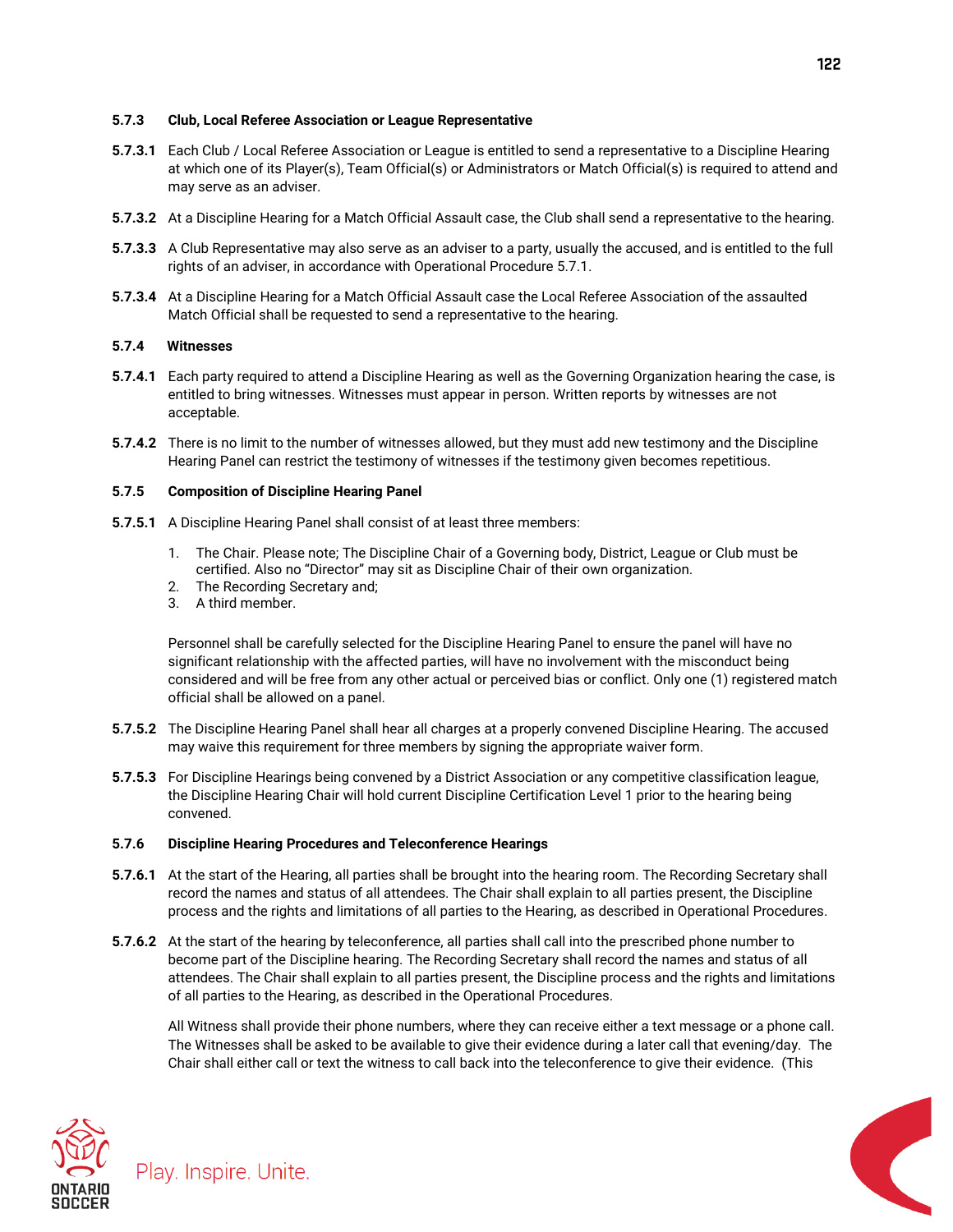procedure will allow witnesses to give their evidence without actually hearing what other witnesses have testified to.) Witnesses are to remain on the tele-conference till they are excused.

- **5.7.6.3** With all parties present, the charges against the accused shall be read from the "Discipline Hearing Notice", together with any other reports on which the charges have been based. After this time, all witnesses must be asked to leave the room.
- **5.7.6.4** With all parties (including Witnesses) present on the teleconference, the charges against the accused shall be read from the "Discipline Hearing Notice", together with any other reports on which the charges have been based. After this time, all witnesses will be asked to leave the teleconference, but be available to call back when instructed to do so.
- **5.7.6.5** The person(s) submitting the report(s), if present, shall be allowed to amplify or qualify the report(s) and the accused (or adviser) shall be allowed to question the report. Questions to a witness from any party must be directed through the Chair at the Chair's discretion.
- **5.7.6.6** Witnesses shall be brought back in, one at a time, at the request of either party or the Hearing Panel. After giving testimony the witnesses shall be asked to remain in the room. If they request to leave, the Panel must ensure that they leave the building and not communicate with any other witnesses that have still to be heard.
- **5.7.6.7** Witnesses shall be asked to call back in, one at a time, at the request of the Chair of the Hearing Panel. After giving testimony the witnesses shall be asked to remain in the Teleconference or they may leave the teleconference. If they request to leave, the Chair shall instruct that they do not communicate with any other witnesses that have still to be heard. Questions to a witness from any party must be directed through the Chair at the Chair's discretion.
- **5.7.6.8** The Chair shall allow the accused and witnesses to testify, provided the testimony is relevant, and the Hearing Panel may question the accused or any witness giving evidence.
- **5.7.6.9** If, during the hearing, it is determined that evidence from a witness who could not attend may be crucial to the decision, the Chair shall adjourn the hearing and reschedule it to a later date. All those who are required to attend the rescheduled hearing shall be given notice in writing in accordance with the time frames stipulated in this procedure, or by mutual consent at an earlier date.
- **5.7.6.10** The accused and the person(s) submitting the report(s) shall be given the opportunity to present final comments, after which the Chair shall declare the hearing recessed and notify all parties of their "Rights of Appeal". At this time, all those other than the Panel members shall leave the room or the teleconference
- **5.7.6.11** The Panel shall consider the evidence and shall, wherever possible, arrive at a decision prior to adjourning. In the event that the Panel decides that further information is required, it will act accordingly, and will notify all involved parties to that effect within fifteen days. If a further hearing is considered to be necessary, the Panel shall, unless all parties agree to sign waivers, give fifteen days' notice to all involved parties. Those parties required to attend the original hearing shall be required to be present at the subsequent hearing.
- **5.7.6.12** In the event that a Discipline Hearing Panel considers that (additional) charges should be laid against any Registrant or Registered Organization as a result of new evidence being discovered at the hearing, the (new) charges must be dealt with by the appropriate Governing Organization at a new hearing with a new panel held on a subsequent date.
- **5.7.6.13** In a situation where there are multiple discipline cases involving two or more individuals/organizations and relating to the same incident, the Discipline Hearing Panel may hear the cases concurrently at the same hearing. In such situations, all of the accused parties shall individually be given the same rights and responsibilities as a single accused individual/organization.





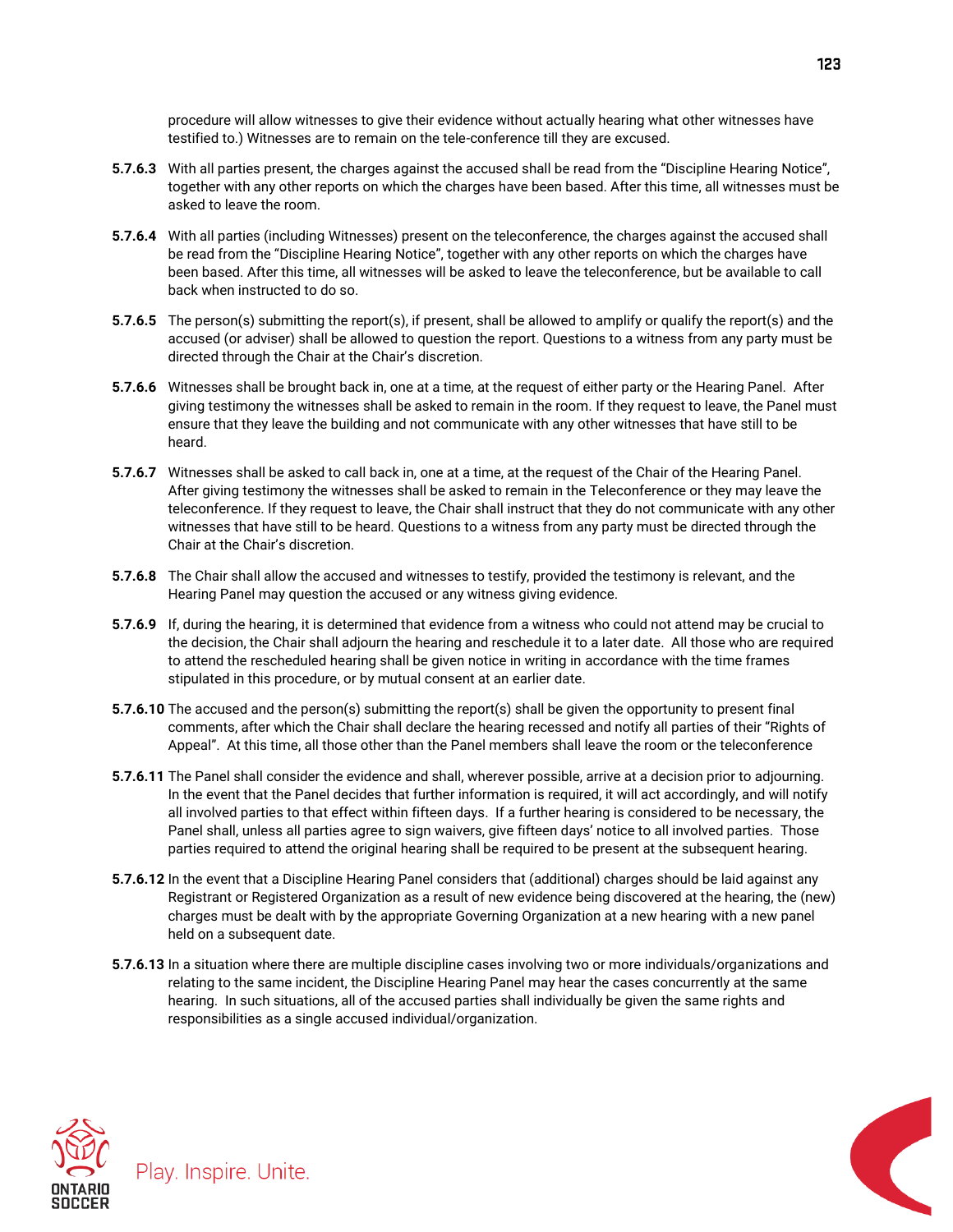### **5.7.7 Audio Visual Technology**

- **5.7.7.1** An audio recorder may be used by any party to record the testimony at a Discipline Hearing. All persons participating in the hearing shall be advised that the hearing is being recorded.
- **5.7.7.2** Video evidence is acceptable provided it substantiates verbal evidence given by any party. Video evidence that simply seeks to show errors made by a Match Official shall be ruled out of order and not considered. Video evidence that shows possible errors in identification by the Match Official shall be allowed.
- **5.7.7.3** If the Discipline Hearing is being conducted by teleconference, any Video evidence shall be submitted at least 4 days prior to the hearing, so that the video evidence can be forward to the panel in a manner that the panel can open to view after it has been entered under 5.7.7.2

### **5.7.8 Notification of Penalty**

- **5.7.8.1** In all cases, decisions shall be forwarded, in writing, by mail, fax, e-mail, or designated website, to the parties involved within fifteen (15) days after the conclusion of the hearing. The decision shall include the "Rights of Appeal Information". If the accused is found guilty the decision shall include:
	- a) The exact offence(s) of which the accused has been found guilty and reasons to support the decision.
	- b) The exact terms of the discipline imposed, including any suspension(s), fee(s), fine(s), or bond(s).
- **5.7.8.2** If the written decision is not received within the specified timeframe, the accused person's or organizations rights of appeal begin on the date of the receipt of the written decision, with the Rights to Appeal document.

## **5.7.9 Rights of Appeal**

- **5.7.9.1** Any party directly affected by a decision under the DBH system has the right to appeal that decision. The discipline decision shall remain in effect pending the result of the appeal.
- **5.7.9.2** If the "Rights of Appeal Information" is not given to a party directly affected by the decision, then that party's rights of appeal, begin on the date of the receipt of the "Rights of Appeal Information".

## **PROCEDURE 6.0 - MATCH OFFICIAL ASSAULT**

#### **6.1 Reporting a Match Official Assault**

**6.1.1** A Match Official Assault shall be reported in accordance with **Procedure 2.4.**

#### **6.2 Immediate Suspension**

Within 24 hours after receipt of the report, the District Association shall notify the alleged offender, his/her Club and League, that he/she is immediately suspended from all soccer related activity, pending a hearing by an Ontario Soccer Discipline Hearing Panel in the District Association with which he/she is registered or with which his/her Club is affiliated.

## **6.3 Jurisdiction**

**6.3.1** Ontario Soccer Discipline Hearing Panel shall be appointed by the District Association with which the accused is registered or with which the club of the accused is affiliated. The District Association's appointed Discipline Hearing Panel shall act as Ontario Soccer's Discipline Hearing Panel in the hearing of such cases.





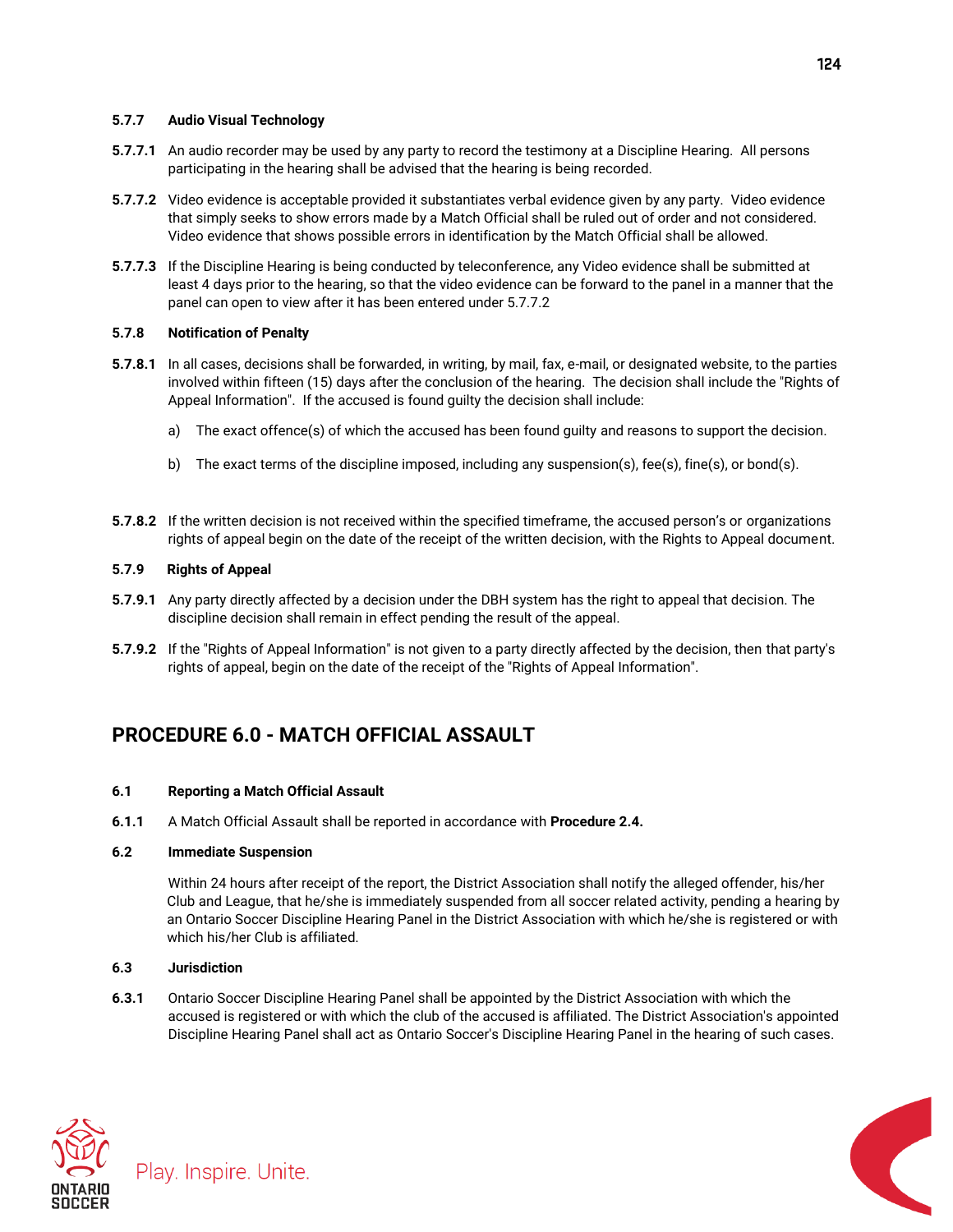**6.3.2** The Discipline Hearing shall be convened within 30 days, of the receipt of the report by the relevant Governing Organization

#### **6.4 Attendance of Match Official at Discipline Hearing for Match Official Assault**

- **6.4.1** If the match official, who has filed a report alleging Match Official Assault:
	- a) Is unable or unwilling to attend a Discipline Hearing for the accused within 30 days after missing the first scheduled hearing or;
	- b) Fails to attend two scheduled Discipline Hearings without a valid reason

Then the charge of Match Official Assault shall be dismissed. For each time the Match Official fails to attend a scheduled Discipline Hearing without valid reason, the match official shall be fined in accordance with Procedure 9.0.

#### **6.5 Decision Pertaining to Match Official Assault Case**

- **6.5.1** When suspending a registrant for Match Official Assault, the Discipline Hearing Panel shall include any period of suspension already served.
- **6.5.2** If the accused is found guilty of Match Official Assault, the Club of the accused shall be assessed a "Discipline Hearing Administrative Fee."
- **6.5.3** Disposition of all cases involving Match Official Assault shall be reported to Ontario Soccer Office within 21 days after the completion of the hearing including the findings and decision.

## **PROCEDURE 7.0 - DISCIPLINE AT TOURNAMENTS**

- **7.1** The governing organization responsible for the tournament shall ensure the Discipline Chair has current Discipline Certification level 1 status.
- **7.2** Alleged offenders must be dealt with by The Panel under the DBR system or DBH system as appropriate directly after the game in which the misconduct was reported.
- **7.3** The Panel may, where justified, suspend any person dismissed during, or after, a game, from all further participation in the tournament. This is mandatory for any "A" misconduct type
- **7.4** If the Panel is unable to deal with an offence in a satisfactory manner after the game in which the alleged misconduct occurred:
	- a) The offender shall not be permitted to participate any further in the tournament;
	- b) Within 48 hours after the completion of the tournament, the Tournament's Host Organization must forward the Match Official's report, together with any other reports, to its District Association;
- **7.5** In the case of a Match Official Assault in a tournament, the offender shall be immediately suspended from all soccer related activities, pending a hearing by an Ontario Soccer Discipline Hearing Panel.
	- a) The match official shall submit his/her report to the District Association in which he/she resides and to Ontario Soccer;
	- b) The tournament's host organization shall immediately (after the completion of the tournament) notify its District Association;
	- c) Within 24 hours after receipt of notification of the Match Official Assault, the District Association shall notify the District Association with which the offender's club is affiliated who will in turn notify the accused, the club of the accused and the league which he/she plays, that the accused is suspended form all soccer related activity until being dealt with by an Ontario Soccer Discipline Hearing Panel.





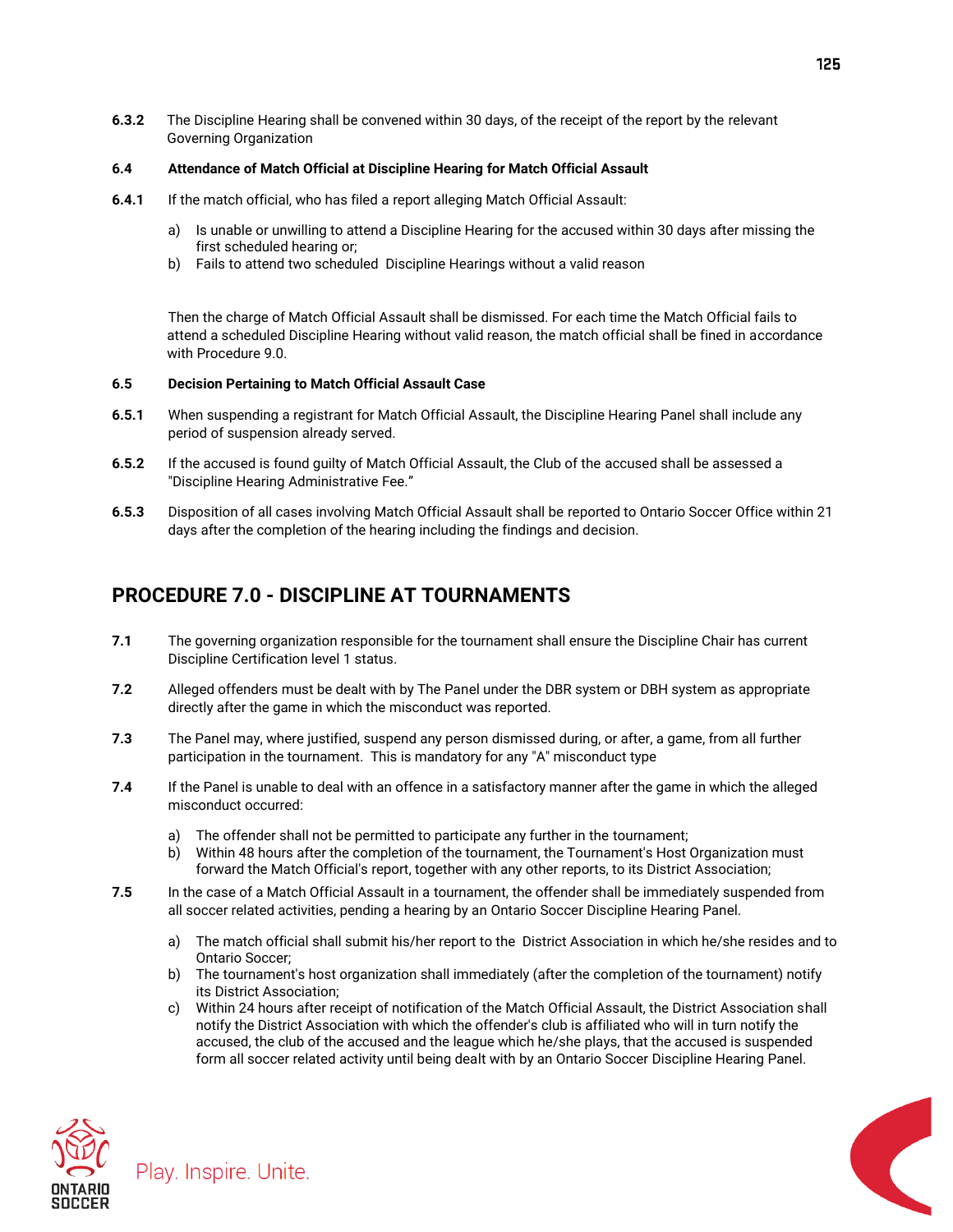- **7.6** The Tournament's Host organization shall forward to its governing organization:
	- a) Within three days after the completion of a tournament, copies of all misconduct reports, including, dismissal and special incident reports, and the "list of cautions report"; and
	- b) Within three days after the completion of a tournament, a summary report about the discipline rendered to each person.
	- c) Who will in turn forward for each person registered with another District Association the misconducts reports and summary report(s) to the appropriate District Association and shall forward a copy of such to Ontario Soccer

## **PROCEDURE 8.0 - SUSPENSIONS**

#### **8.1 Serving Suspensions**

- **8.1.1** Any suspension for Match Official Assault shall begin immediately when the report is submitted to the governing organization and continues if the accused is found guilty. The governing organization is responsible for notifying the accused that they are suspended from all soccer activities pending a discipline hearing.
- **8.1.2** A registrant suspended in a league, league cup, league play-off or any other league competition shall serve the suspension with the league.
- **8.1.3** If a registrant is suspended for a specific number of scheduled games in a tournament and if the suspension has not been fully served then any outstanding games shall be transferred to the game(s) of the registrant's league.
- **8.1.4** A registrant unable to fully serve their suspension in a designated competition(s) due to the completion of scheduled games, or the individual leaving the team or league, shall serve their remaining games in the new team or competition(s) they enter. The suspension shall follow the individual registrant until fully served.
- **8.1.5** Game suspension not completed during the current playing season will be carried over to the following playing season. Indoor to Indoor, Outdoor to Outdoor, Futsal to Futsal.

*Note: Game suspensions for tournament team players, shall follow the player to their next registered game.*

### **8.2 Suspension Review**

- **8.2.1** Anyone under suspension for two years or longer may request a review of his/her period of suspension after at least half of such suspension has been served.
- **8.2.2** Notwithstanding Procedure 8.2.1, in any case in which the suspension exceeds six years, a review may be requested after three years of such suspension has been served.
- **8.2.3** A "Request for a Suspension Review" shall be made to the organization which rendered the suspension.
- **8.2.4** A letter of recommendation from a Governing Organization except the District Association receiving the "Request for a Suspension Review" must accompany any such request.
- **8.2.5** In the case of reviewing a suspension which resulted from a Match Official Assault:
	- a) The application shall be submitted to the District Association with which the applicant was registered or affiliated at the time the suspension was levied;
	- b) The application shall be made on the applicable Ontario Soccer form and submitted with a recorded payment for the correct fee in accordance with Procedure 11.0; and
	- c) An Ontario Soccer Suspension Review Panel shall be appointed by the District Association receiving the application and shall act as Ontario Soccer's Suspension Review Panel in the reviewing of such suspension.



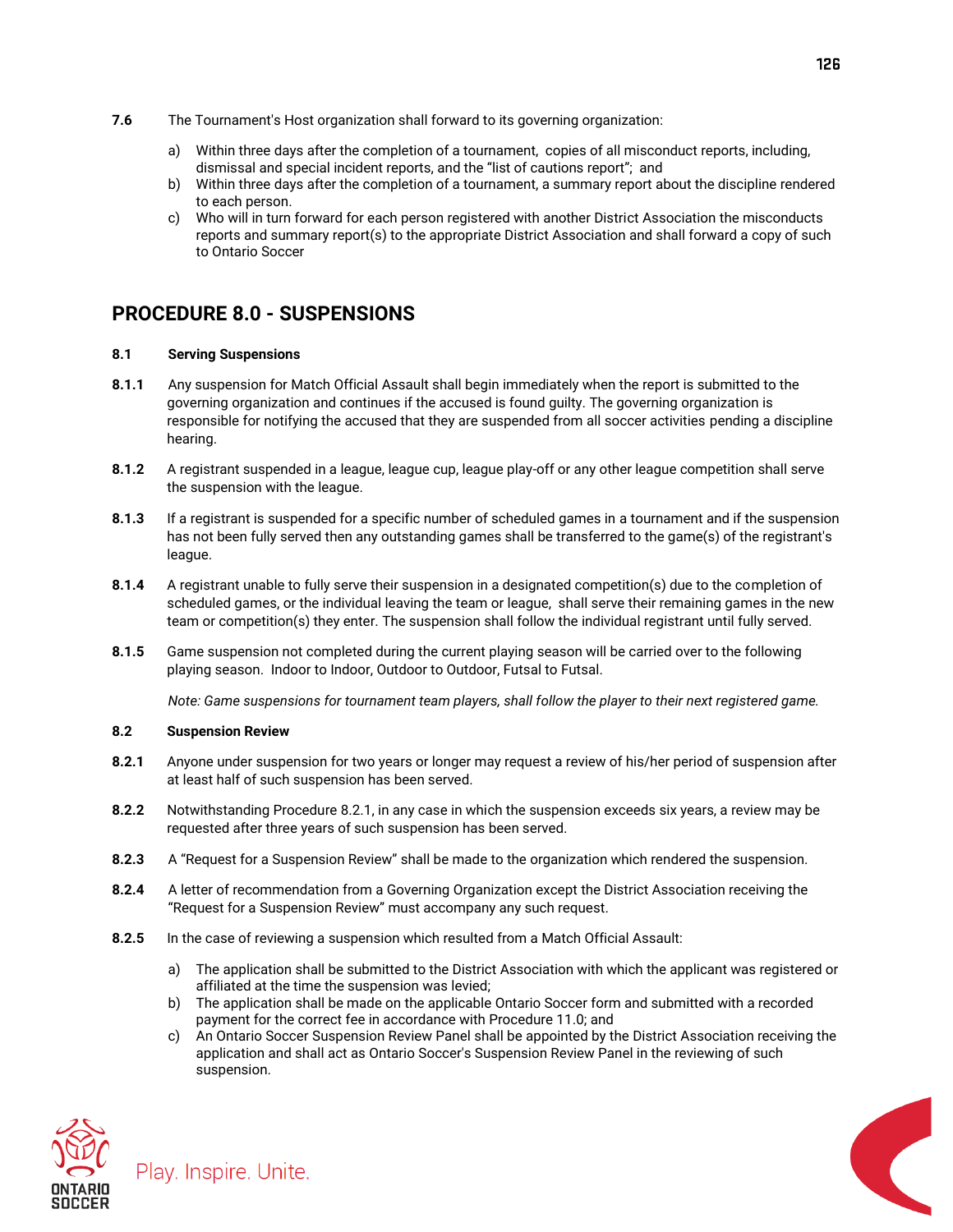## **PROCEDURE 9.0 - STANDARD PENALTIES FOR MISCONDUCT**

- **9.1** Where a specific suspension is quoted, the set suspension is mandatory and can be administered by DBR. Where suspensions are quoted as a range, application of a suspension within the range is required and the misconduct must be dealt with by DBH. All fines equal to, or greater than, \$200.00 must be dealt with by DBH.
- **9.2** Probationary, suspended or concurrent sentences are not permitted.
- **9.3** A Governing Organizations may impose fines, fees, bonds and/or penalties for other offences provided such are listed in its "governing documents" provided such penalties are not in conflict with any Ontario Soccer Misconduct Type. With regard to players, a fee, fine, bond and/or penalty may be only be imposed on a player who is registered with a senior team, including a youth age player registered with a senior team.

## **9.4 Immediate Suspensions from All Soccer Activities**

An immediate suspension must be imposed on receipt of a report for the following misconduct:

- i. Offences of moral turpitude
- ii. Physical assault or attempted physical assault of a mini or youth registered player by a Team Official or Administrator and/or Match Official
- iii. Match Official Assault by a player, team official, administrator or another match official
- iv. Missed Discipline Hearing: If the accused fails to attend a Discipline Hearing in which they were required to attend.
- **9.4.1** In cases where a person has been charged in criminal court with offences of moral turpitude, the accused shall be suspended from all soccer related activity until the case(s) has been concluded in criminal court. Ontario Soccer may decide if further proceedings are warranted pursuant to the "Governing documents" of Ontario Soccer and/or Canada Soccer
- **9.4.2** Within 24 hours after receipt of the report from the Match Official, or after charges have been laid by the police, the District Association shall notify the alleged offender, his/her Club and League, that he/she is immediately suspended from all soccer related activity, pending a hearing by the District Association Discipline Hearing Panel with which he/she is registered or with which his/her Club is affiliated.
- **9.4.3** All other policies pertaining to the administration and handling of the Discipline Hearing(s) for these Ontario Soccer Misconduct Types will be in accordance with Discipline Procedure 6.0 – Match Official Assault.
- **9.5** On misconduct being proved to its satisfaction, a Discipline Hearing/Review Panel shall have the power to cause a Registrant:
	- a) To be suspended from all or any specific soccer related activity for a stated period of time;
	- b) To be suspended for a specific number of scheduled games in a designated competition(s); and
	- c) To be fined and/or bonded (with or without suspension).

Within the specifications and limitations as detailed in the Tables of Standard Penalties for the specific registrant type.

**9.5.1** A Discipline Hearing Panel must suspend the accused from 'all soccer related activity' when a finding of guilty is rendered for one of the following Ontario Soccer Misconduct Types.

| <b>Player</b> | <b>Team Official</b> | <b>Administrator</b> | <b>Match Official</b> |
|---------------|----------------------|----------------------|-----------------------|
| 1.22          | 2.41                 | 3.41                 | 4.50                  |
| 1.51          | 2.50                 | 3.50                 | 4.51                  |
| 1.52          | 2.51                 | 3.51                 | 4.51A                 |
| .64           | 2.51A                | 3.51A                | 1 52                  |

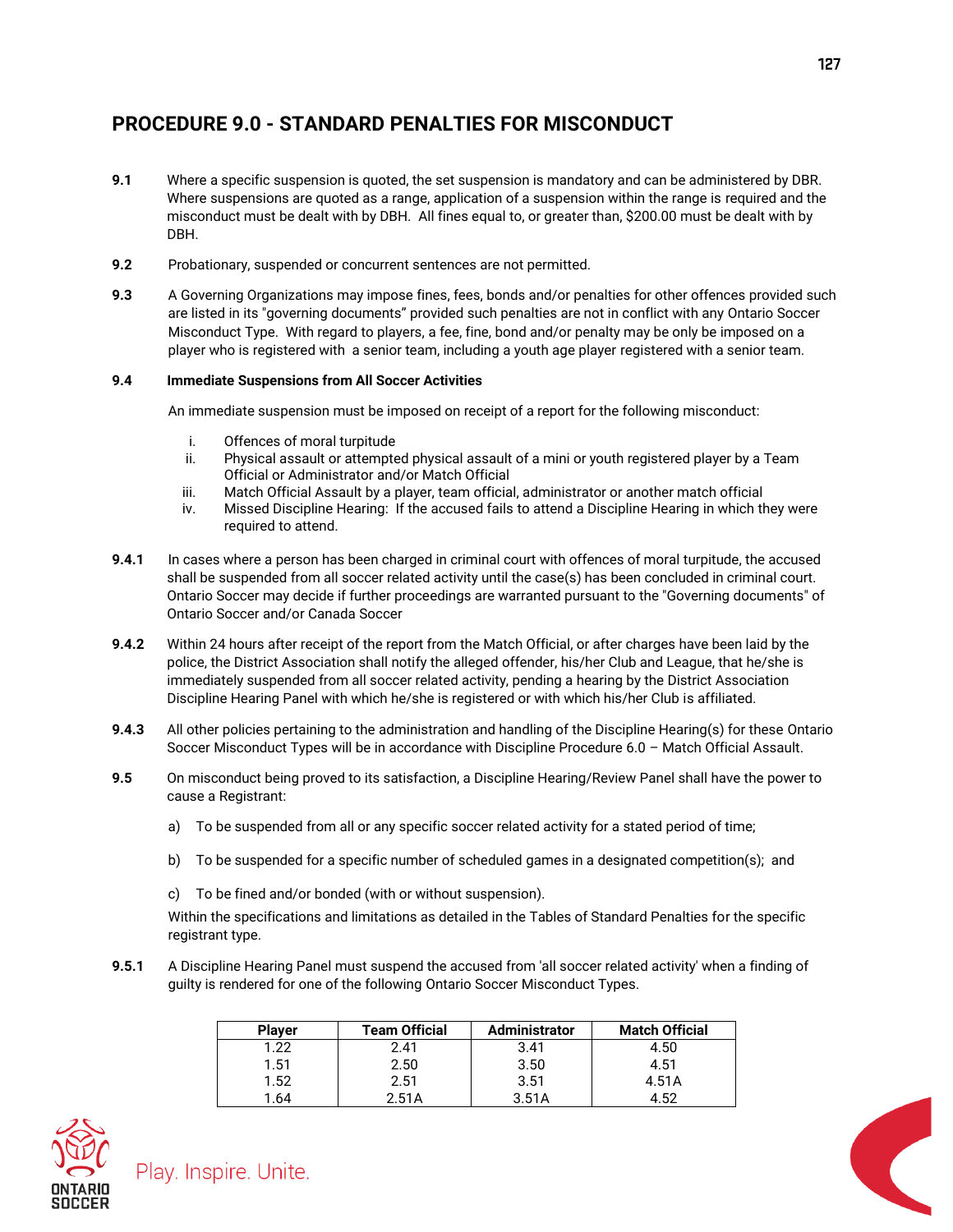| 1.65  | 2.52  | 3.52  | 4.52A |
|-------|-------|-------|-------|
| 1.67  | 2.52A | 3.52A | 4.53  |
| 1.68  | 2.53  | 3.61  | 4.54  |
| 1.69  | 2.54  | 3.63  | 4.61  |
| 1.71  | 2.61  | 3.64  | 4.64  |
| 1.73  | 2.63  | 3.65  | 4.67  |
| 1.74  | 2.64  | 3.67  | 4.68  |
| 1.51A | 2.65  | 3.68  | 4.71  |
| 1.52A | 2.67  | 3.71  | 4.72  |
| 1.61  | 2.68  | 3.72  | 4.73  |
| 1.74  | 2.71  | 3.73  | 4.74  |
|       | 2.72  | 3.74  | 4.75  |
|       | 2.73  | 3.75  |       |
|       | 2.74  | 3.76  |       |
|       | 2.75  |       |       |

- **9.5.2** Unless the misconduct type permits the Panel to order the offender suspended from all soccer related activity, the suspension shall be served only within the jurisdiction hearing the case. **NOTE: Not applicable to Match Officials**.
- **9.5.3** Notwithstanding 9.5.2, a player who has been suspended for one or more games in league play shall not be permitted to "play up":
	- i. For a higher level club team within his/her own Club, or
	- ii. With a Temporary Eligibility Permit (TEP) for a higher level club team of a club other than one with which he/she is registered.

In a league game for any other team until after the scheduled date of the final game covered by his/her suspension (such date to be indicated on the notice of suspension).

- **9.5.4** Notwithstanding 9.5.2, if the suspension is the result of the offender:
	- i. Having played up for a higher level club team within his/her own Club, or
	- ii. Having played up with a Temporary Eligibility Permit (TEP) for a higher level club team of a club other than one with which he/she is registered

Then in such instances, the misconduct report will be transferred to, and the suspension administered by, the league with which the offender's regular team is registered.

- **9.5.5** A Player or Team Official suspended for specific games may not participate in any other registration category for that team during their suspension
- **9.6** A Player shall only be disciplined for the accumulation of cautions within the same competition/league.
- **9.7** When a Player is dismissed for "Receiving a second caution in the same game", the two cautions in that game shall not be included in the accumulation of cautions with that competition/league.
- **9.8** If the evidence submitted at a Discipline Hearing does not warrant the accused being found guilty of the charges laid against her/him and there is sufficient evidence to find the accused person guilty of a lesser charge, the Discipline Hearing Panel may find the accused guilty of the lesser charge, provided that the lesser charge is not a different charge and is directly related to the original charge.





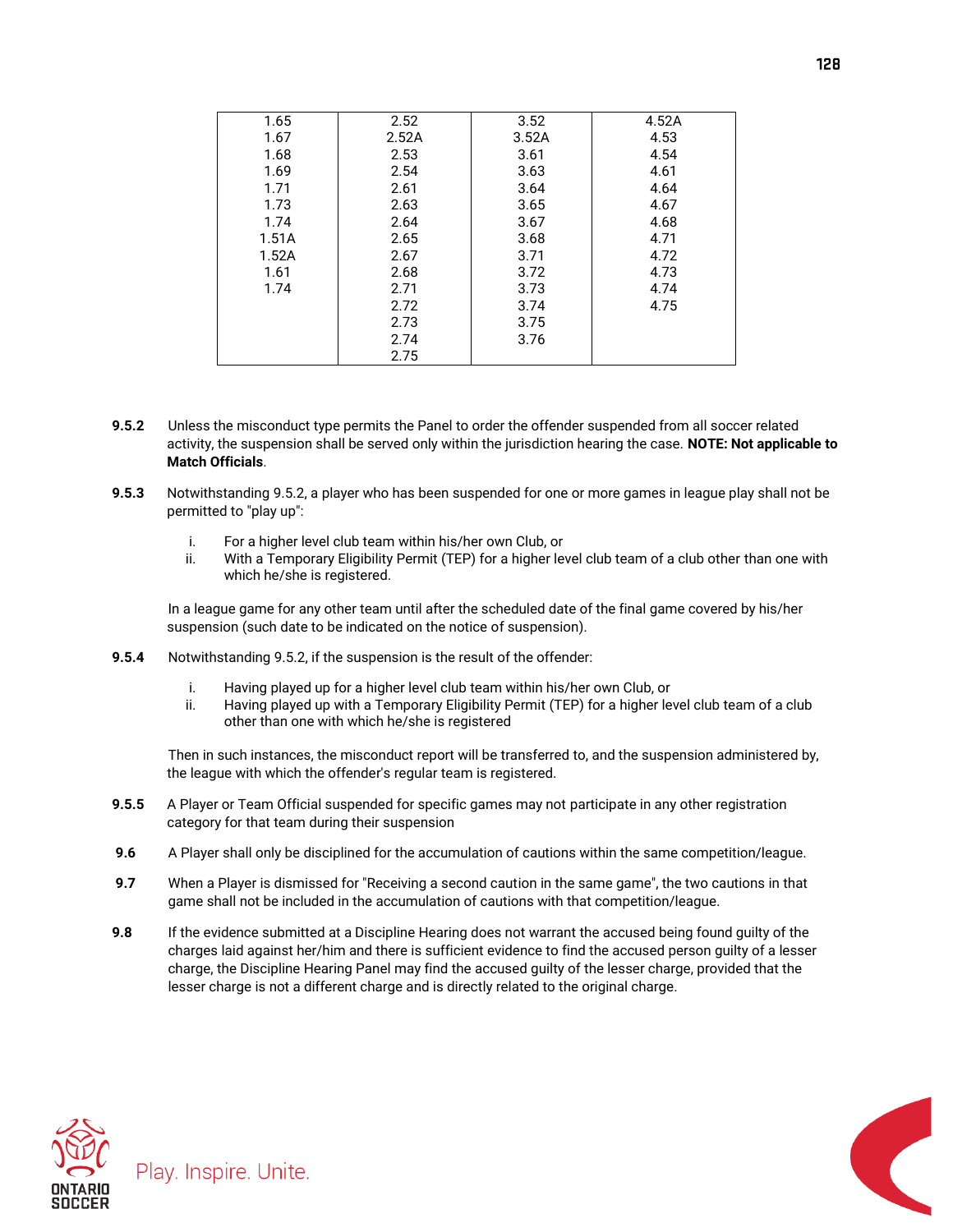**9.8.1** A Discipline Hearing Panel may only find an accused guilty of a lesser charge if the evidence presented better fits the description of the lesser charge in accordance with only the following offences:

| <b>Player</b>                     | <b>Team Official</b>                     | Administrator                     | <b>Match Official</b> | <b>Club</b>                |
|-----------------------------------|------------------------------------------|-----------------------------------|-----------------------|----------------------------|
| 1.16 to 1.15                      | 2.14 to 2.13                             | 3.16 to 3.15                      |                       | 5.51 to 5.53               |
| 1.16A to 1.16 or 1.15             | 2.14A to 2.14 or 2.13                    | 3.16A to 3.16 or<br>3.14A or 3.14 |                       | 5.51A to 5.53A             |
| 1.17 to 1.16 or 1.15              | 2.16 to 2.15                             | 3.17 to 3.16 or 3.15              | 4.51A to 4.51         | 5.52 to 5.51 or 5.53       |
| 1.17A to 1.17 or<br>1.16A or 1.15 | 2.16A to 2.16 or 2.15<br>or 2.14 or 2.13 | 3.17A to 3.17 or                  | 4.52 to 4.51          | 5.52A to 5.51A to<br>5.53A |
|                                   |                                          | 3.16A or 3.16 or 3.15             | 4.52A to 4.51A or     |                            |
| 1.19A to 1.19                     | 2.16B to 2.16 or 2.15                    | 3.51 to 3.16A or 3.16             | 4.51                  |                            |
| 1.21A to 1.21                     | 2.51 to 2.16A or 2.16<br>or $2.14$       | or $3.14$                         | 4.54 to 4.53          |                            |
| 1.51 to 1.16A or 1.16             |                                          | 3.52 to 3.51 or 3.16A             |                       |                            |
| or 1.17A or 1.17                  | 2.52 to 2.51 or 2.16A<br>or 2.16 or 2.14 | or 3.16                           |                       |                            |
| 1.52 to 1.51 or 1.16A             |                                          | 3.54 to 3.53                      |                       |                            |
| or 1.16 or 1.17A or<br>1.17       | 2.52A to 2.51A                           | 3.73 to 3.16 or 3.15              |                       |                            |
|                                   | 2.54 to 2.53                             |                                   |                       |                            |
| 1.73 to 1.16 or 1.15              |                                          |                                   |                       |                            |
|                                   | 2.73 to 2.16 or 2.15                     |                                   |                       |                            |

- **9.9** A youth aged match official, officiating in a youth or mini competition who engages in misconduct, may not be fined for a first misconduct offence, but should be provided with an alternative education program, as established by the District Association, in order to assist in the rehabilitation of the Match Official.
- **9.9.1** If found guilty of the same Misconduct Type a second time in the same playing season, the Discipline Hearing Panel may then suspend the offending Match Official from refereeing for a period of seven (7) to fourteen (14) days.
- **9.10** In the matter of Match Official Assault it shall be considered a second or third lifetime offence if the Registrant is found guilty again of any ".51" or ".52" offence regardless of the registration category. The penalty applied shall be the penalty applicable to the Registrant's category when the subsequent offence was committed.
- **9.11** The authority for dealing with any registration misconduct is the responsibility of District Associations. Only District Associations may render a fine for these types of misconduct in accordance with those shown in this procedure or a District's published schedule of Fines, Fee, Bonds or Penalties.
- **9.11.1** Leagues may take additional action on the disposition of the game results for Clubs where it proved the Team played an ineligible player in any game and may impose fines on the club in accordance with their published schedule of Fees, Fines, Bonds and Penalties subject to the maximum fine established in these procedures. Game sheet irregularities as a result of mistakes made by a team official do not constitute the use of an ineligible player by the team but may be dealt with under league playing rules for incorrect team sheets.
- **9.11.2** Ineligible player is defined as follows and shall apply to all competitions in Ontario. No District Association, League or Tournament/Festival/Exhibition Game Host Organization may use any other definition in its competitions rules:
	- a) Playing while under suspension,
	- b) Playing without an international transfer,



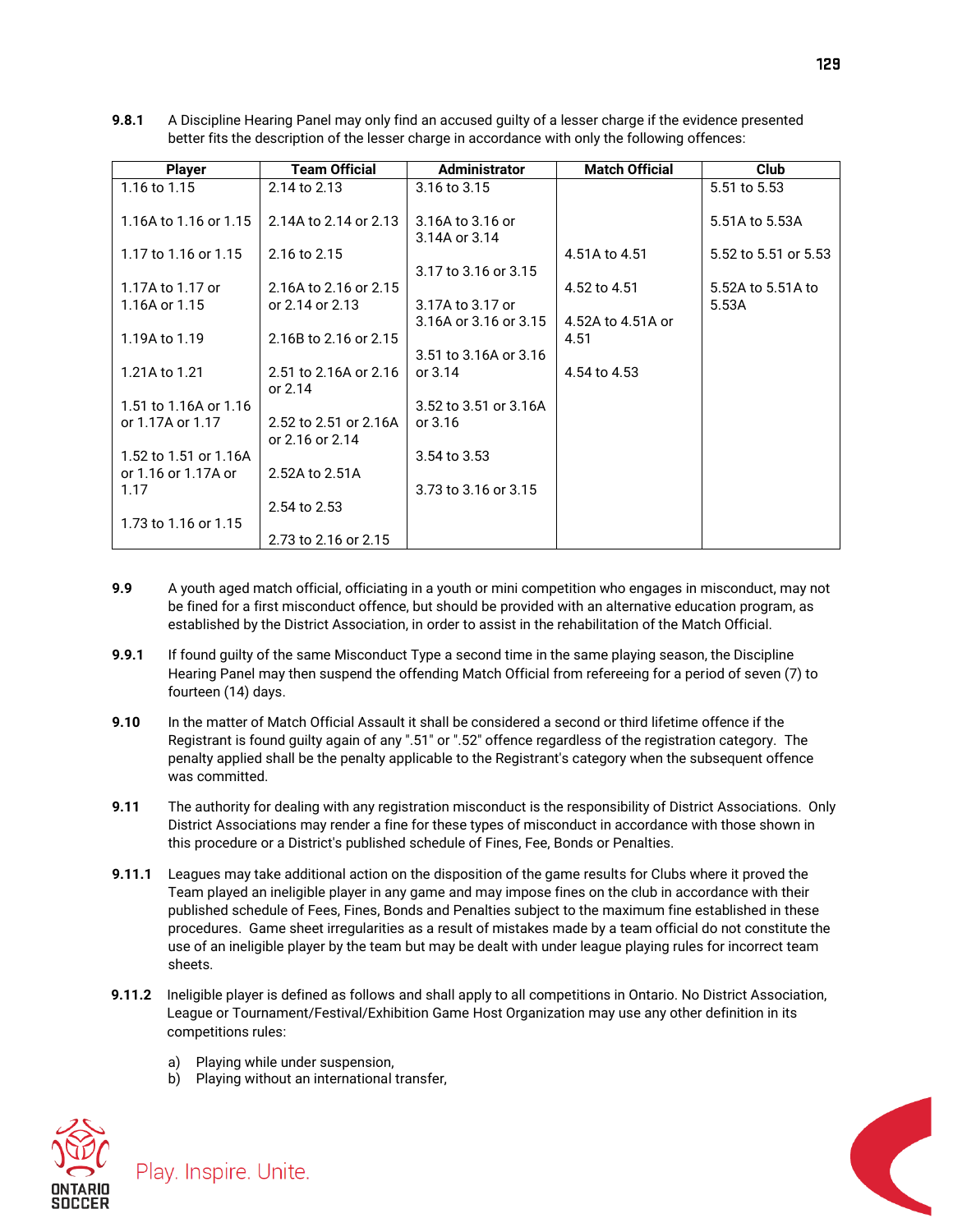- c) Playing without having been re-instated from Professional to amateur,
- d) Playing while not being properly registered,
- e) Playing while not being registered to that team unless on a valid trial permit,
- f) Playing in an age specific competition without the eligible age classification,
- g) Playing up or playing as a guest player when ineligible to do so,
- h) Playing after failing to produce physical Ontario Soccer Registrant Book or physical Ontario Soccer approved Identification Card and Roster when requested to do so.
- **9.12** All Governing Organizations shall impose fines, fees, bonds or penalties for violations based on Ontario Soccer Misconduct Types in Procedure 9.0.
- **9.13** The use of any misconduct types (Acted in contravention of, or failed to act in accordance with a "Operational Procedure" misconduct type ".66" or Acted in a manner deemed to be detrimental to "the game" "misconduct type" .67") are restricted to situations where the alleged misconduct is not covered by a specific Ontario Soccer misconduct within Procedure 9.0.
- **9.14** If a Registrant fails to attend a discipline hearing for Match Official Assault, the Discipline Hearing Panel may fine the Registrant in accordance with the fines indicated in the tables in Procedure 9.0 without the need to convene another hearing.
- **9.15** A Governing Organization shall review and revise any penalty imposed by a Discipline Hearing/Review Panel, including a Discipline Hearing Panel acting as an Ontario Soccer Discipline Hearing Panel if determined that the penalty imposed was less than the mandatory penalty.
- **9.16** A person suspended by a Club or a League for violation of a "Club or League's Published Rule" shall be suspended from that Club or League's activities only.
- **9.17** Suspensions, Fines and Bonds levied by any organization shall be in accordance with the Standard Penalties for Misconduct Tables in this Operational Procedure.

|        | <b>TABLE 1 - Standard Penalties for Misconduct by a Player Based on Playing Seasonal Offences</b>                                                                                                                    |                                          |                                                              |                                        |
|--------|----------------------------------------------------------------------------------------------------------------------------------------------------------------------------------------------------------------------|------------------------------------------|--------------------------------------------------------------|----------------------------------------|
| Type # | <b>Description of Misconduct</b>                                                                                                                                                                                     | <b>First playing</b><br>seasonal Offence | <b>Second playing</b><br>seasonal Offence   playing seasonal | <b>Third or More</b><br><b>Offence</b> |
| 1.1    | First Caution.                                                                                                                                                                                                       | no action                                |                                                              |                                        |
| 1.2    | <b>Second Caution</b>                                                                                                                                                                                                | no action                                |                                                              |                                        |
| 1.3    | Third Caution.                                                                                                                                                                                                       | 1-game suspension                        |                                                              |                                        |
| 1.4    | Fourth Caution.                                                                                                                                                                                                      | no action                                |                                                              |                                        |
| 1.5    | Fifth Caution.                                                                                                                                                                                                       | 2-game suspension                        |                                                              |                                        |
| 1.6    | Sixth Caution & any subsequent caution.                                                                                                                                                                              | 3-game suspension                        |                                                              |                                        |
| 1.7    | Notwithstanding Misconduct Types 1.1, 1.2, 1.3, 1.4, 1.5, and 1.6 above, the following suspensions will be<br>applied to players in the Regional & Provincial Divisions of the Provincial & Regional Senior Leagues: |                                          |                                                              |                                        |
| 1.7.1  | <b>First Caution.</b>                                                                                                                                                                                                | no action                                |                                                              |                                        |
| 1.7.2  | <b>Second Caution</b>                                                                                                                                                                                                | no action                                |                                                              |                                        |



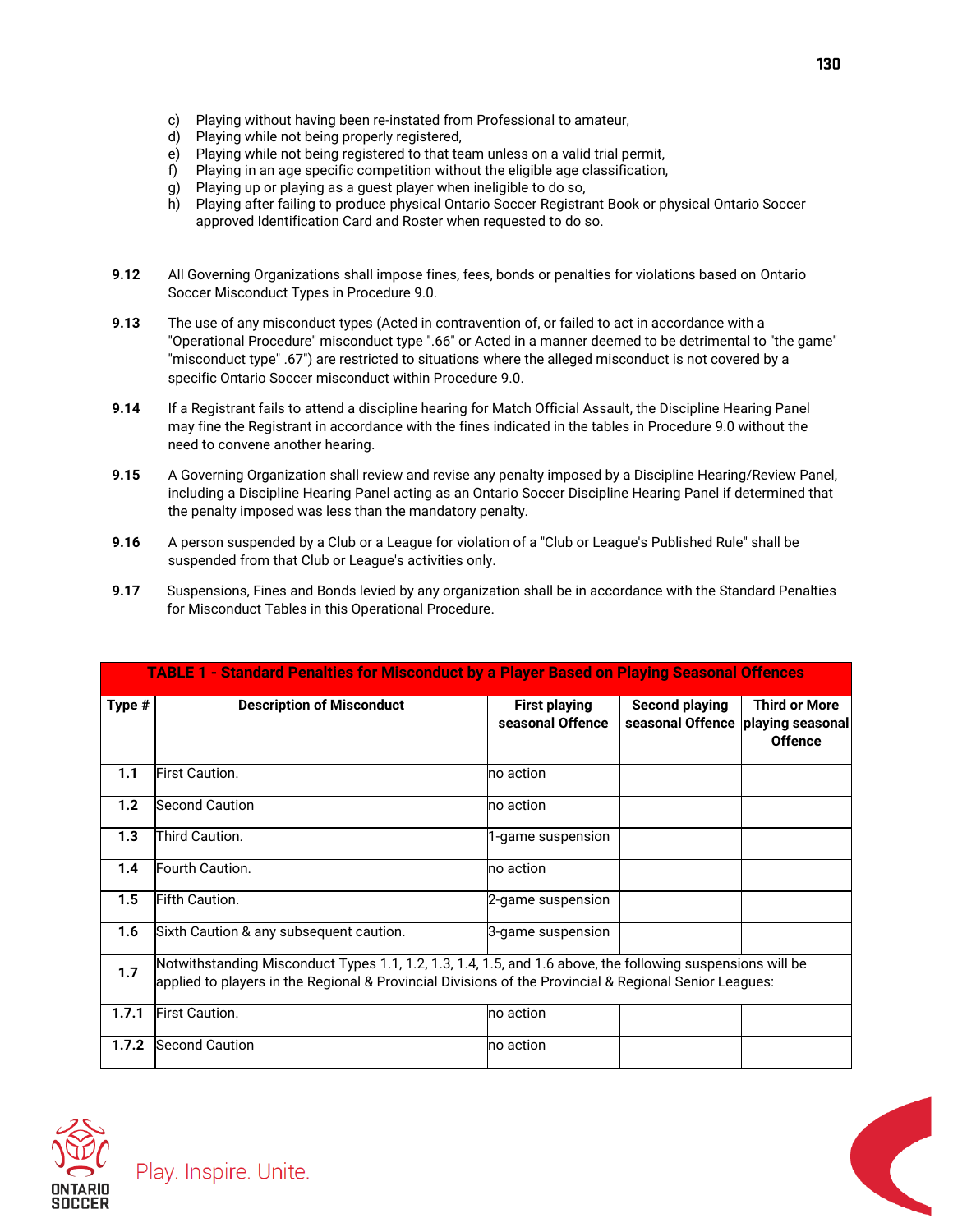| 1.7.3  | Third Caution.                                                                                                                                                                                                                           | no action                            |                      |                        |
|--------|------------------------------------------------------------------------------------------------------------------------------------------------------------------------------------------------------------------------------------------|--------------------------------------|----------------------|------------------------|
| 1.7.4  | Fourth Caution.                                                                                                                                                                                                                          | no action                            |                      |                        |
| 1.7.5  | Fifth Caution.                                                                                                                                                                                                                           | 1-game suspension                    |                      |                        |
| 1.7.6  | <b>Sixth Caution</b>                                                                                                                                                                                                                     | no action                            |                      |                        |
| 1.7.7  | Seventh Caution.                                                                                                                                                                                                                         | 1-game suspension                    |                      |                        |
| 1.7.8  | Eighth Caution.                                                                                                                                                                                                                          | 2-game suspension                    |                      |                        |
| 1.7.9  | Ninth Caution.                                                                                                                                                                                                                           | 2-game suspension                    |                      |                        |
| 1.7.10 | <b>Tenth Caution</b>                                                                                                                                                                                                                     | suspended for<br>remainder of season |                      |                        |
| 1.13   | Dismissed for "Receiving a second caution in the<br>same game" for which neither of the cautions was<br>directed at the match official(s).                                                                                               | 1-game suspension 3-game             | suspension           | See misconduct<br>1.22 |
| 1.14   | Dismissed for "Receiving a second caution in the<br>same game" for which at least one of the cautions<br>was directed at the match official(s).                                                                                          | 2-game suspension                    | 4-game<br>suspension | See misconduct<br>1.22 |
| 1.14A  | Dismissed for "Receiving a second caution in the<br>same game" for which at least one of the cautions<br>were directed at a Match Official under the age of 18.                                                                          | 4-game suspension                    | 8-game<br>suspension | See misconduct<br>1.22 |
|        | Dismissed or reported by Match Official for "Using                                                                                                                                                                                       | 1-game suspension                    | 3-game               | See misconduct         |
| 1.15   | offensive, insulting or abusive language and/or<br>gestures" directed at anyone other than the match<br>official(s). If racist or sexual comments - please see<br>1.73                                                                   |                                      | suspension           | 1.22                   |
| 1.16   | Dismissed or reported by Match Official for "Using<br>offensive, insulting or abusive language and/or<br>gestures/actions" directed at the match official(s).If<br>racist or sexual comments - please see 1.73                           | 3-game suspension 8-game             | suspension           | See misconduct<br>1.22 |
|        | Dismissed or reported by Match Official for "Using<br>offensive, insulting or abusive language and/or<br>1.16A gestures/actions" directed at Match official(s) under<br>the age of 18. If racist or sexual comments - please<br>see 1.73 | 8-game suspension 16-game            | suspension           | See misconduct<br>1.22 |

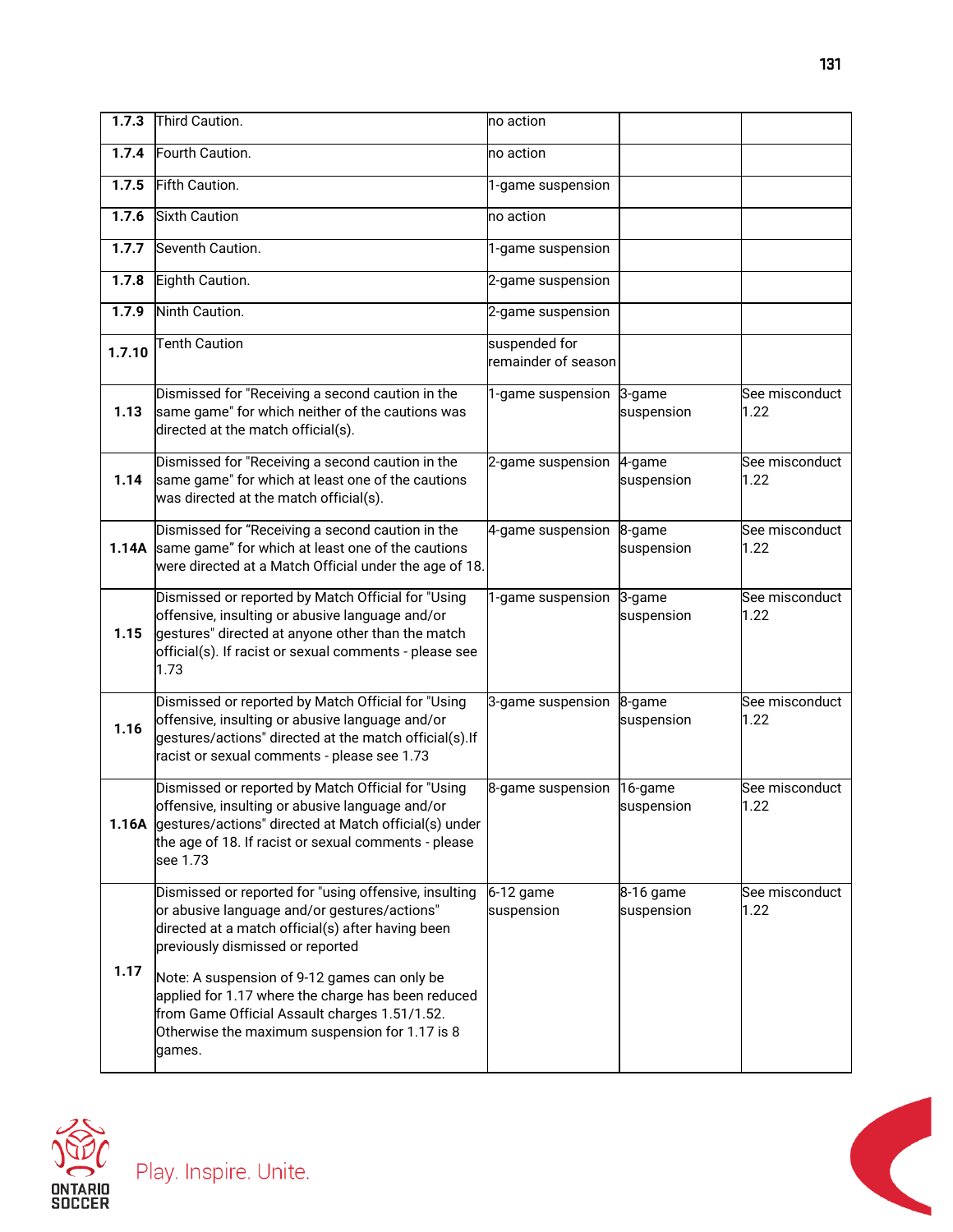| 1.17A | Dismissed or reported for "using offensive, insulting<br>or abusive language and/or gestures/actions"<br>directed at a Match official(s) under the age of 18,<br>after having been previously dismissed or reported<br>Note: Suspension for a youth player under 1.17A<br>cannot exceed 8 games. An adult player can be<br>suspended up to the maximum of 16 games. | 8-16 game<br>suspension | 12-18 game<br>suspension | See misconduct<br>1.22 |
|-------|---------------------------------------------------------------------------------------------------------------------------------------------------------------------------------------------------------------------------------------------------------------------------------------------------------------------------------------------------------------------|-------------------------|--------------------------|------------------------|
| 1.18  | Dismissed for "Denying an opponent a goal or an<br>obvious goal-scoring opportunity by deliberately<br>handling the ball".                                                                                                                                                                                                                                          | 1-game suspension       | 2-game<br>suspension     | See misconduct<br>1.22 |
| 1.18A | Dismissed for "Denying an opponent a goal or an<br>obvious goal-scoring opportunity to an opponent<br>moving towards the player's goal by an offence<br>punishable by a free kick or penalty kick".                                                                                                                                                                 | 2-game suspension       | 4-game<br>suspension     | See misconduct<br>1.22 |
| 1.19  | Dismissed for "Serious Foul Play". (Must occur on the 2-game suspension<br>field of play, against an opponent when challenging<br>for the ball, while the ball is in play). Otherwise see<br>1.21                                                                                                                                                                   |                         | 4-game<br>suspension     | See misconduct<br>1.22 |
| 1.19A | Dismissed for "Serious Foul Play" where in the<br>opinion of the Discipline Hearing Panel there was an<br>obvious "attempt to injure" or "a complete disregard<br>for the safety of an opponent" (Must occur on the<br>field of play, against an opponent while the ball is in<br>play) otherwise see 1.21A                                                         | 4-8 game<br>suspension  | 8-12 game<br>suspension  | See misconduct<br>1.22 |
| 1.20  | Dismissed or reported for "Spitting at an opponent or 4-game suspension<br>any other person", other than a Match Official.<br>NOTE: Spitting at a Match Official is Misconduct<br>Type 1.52.                                                                                                                                                                        |                         | 8-game<br>suspension     | See misconduct<br>1.22 |
| 1.21  | Dismissed or reported for "Violent Conduct".                                                                                                                                                                                                                                                                                                                        | 3-game suspension       | 6-game<br>suspension     | See misconduct<br>1.22 |
| 1.21A | Dismissed or reported for "Violent Conduct" where in 6-10 game<br>the opinion of the Discipline Hearing Panel there was suspension<br>an obvious attempt to seriously injure a registrant or<br>non-registrant.                                                                                                                                                     |                         | 10-15 game<br>suspension | See misconduct<br>1.22 |
| 1.22  | Received and found guilty of a third dismissal in a<br>playing season within that league or competition                                                                                                                                                                                                                                                             | 1-11 month suspension   |                          |                        |
| 1.23  | Senior player played as an ineligible player except for 2-game suspension<br>a player who played while under suspension in which<br>case Misconduct Type 1.64 shall apply.                                                                                                                                                                                          |                         | 4-game<br>suspension     | 8-game<br>suspension   |
| 1.25  | Re-enters the field of play or player bench area after<br>having been dismissed from the game by the Match<br>Official.                                                                                                                                                                                                                                             | 2-game suspension       | 5-game<br>suspension     | See misconduct<br>1.22 |
|       | <b>Standard Penalties for Misconduct by a Player Based on Lifetime Offences</b>                                                                                                                                                                                                                                                                                     |                         |                          |                        |



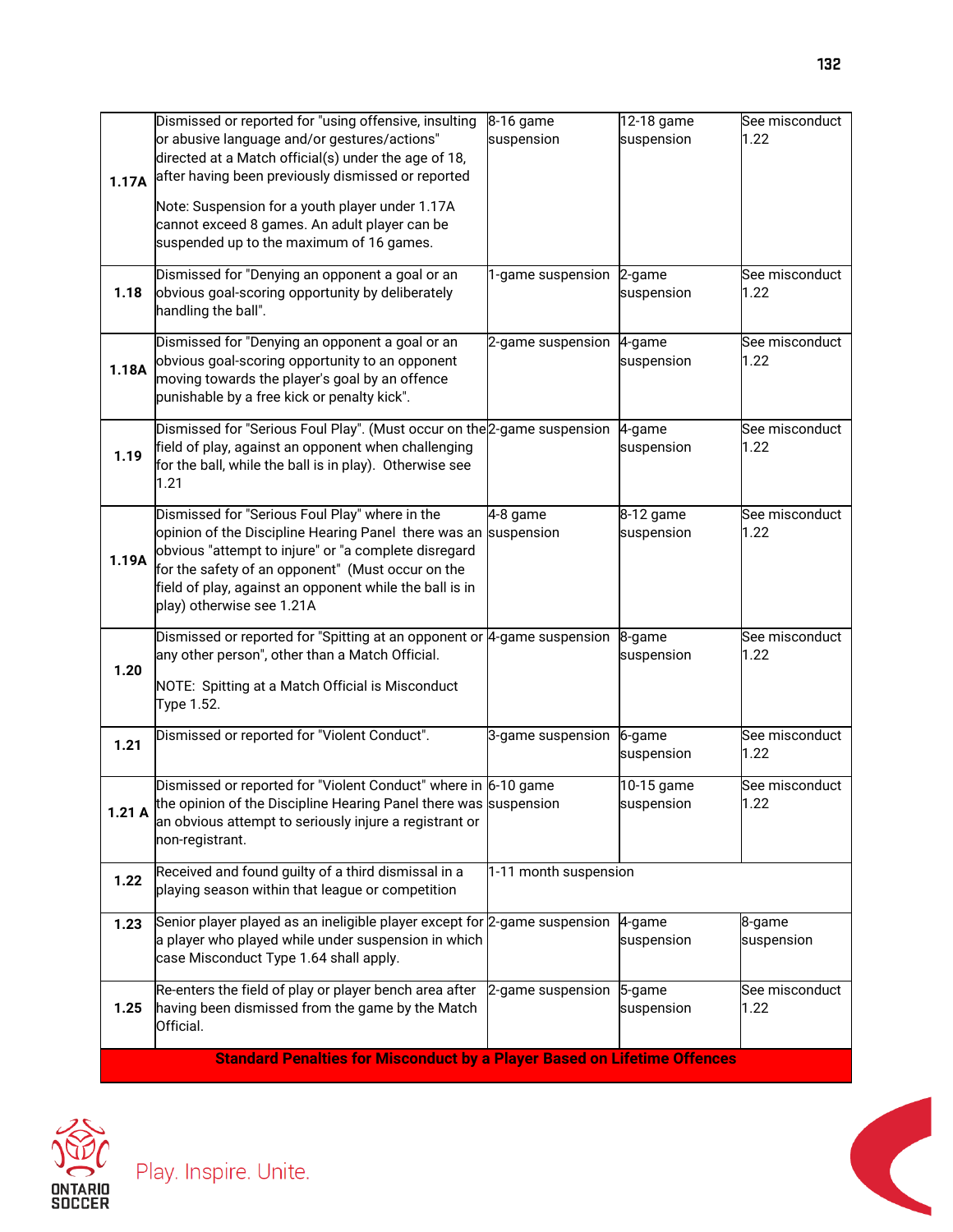| Type # | <b>Description of Misconduct</b>                                                                                                                                                                         | <b>First Lifetime</b><br><b>Offence</b>                                                                                | <b>Second Lifetime</b><br><b>Offence</b>    | <b>Third or More</b><br><b>Lifetime Offence</b> |
|--------|----------------------------------------------------------------------------------------------------------------------------------------------------------------------------------------------------------|------------------------------------------------------------------------------------------------------------------------|---------------------------------------------|-------------------------------------------------|
| 1.51   | Match Official Assault for "deliberate physical<br>contact (i.e., pushing, pulling, charging, etc.) or<br>attempted physical contact or threatening".                                                    | 6-12 month<br>suspension +<br>\$200.00 fine                                                                            | 1-3 year<br>suspension +<br>\$200.00 fine   | Minimum 5 year<br>suspension                    |
|        | This charge carries an immediate suspension from all<br>soccer activity                                                                                                                                  |                                                                                                                        |                                             |                                                 |
| 1.51A  | Match Official Assault (against a Match Officials<br>under the age of 18) for "deliberate physical contact<br>(i.e., pushing, pulling, charging, etc.) or attempted<br>physical contact or threatening". | 1-3 year suspension 3-5 year<br>+ \$300.00 fine                                                                        | suspension +<br>\$300.00 fine               | Minimum 7 year<br>suspension                    |
|        | This charge carries an immediate suspension from all<br>soccer activity                                                                                                                                  |                                                                                                                        |                                             |                                                 |
| 1.52   | Match Official Assault for "striking, spitting, kicking,<br>or any form of violent conduct, or attempted violent<br>conduct".                                                                            | 2-5 year suspension 5-10 year<br>$+$ \$400.00 fine                                                                     | suspension +<br>\$400.00 fine               | Minimum 10 year<br>suspension                   |
|        | This charge carries an immediate suspension from all<br>soccer activity                                                                                                                                  |                                                                                                                        |                                             |                                                 |
| 1.52A  | Match Official Assault (against a Match Officials<br>under the age of 18) for "striking, spitting, kicking, or<br>any form of violent conduct, or attempted violent<br>conduct".                         | 5-10 year<br>suspension +<br>\$500.00 fine                                                                             | 10-15 year<br>suspension +<br>\$500.00 fine | Minimum 15 year<br>suspension                   |
|        | This charge carries an immediate suspension from all<br>soccer activity                                                                                                                                  |                                                                                                                        |                                             |                                                 |
| 1.61   | Failed to attend a discipline hearing at which he/she<br>was accused of Match official assault.                                                                                                          | player is fined \$100.00 and remains suspended until<br>he/she requests and attends a subsequent discipline<br>hearing |                                             |                                                 |
| 1.64   | Participated in a soccer activity from which he/she<br>was suspended                                                                                                                                     | 6-12 month<br>suspension                                                                                               | 1-3 year<br>suspension                      | 2-5 year<br>suspension                          |
| 1.65   | Instigated and/or participated in a brawl between<br>two teams before, during, or after a game.                                                                                                          | 1-3 month<br>suspension                                                                                                | 3-12 month<br>suspension                    | 1-3 year<br>suspension                          |
| 1.66   | Senior player acted in contravention of, or failed to<br>act in accordance with, a "Published Rule". (see<br>restrictions in procedure 9.13)                                                             | 1-3 month<br>suspension                                                                                                | 3-12 month<br>suspension                    | 7-12 month<br>suspension                        |
| 1.67   | Acted in a manner deemed to be detrimental to the<br>game. (see restrictions in procedure 9.13)                                                                                                          | 3-12 month<br>suspension                                                                                               | 1-3 year<br>suspension                      | 2-5 year<br>suspension                          |
| 1.68   | Committed one of more of the following:<br>a) Changed any information on a registration form<br>without the consent of the person being registered<br>on such form.                                      | 3-12 month<br>suspension                                                                                               | 1-3 year<br>suspension                      | 2-5 year<br>suspension                          |



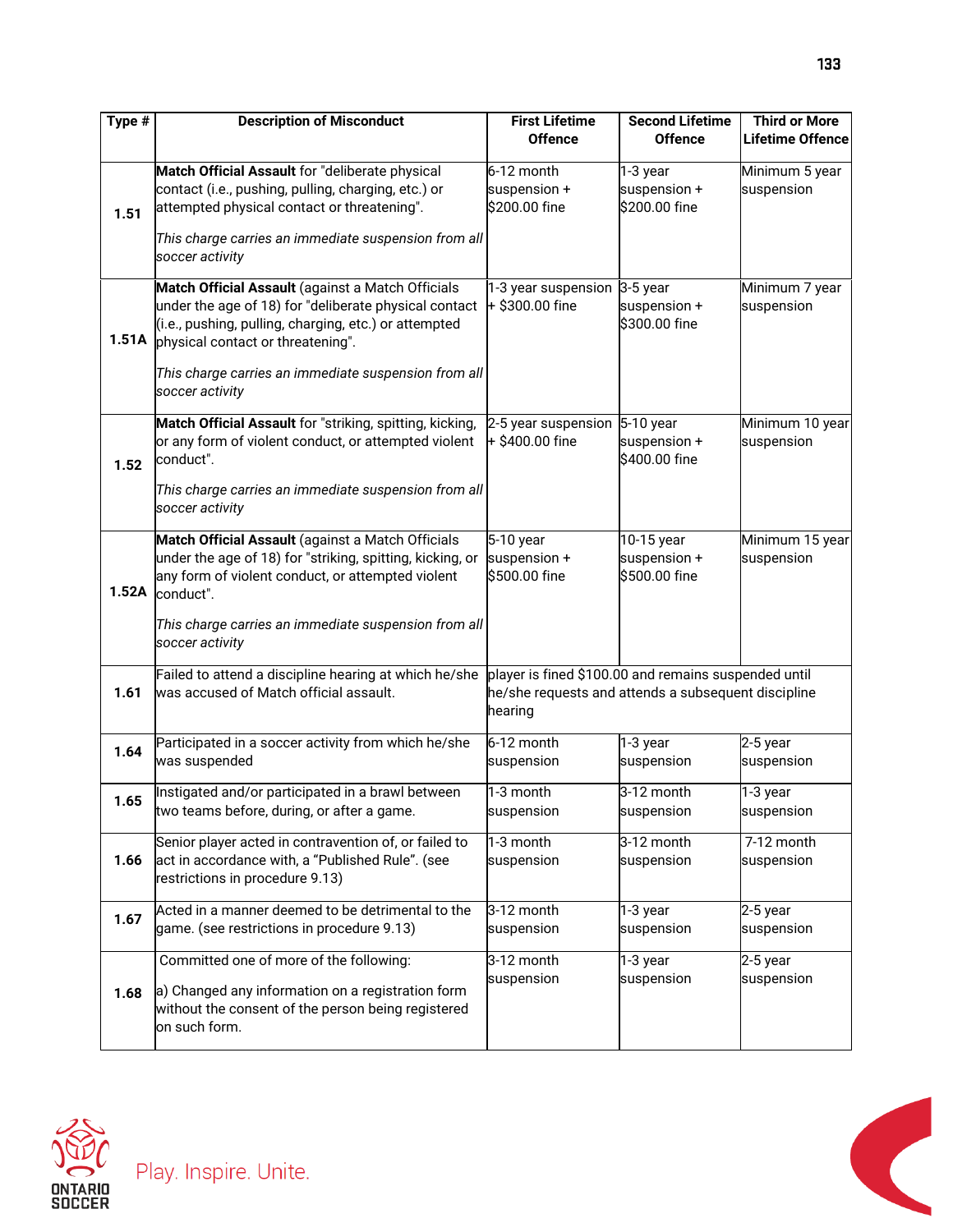|      | b) Provided false or inaccurate information on a                |            |            |            |
|------|-----------------------------------------------------------------|------------|------------|------------|
|      | registration form                                               |            |            |            |
|      | c) Provided an invalid photograph for registration              |            |            |            |
|      | purposes.                                                       |            |            |            |
|      | d) Misidentifying one's self to a Match Official                |            |            |            |
|      | Provided false information or withheld information              | 3-6 month  | 6-12 month | 1-3 year   |
| 1.69 | (including date of birth; Club, country, and year last          | suspension | suspension | suspension |
|      | registered; etc.) on a player registration form.                |            |            |            |
| 1.70 | Provided a false address on the player registration             | 1-3 month  | 6-12 month | 1-3 year   |
|      | form.                                                           | suspension | suspension | suspension |
|      |                                                                 |            |            |            |
| 1.71 | Participated in any soccer related activity under a             | 3-12 month | 1-3 year   | 2-5 year   |
|      | false name.                                                     | suspension | suspension | suspension |
|      | Dismissed or reported by a Match Official or other              | 1-3 month  | 4-6 month  | 7-12 month |
|      | registrant for racist, homophobic or sexist comments suspension |            | suspension | suspension |
| 1.73 | made during the game or in the vicinity of the playing          |            |            |            |
|      | field either during or after the game                           |            |            |            |
|      |                                                                 |            |            |            |
|      | Reported for "using offensive, insulting or abusive             | 3-12 month | 1-3 year   | 2-5 year   |
| 1.74 | language and/or gestures" directed at a discipline or           | suspension | suspension | suspension |
|      | appeal hearing panel member(s)                                  |            |            |            |

|        | <b>TABLE 2 - Standard Penalties for Misconduct by Team Officials</b>                                                                                                                                                                 |                                                    |                                           |                                                               |  |
|--------|--------------------------------------------------------------------------------------------------------------------------------------------------------------------------------------------------------------------------------------|----------------------------------------------------|-------------------------------------------|---------------------------------------------------------------|--|
| Type # | <b>Description of Misconduct</b>                                                                                                                                                                                                     | <b>First playing</b><br>seasonal Offence           | <b>Second playing</b><br>seasonal Offence | <b>Third or More</b><br>playing<br>seasonal<br><b>Offence</b> |  |
| 2.13   | Dismissed or reported for persisting in misconduct<br>"after receiving a warning 'for misconduct' from the<br>match official" for which neither of the offences was<br>directed at the Match Official(s).                            | 1-game suspension 3-game suspension See misconduct |                                           | 2.22                                                          |  |
| 2.14   | Dismissed or reported for persistent misconduct<br>"after receiving a warning 'for misconduct' from the<br>Match Official" for which at least one of the offences<br>was directed at the match official(s).                          | 2-game suspension 5-game suspension See misconduct |                                           | 2.22                                                          |  |
|        | Dismissed or reported for persistent misconduct<br>'after receiving a warning 'for misconduct' from the<br>2.14A Match Official" for which at least one of the offences<br>was directed at Match Official(s) under the age of<br>18. | 4-game suspension                                  | 10-game<br>suspension                     | See misconduct<br>2.22                                        |  |
| 2.15   | Dismissed or reported for using "Offensive, insulting<br>or abusive language and/or gestures" directed at<br>anyone other than the match official(s).                                                                                | 2-game suspension 5-game suspension See misconduct |                                           | 2.22                                                          |  |





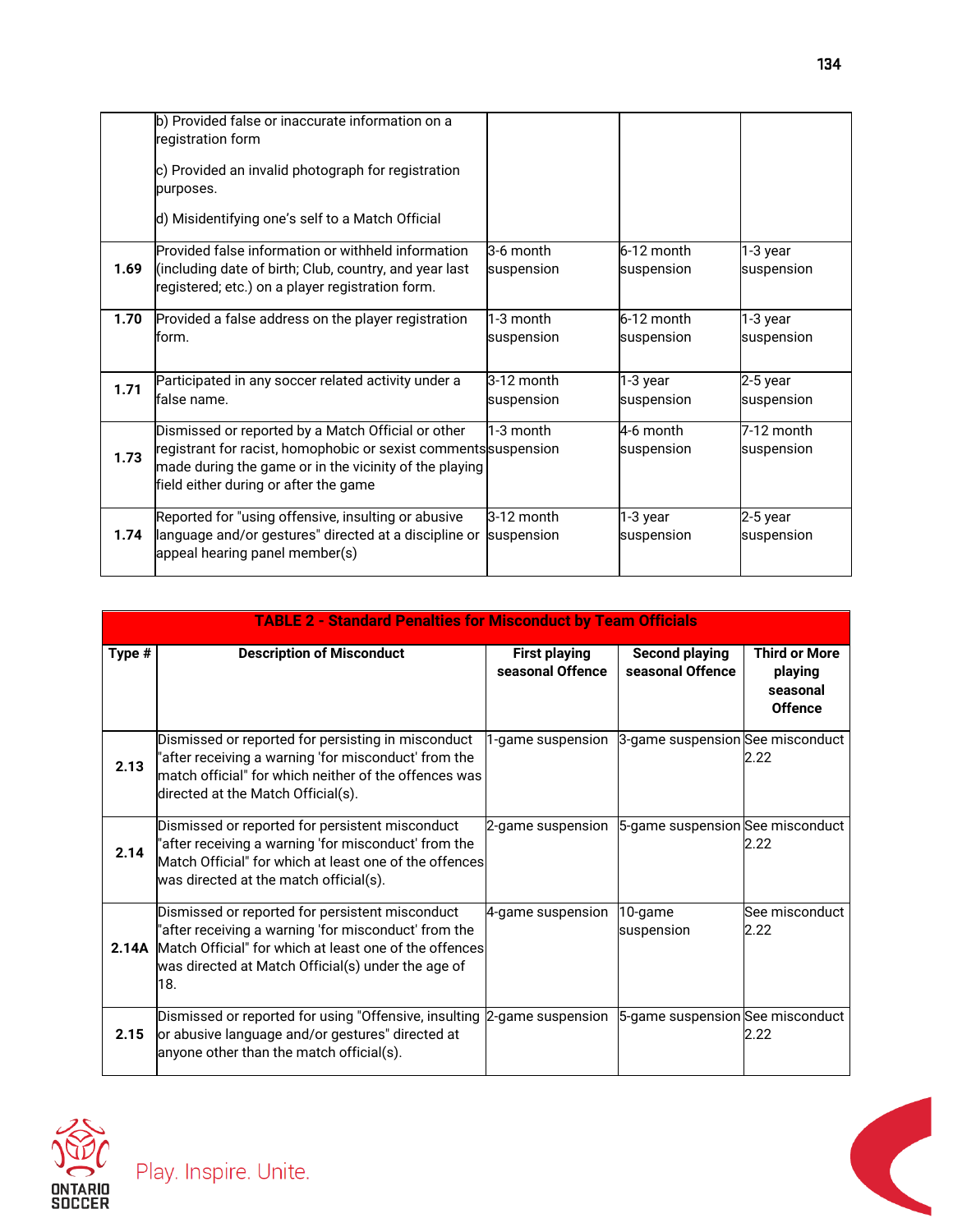| 2.16   | Dismissed or reported for using "Offensive, insulting 4-game suspension<br>or abusive language and/or gestures" directed at the<br>match official(s).                                                                                                                                                                                    |                                                      | 9-game suspension See misconduct          | 2.22                                              |
|--------|------------------------------------------------------------------------------------------------------------------------------------------------------------------------------------------------------------------------------------------------------------------------------------------------------------------------------------------|------------------------------------------------------|-------------------------------------------|---------------------------------------------------|
|        | Dismissed or reported for using "Offensive, insulting<br>2.16A or abusive language and/or gestures" directed at a<br>Match Official(s) under the age of 18                                                                                                                                                                               | 8-game suspension                                    | 18-game<br>suspension                     | See misconduct<br>2.22                            |
| 2.16B  | Dismissed or reported for "using offensive, insulting<br>or abusive language and/or gestures" directed at a<br>match official(s) after having been previously<br>dismissed or reported                                                                                                                                                   | 7-9 game<br>suspension                               | 3-6 month<br>suspension                   | See misconduct<br>2.22                            |
| 2.22   | Received and found guilty of a third dismissal in a<br>playing season within that league or competition                                                                                                                                                                                                                                  | 3-11 month suspension                                |                                           |                                                   |
| 2.25   | Re-enters the field of play or player's bench area<br>after having been dismissed from the game by the<br>match official                                                                                                                                                                                                                 | 3-game suspension                                    | 6-game suspension See misconduct          | 2.22                                              |
|        | <b>Standard Penalties for Misconduct by a Team Official Based on Lifetime Offences</b>                                                                                                                                                                                                                                                   |                                                      |                                           |                                                   |
| Type # | <b>Description of Misconduct</b>                                                                                                                                                                                                                                                                                                         | <b>First Lifetime</b><br><b>Offence</b>              | <b>Second Lifetime</b><br><b>Offence</b>  | <b>Third Lifetime</b><br><b>Offence</b>           |
| 2.50   | Made deliberate physical contact (i.e., pushing,<br>pulling, charging, etc.) or attempts physical contact<br>with Physical Assault or Attempted Physical Assault +\$300.00 fine<br>of a uniformed Grassroots registered player or youth<br>registered player.<br>This charge carries an immediate suspension from all<br>soccer activity | 3-12 month<br>suspension                             | 1-3 year<br>suspension<br>+\$400.00 fine  | Minimum 5 year<br>suspension +<br>\$500.00 fine   |
| 2.51   | Match Official Assault for "deliberate physical<br>contact (i.e., pushing, pulling, charging, etc.) or<br>attempted physical contact or threatening".<br>This charge carries an immediate suspension from all<br>soccer activity                                                                                                         | 6-12 month<br>suspension +<br>\$300.00 fine          | 1-3 year<br>suspension +<br>\$400.00 fine | Minimum 5 year<br>suspension $+$<br>\$500.00 fine |
| 2.51A  | <b>Match Official Assault</b> (towards a youth aged match $1-3$ year suspension $3-5$ year<br>official) for "deliberate physical contact (i.e.,<br>pushing, pulling, charging, etc.) or attempted<br>physical contact or threatening".<br>This charge carries an immediate suspension from all<br>soccer activity                        | $+$ \$400 fine                                       | suspension $+$ \$500 Suspension<br>fine   | Lifetime                                          |
| 2.52   | Match Official Assault for "striking, spitting, kicking,<br>or any form of violent conduct, or attempted violent<br>conduct".<br>This charge carries an immediate suspension from all<br>soccer activity                                                                                                                                 | 2-5 year suspension $5-10$ year<br>$+$ \$300.00 fine | suspension +<br>\$400.00 fine             | Minimum 10<br>year suspension<br>\$500.00 fine    |



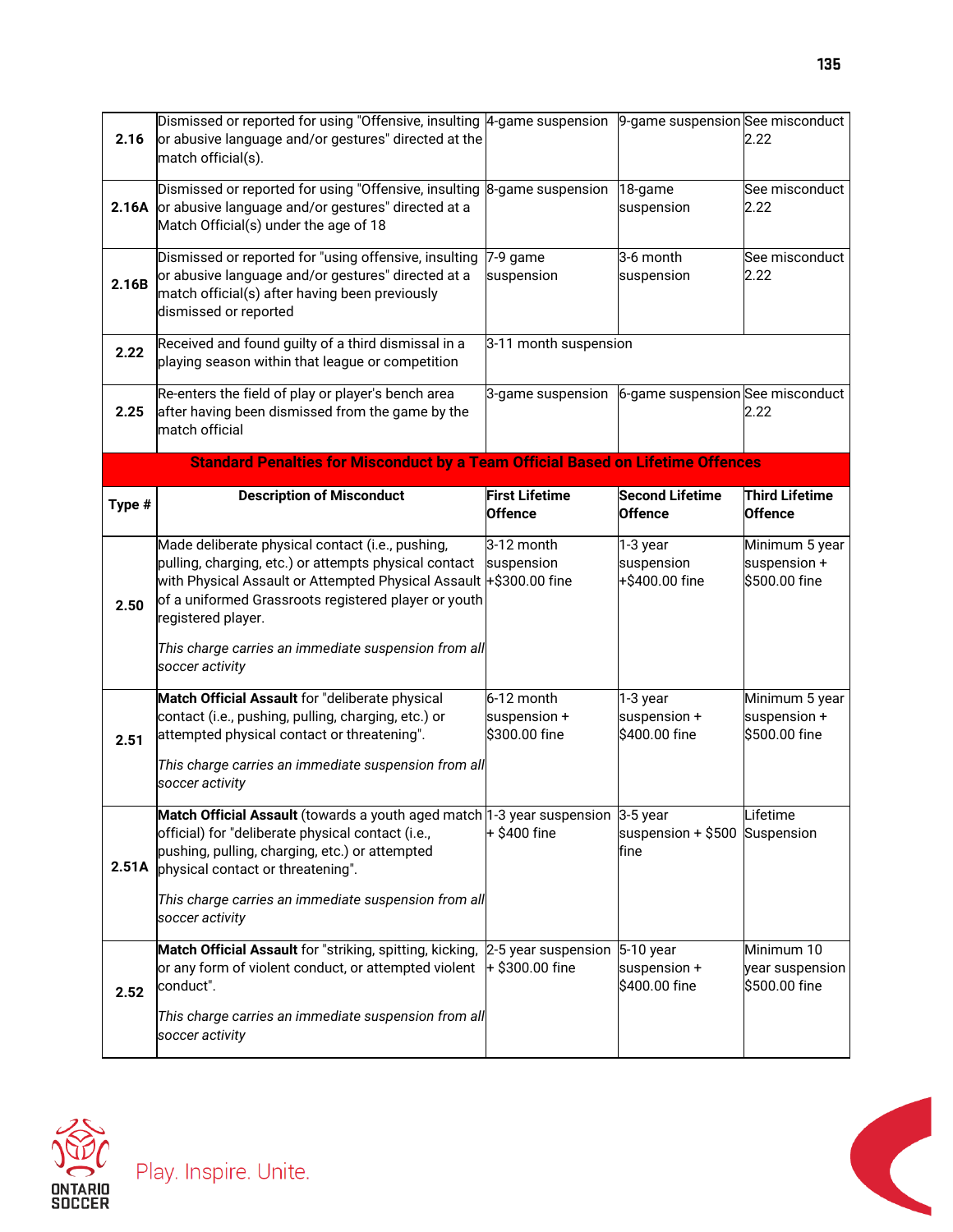|       | Match Official Assault (towards a youth aged match Minimum 5 year                                                                                     |                                                     |                          |                          |
|-------|-------------------------------------------------------------------------------------------------------------------------------------------------------|-----------------------------------------------------|--------------------------|--------------------------|
| 2.52A | official) for "striking, spitting, kicking, or any form of<br>violent conduct, or attempted violent conduct".                                         | suspension $+$ \$500<br>fine                        | Lifetime Suspension      |                          |
|       | This charge carries an immediate suspension from all                                                                                                  |                                                     |                          |                          |
|       | soccer activity                                                                                                                                       |                                                     |                          |                          |
|       | Made deliberate physical contact (i.e., pushing,                                                                                                      | 3-12 month                                          | 1-3 year                 | 5 year                   |
|       | pulling, charging, etc.) or attempts physical contact                                                                                                 | suspension                                          | suspension               | suspension               |
| 2.53  | with, or threatens, a registrant or non-registrant of<br>Ontario Soccer (excluding a Match Official, or a                                             |                                                     |                          |                          |
|       | Grassroots/youth registered player).                                                                                                                  |                                                     |                          |                          |
|       | Struck, spat on, kicked, or committed any form of                                                                                                     | 2-5 year suspension                                 | 5-10 year                | 10 year                  |
|       | violent conduct, or attempted violent conduct,                                                                                                        |                                                     | suspension               | suspension               |
| 2.54  | against a registrant or non-registrant of Ontario<br>Soccer (excluding a Match Official, or a                                                         |                                                     |                          |                          |
|       | Grassroots/youth registered player)                                                                                                                   |                                                     |                          |                          |
|       | When request by a player, refused to give the player                                                                                                  | \$100.00 fine                                       | \$200.00 fine            | \$400.00 fine            |
| 2.58  | his/her registration book or ID Card within 5 days                                                                                                    |                                                     |                          |                          |
|       |                                                                                                                                                       |                                                     |                          |                          |
| 2.61  | Failed to attend a discipline hearing at which he/she Accused is fined \$100.00 and remains suspended until<br>was accused of Match official assault. | he/she requests and attends a subsequent discipline |                          |                          |
|       |                                                                                                                                                       | hearing                                             |                          |                          |
|       | Played an ineligible or suspended player in a                                                                                                         | 3-12 month                                          | 1-3 year                 | 2-5 year                 |
| 2.63  | sanctioned game or permitted a suspended player                                                                                                       | suspension                                          | suspension               | suspension               |
|       | who is suspended from all soccer related activity                                                                                                     |                                                     |                          |                          |
| 2.64  | Participated in a soccer activity from which he/she<br>was suspended                                                                                  | 6-12 month<br>suspension                            | 1-3 year<br>suspension   | 2-5 year<br>suspension   |
|       |                                                                                                                                                       |                                                     |                          |                          |
| 2.65  | Instigated and/or participated in a brawl between<br>two teams, before, during, or after a game.                                                      | 6-12 month<br>suspension                            | 1-3 year<br>suspension   | 2-5 year<br>suspension   |
|       |                                                                                                                                                       |                                                     |                          |                          |
| 2.66  | Acted in contravention of, or failed to act in<br>accordance with, a "Published Rule". (see                                                           | 1-6 month<br>suspension                             | 6-12 month<br>suspension | $1-3$ year<br>suspension |
|       | restrictions in Procedure 9.13)                                                                                                                       |                                                     |                          |                          |
|       | Acted in a manner deemed to be detrimental to the                                                                                                     | 3-12 month                                          | 1-3 year                 | 2-5 year                 |
| 2.67  | game. (see restrictions in Procedure 9.13)                                                                                                            | suspension                                          | suspension               | suspension               |
|       | Committed one or more of the following:                                                                                                               | 3-12 month                                          | 1-3 year                 | 2-5 year                 |
|       | a) Changed any information on a registration form                                                                                                     | suspension                                          | suspension               | suspension               |
|       | without the consent of the person being registered                                                                                                    |                                                     |                          |                          |
|       | on such form.                                                                                                                                         |                                                     |                          |                          |
| 2.68  | b) Provided false or inaccurate information on a                                                                                                      |                                                     |                          |                          |
|       | registration form.                                                                                                                                    |                                                     |                          |                          |
|       | c) Falsified a signature on a registration form.                                                                                                      |                                                     |                          |                          |
|       | d) Knowingly provided an invalid photograph of a                                                                                                      |                                                     |                          |                          |
|       | person for the purpose of registering that person.                                                                                                    |                                                     |                          |                          |



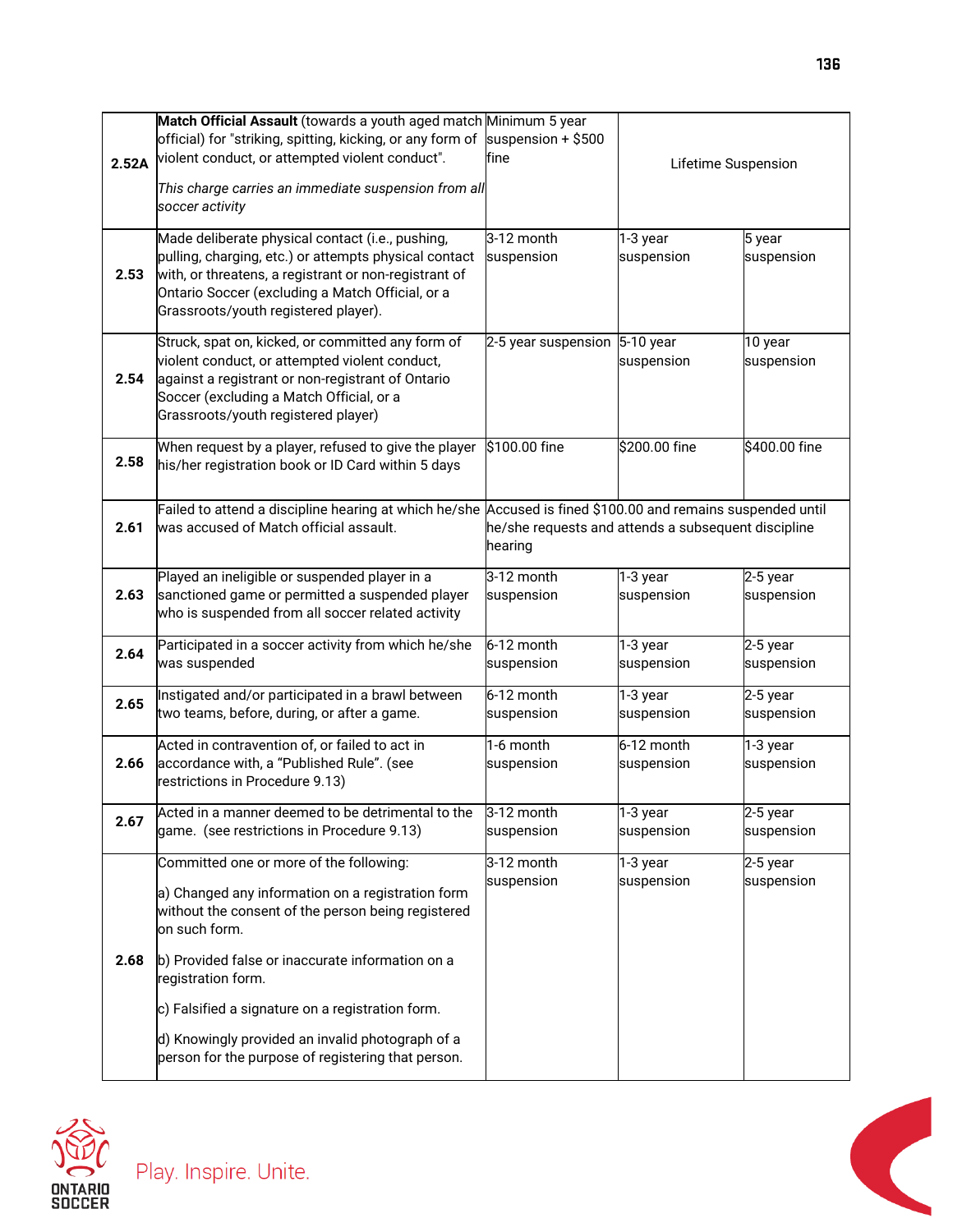|      | e) misidentified player to Match Official                                                                                                                                                                    |                            |                           |                          |
|------|--------------------------------------------------------------------------------------------------------------------------------------------------------------------------------------------------------------|----------------------------|---------------------------|--------------------------|
| 2.70 | Provided a false address on the player registration<br>form.                                                                                                                                                 | 1-3 month<br>suspension    | 6-12 month<br>suspension  | 1-3 year<br>suspension   |
| 2.71 | Participated in a soccer related activity under a false 6-12 month<br>name                                                                                                                                   | suspension                 | 1-3 year<br>suspension    | 2-5 year<br>suspension   |
| 2.72 | Induced or attempted to induce a registered player<br>to leave his/her team before the end of that team's<br>current playing season.                                                                         | 6-12 month<br>suspension   | 1-3 year<br>suspension    | $2-5$ year<br>suspension |
| 2.73 | Dismissed or reported by a Match Official or other<br>registrant for racist, homophobic or sexist<br>comments made during a game or in the vicinity of<br>the playing field either during or after the game. | $6-12$ month<br>suspension | 1-3 year<br>suspension    | 2-5 year<br>suspension   |
| 2.74 | Reported for "using offensive, insulting or abusive<br>language and/or gestures" directed at a discipline or suspension<br>appeal hearing panel member(s)                                                    | 3-12 month                 | 1-3 year<br>suspension    | 2-5 year<br>suspension   |
| 2.75 | Directly or indirectly encouraged or assisted in the<br>establishment or operation of an unsanctioned<br>soccer organization or competition unless Team<br>Official is only acting as a player               | 6-12 month<br>suspension   | 18-24 month<br>suspension | 3-5 year<br>suspension   |

|        | <b>TABLE 3 - Standard Penalties for Misconduct by an Administrator</b>                                                                                                                                                    |                                          |                                           |                                                            |  |
|--------|---------------------------------------------------------------------------------------------------------------------------------------------------------------------------------------------------------------------------|------------------------------------------|-------------------------------------------|------------------------------------------------------------|--|
| Type # | <b>Description of Misconduct</b>                                                                                                                                                                                          | <b>First playing</b><br>seasonal Offence | <b>Second playing</b><br>seasonal Offence | <b>Third or More</b><br>playing seasonal<br><b>Offence</b> |  |
| 3.13   | Dismissed or reported for persisting in misconduct<br>"after receiving a warning 'for misconduct' from the<br>match official" for which neither of the offences was<br>directed at the Match Official(s).                 | 1 week suspension 3 week                 | suspension                                | See misconduct<br>3.22                                     |  |
| 3.14   | Dismissed or reported for persistent misconduct<br>"after receiving a warning 'for misconduct' from the<br>match official" for which at least one of the offences<br>was directed at the match official(s).               | 2 week suspension                        | 5 week<br>suspension                      | See misconduct<br>3.22                                     |  |
| 3.14A  | Dismissed or reported for persistent misconduct<br>"after receiving a warning 'for misconduct' from the<br>match official" for which at least one of the offences<br>was directed at a Match Official under the age of 18 | 4 week suspension                        | 10 week<br>suspension                     | See misconduct<br>3.22                                     |  |
| 3.15   | Dismissed or reported for using "Offensive, insulting<br>or abusive language and/or gestures" directed at<br>anyone other than the match official(s).                                                                     | 2 week suspension                        | 5 week<br>suspension                      | See misconduct<br>3.22                                     |  |
| 3.16   | Dismissed or reported for using "Offensive, insulting<br>or abusive language and/or gestures" directed at the<br>match official(s).                                                                                       | 4 week suspension                        | 9 week<br>suspension                      | See misconduct<br>3.22                                     |  |

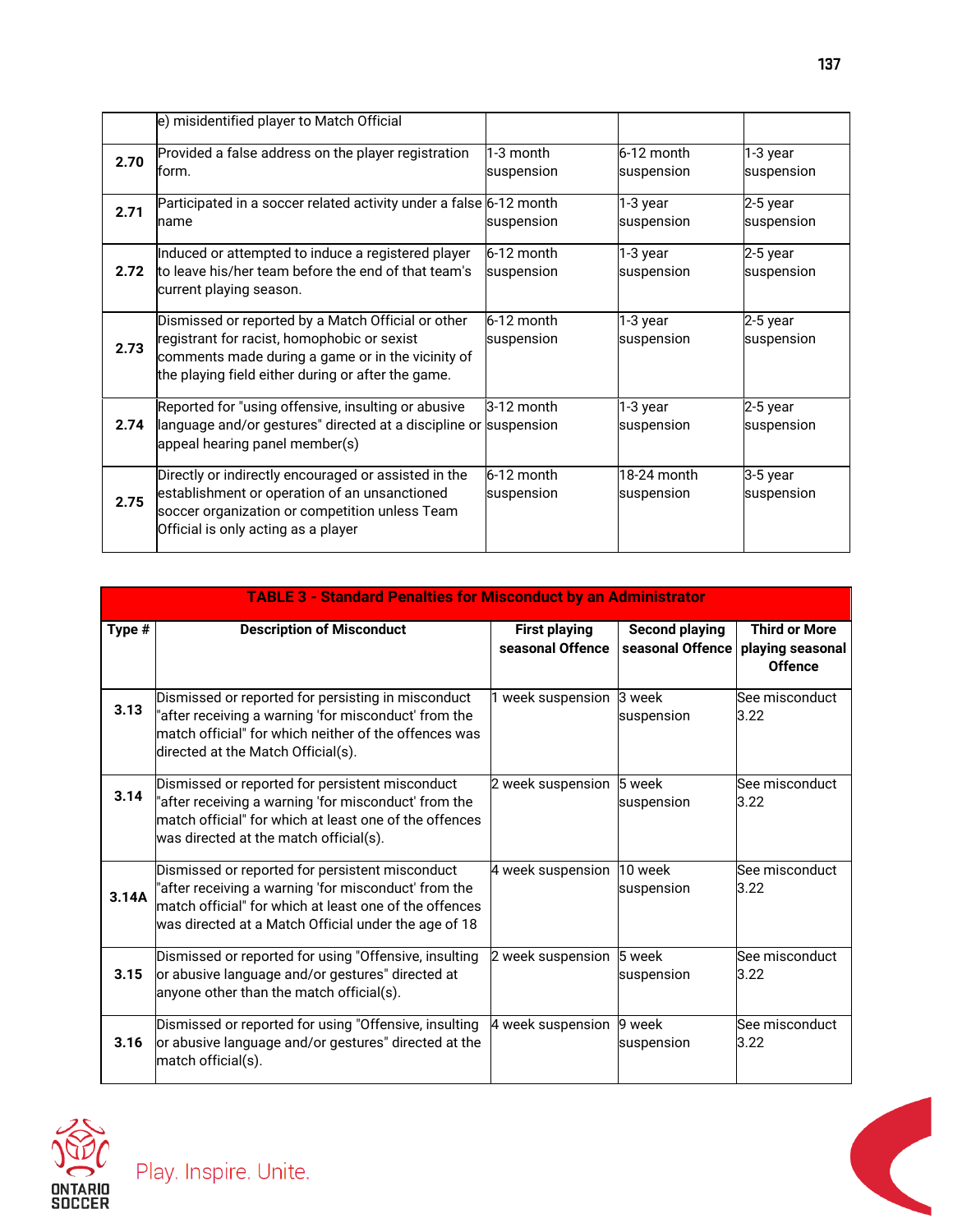| 3.16A  | Dismissed or reported for using "Offensive, insulting<br>or abusive language and/or gestures" directed at a<br>Match Official under the age of 18                                                                                              | 8 week suspension                                  | 18 week<br>suspension                     | See misconduct<br>3.22                          |
|--------|------------------------------------------------------------------------------------------------------------------------------------------------------------------------------------------------------------------------------------------------|----------------------------------------------------|-------------------------------------------|-------------------------------------------------|
| 3.17   | Reported for persisting in "using offensive, insulting<br>or abusive language and/or gestures" directed at a<br>match official(s) after having been previously<br>reported or dismissed                                                        | 7-9 week<br>suspension                             | 3-6 months<br>suspension                  | See misconduct<br>3.22                          |
| 3.17A  | Reported for persisting in "using offensive, insulting<br>or abusive language and/or gestures" directed at a<br>Match Official(s) under the age of 18, after having<br>been previously reported or dismissed                                   | 3-6 months<br>suspension                           | 6-9 months<br>suspension                  | See misconduct<br>3.22                          |
| 3.22   | Received and found guilty of a third dismissal in a<br>playing season within that league or competition                                                                                                                                        |                                                    | 3-11 month suspension                     |                                                 |
|        | <b>Standard Penalties for Misconduct by an Administrator Based on Lifetime Offences</b>                                                                                                                                                        |                                                    |                                           |                                                 |
| Type # | <b>Description of Misconduct</b>                                                                                                                                                                                                               | <b>First Lifetime</b><br><b>Offence</b>            | <b>Second Lifetime</b><br><b>Offence</b>  | <b>Third Lifetime</b><br><b>Offence</b>         |
| 3.50   | Made deliberate physical contact (i.e., pushing,<br>pulling, charging, etc.) or attempts physical contact<br>with Physical Assault or Attempted Physical Assault<br>of a uniformed Grassroots registered player or youth<br>registered player. | 3-12 month<br>suspension<br>+\$300.00 fine         | 1-3 year<br>suspension<br>+\$400.00 fine  | Minimum 5 year<br>suspension +<br>\$500.00 fine |
|        | This charge carries an immediate suspension from all<br>soccer activity                                                                                                                                                                        |                                                    |                                           |                                                 |
| 3.51   | Match Official Assault for "deliberate physical<br>contact (i.e., pushing, pulling, charging, etc. .) or<br>attempted physical contact or threatening".<br>This charge carries an immediate suspension from all<br>soccer activity             | 6-12 month<br>suspension +<br>\$300.00 fine        | 1-3 year<br>suspension +<br>\$400.00 fine | Minimum 5 year<br>suspension +<br>\$500.00 fine |
|        | Match Official Assault (towards a Match Official                                                                                                                                                                                               | 1-3 year suspension 3-5 year                       |                                           | Minimum 7 year                                  |
| 3.51A  | under the age of 18) for "deliberate physical contact<br>(i.e., pushing, pulling, charging, etc.) or attempted<br>physical contact or threatening".<br>This charge carries an immediate suspension from all                                    | $+$ \$400.00 fine                                  | suspension +<br>\$500.00 fine             | suspension +<br>\$600.00 fine                   |
|        | soccer activity                                                                                                                                                                                                                                |                                                    |                                           |                                                 |
| 3.52   | Match Official Assault for "striking, spitting, kicking,<br>or any form of violent conduct, or attempted violent<br>conduct".<br>This charge carries an immediate suspension from all                                                          | 2-5 year suspension 5-10 year<br>$+$ \$300.00 fine | suspension +<br>400.00 fine               | Minimum10 year<br>suspension<br>\$500.00 fine   |
|        | soccer activity                                                                                                                                                                                                                                |                                                    |                                           |                                                 |
| 3.52A  | Match Official Assault (towards a youth aged match<br>official) for "striking, spitting, kicking, or any form of<br>violent conduct, or attempted violent conduct".                                                                            | 5-10 year<br>suspension +<br>400.00 fine           | 10-12 year<br>suspension +<br>500.00 fine | Minimum 15 year<br>suspension<br>\$600.00 fine  |

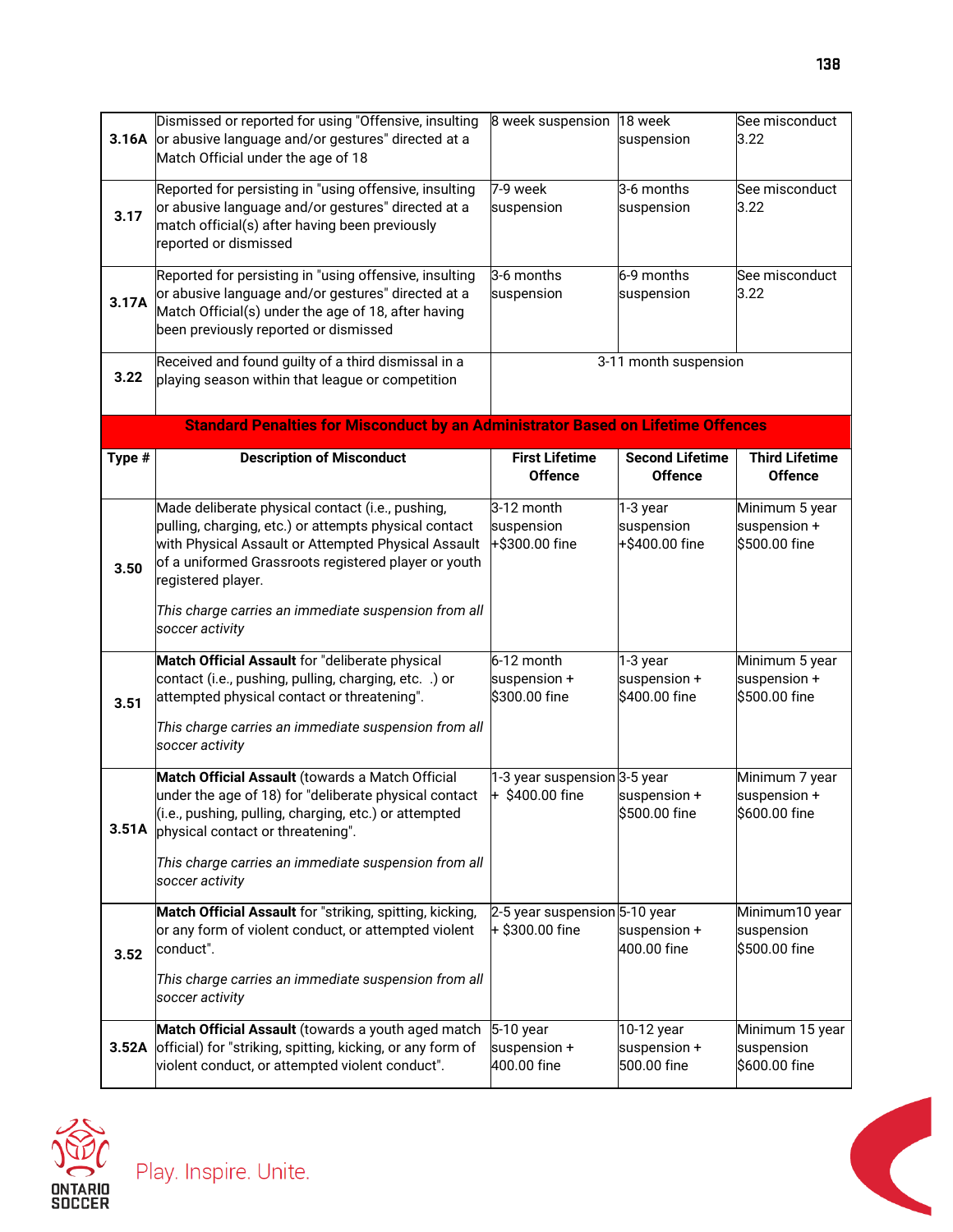|      | This charge carries an immediate suspension from all<br>soccer activity                                                                                                                                                                                  |                                                                                                                         |                          |                        |
|------|----------------------------------------------------------------------------------------------------------------------------------------------------------------------------------------------------------------------------------------------------------|-------------------------------------------------------------------------------------------------------------------------|--------------------------|------------------------|
| 3.53 | Made deliberate physical contact (i.e., pushing,<br>pulling, charging, etc.) or attempts physical contact<br>with, or threatens, a registrant or non-registrant of<br>Ontario Soccer (excluding a Match Official, or a<br>mini/youth registered player). | 6-12 month<br>suspension                                                                                                | 1-3 year<br>suspension   | 5 year suspension      |
| 3.54 | Struck, spat on, kicked, or committed any form of<br>violent conduct, or attempted violent conduct, against<br>a registrant or non-registrant of Ontario Soccer<br>(excluding a Match Official, or a mini/youth registered<br>player).                   | 2-5 year suspension 5-10 year                                                                                           | suspension               | 10 year<br>suspension  |
| 3.58 | When requested by a player, refused to give the<br>player his/her registration book or ID Card within 5<br>days                                                                                                                                          | \$100.00 fine                                                                                                           | \$200.00 fine            | \$400.00 fine          |
| 3.61 | Failed to attend a discipline hearing at which he/she<br>was accused of match official assault.                                                                                                                                                          | Accused is fined \$100.00 and remains suspended until<br>he/she requests and attends a subsequent discipline<br>hearing |                          |                        |
| 3.63 | Played an ineligible or suspended player in a<br>sanctioned game or permitted a suspended player<br>who is suspended from all soccer related activity                                                                                                    | 3-12 month<br>suspension                                                                                                | $1-3$ year<br>suspension | 2-5 year<br>suspension |
| 3.64 | Participated in a soccer activity from which he/she<br>was suspended                                                                                                                                                                                     | 6-12 month<br>suspension                                                                                                | 1-3 year<br>suspension   | 2-5 year<br>suspension |
| 3.65 | Instigated and/or participated in a brawl between two 6-12 month<br>teams before, during, or after a game.                                                                                                                                               | suspension                                                                                                              | 1-3 year<br>suspension   | 2-5 year<br>suspension |
| 3.66 | Acted in contravention of, or failed to act in<br>accordance with, a "Published Rule". (see restrictions suspension<br>in Procedure 9.13)                                                                                                                | 1-6 month                                                                                                               | 6-12 month<br>suspension | 1-3 year<br>suspension |
| 3.67 | Acted in a manner deemed to be detrimental to the<br>game. (see restrictions in Procedure 9.13)                                                                                                                                                          | 3-12 month<br>suspension                                                                                                | 1-3 year<br>suspension   | 2-5 year<br>suspension |
|      | Committed one or more of the following:<br>a) Changed any information on a registration form<br>without the consent of the person being registered on<br>such form.                                                                                      | 3-12 month<br>suspension                                                                                                | 1-3 year<br>suspension   | 2-5 year<br>suspension |
| 3.68 | b) Provided false or inaccurate information on a<br>registration form.<br>c) Falsified a signature on a registration form.                                                                                                                               |                                                                                                                         |                          |                        |
|      | d) Knowingly provided an invalid photograph of a<br>person for the purpose of registering that person.                                                                                                                                                   |                                                                                                                         |                          |                        |
| 3.70 | Provided a false address on the player registration<br>form.                                                                                                                                                                                             | 1-3 month<br>suspension                                                                                                 | 6-12 month<br>suspension | 1-3 year<br>suspension |



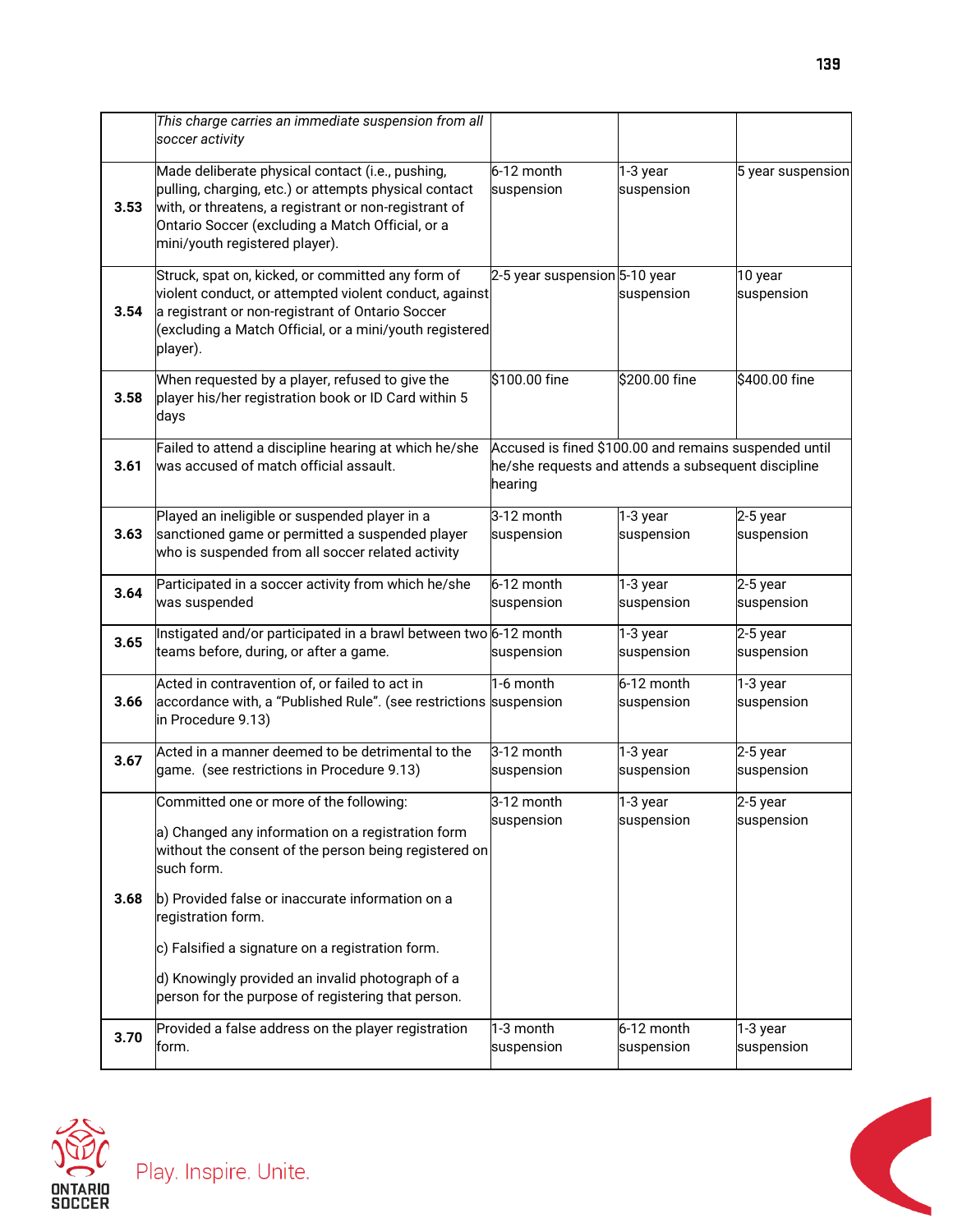| 3.71 | Participated in a soccer related activity under a false<br>name                                                                                                                                                                                        | 6-12 month<br>suspension | 1-3 year<br>suspension    | 2-5 year<br>suspension   |
|------|--------------------------------------------------------------------------------------------------------------------------------------------------------------------------------------------------------------------------------------------------------|--------------------------|---------------------------|--------------------------|
| 3.72 | Induced or attempted to induce a registered player to 6-12 month<br>leave his/her team before the end of that team's<br>current playing season.                                                                                                        | suspension               | 1-3 year<br>suspension    | $2-5$ year<br>suspension |
| 3.73 | Any team official or administrator dismissed or<br>reported by a Match Official or other registrant for<br>racist, homophobic or sexist comments made during<br>a game or in the vicinity of the playing field either<br>during or after the game.     | 6-12 month<br>suspension | 1-3 year<br>suspension    | $2-5$ year<br>suspension |
| 3.74 | Reported for "using offensive, insulting or abusive<br>language and/or gestures" directed at a panel<br>member(s)                                                                                                                                      | 3-12 month<br>suspension | 1-3 year<br>suspension    | 2-5 year<br>suspension   |
| 3.75 | Directly or indirectly encouraged or assisted in the<br>establishment or operation of an unsanctioned<br>soccer organization                                                                                                                           | 6-12 month<br>suspension | 18-24 month<br>suspension | 3-5 year<br>suspension   |
|      | Participated in an organization's decision not to<br>register some, or all of its players and teams with<br><b>Ontario Soccer</b>                                                                                                                      | 12 month<br>suspension   | 24 month<br>suspension    | 3-5 year<br>suspension   |
| 3.76 | (NOTE: If an Administrator in a governance position<br>is charged with Misconduct Type 3.76, the onus will<br>be on each individual Director to prove that she/he<br>did not support the Club's decision to not register the<br>teams and/or players.) |                          |                           |                          |
|      | Participated in an organization's decision not to<br>register some, or all of its Leagues, Divisions,<br>coaches and administrators with Ontario Soccer                                                                                                | 12 month<br>suspension   | 24 month<br>suspension    | 3-5 year<br>suspension   |
| 3.77 | (NOTE: If an Administrator in a governance position<br>is charged with Misconduct Type 3.77, the onus will<br>be on each individual Director to prove that she/he<br>did not support the Club's decision to not register the<br>teams and/or players.) |                          |                           |                          |

|        | <b>Table 4 - Standard Penalties for Misconduct by a Match Official</b>                                                       |                                          |                                           |                                                               |  |  |
|--------|------------------------------------------------------------------------------------------------------------------------------|------------------------------------------|-------------------------------------------|---------------------------------------------------------------|--|--|
| Type # | <b>Description of Misconduct</b>                                                                                             | <b>First playing</b><br>seasonal Offence | <b>Second playing</b><br>seasonal Offence | <b>Third or More</b><br>playing<br>seasonal<br><b>Offence</b> |  |  |
|        | Used "Offensive, insulting or abusive language<br>4.15 and/or gestures" directed at anyone including a<br>match official(s). | 2 week suspension                        | 3 week suspension 6 -12 month             | suspension                                                    |  |  |
| 4.41   | Failed to conduct himself/herself with dignity both<br>on, and off, the field of play.                                       | $$100.00 - $200.00$<br>fine              | $$250.00 - $500.00$<br>fine               | $S500.00 -$<br>\$750.00 fine                                  |  |  |



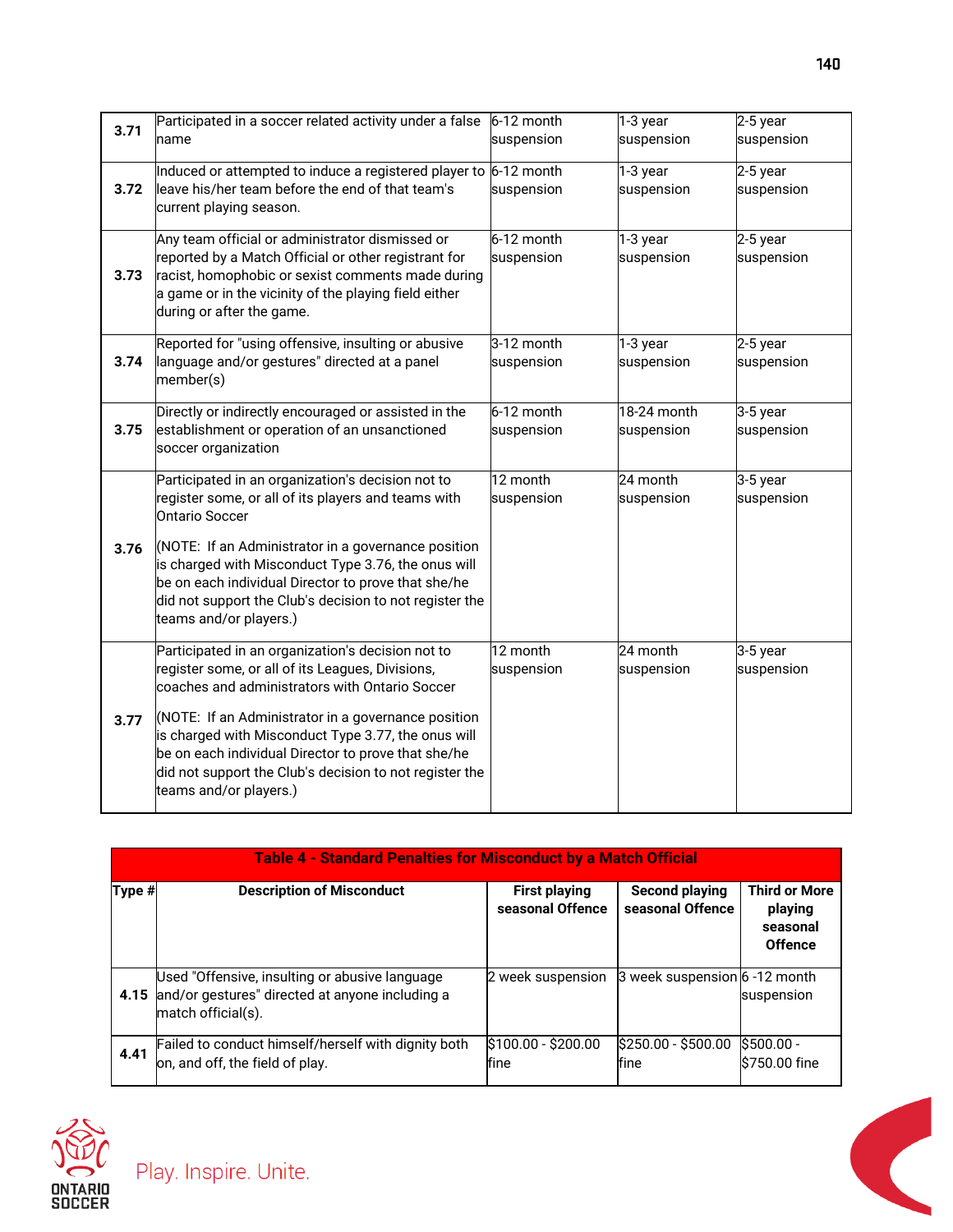| 4.43   | Failed to report to a game (to which he/she has been \$100.00 - \$200.00<br>appointed) without giving prior adequate notice of<br>his/her inability to officiate such game.                                                                                                                            | fine                                           | \$250.00 - \$500.00<br>fine                   | \$500.00 -<br>\$750.00 fine                          |
|--------|--------------------------------------------------------------------------------------------------------------------------------------------------------------------------------------------------------------------------------------------------------------------------------------------------------|------------------------------------------------|-----------------------------------------------|------------------------------------------------------|
| 4.43A  | Reported to an assigned game substantially late<br>without a valid reason.                                                                                                                                                                                                                             | \$25.00 fine                                   | \$50.00 fine                                  | \$75.00 fine                                         |
|        | Failed to submit a game report to the appropriate<br>4.44 Governing Organization within the stipulated time<br>frame after the completion of the game.                                                                                                                                                 | \$100.00 fine                                  | \$250.00 fine                                 | \$500.00 fine                                        |
| 4.46   | Failed to submit a "Caution Form" for a cautioned<br>player, a "Dismissal Form" for a dismissed player, a<br>'Special Incident Report Form" for any special<br>incidents, or a Match Official Assault Report Form<br>for a Match Official Assault                                                      | \$200.00 fine                                  | \$500.00 fine                                 | \$1,000.00 fine                                      |
|        | <b>Standard Penalties for Misconduct by a Match Official Based on Lifetime Offences</b>                                                                                                                                                                                                                |                                                |                                               |                                                      |
| Type # | <b>Description of Misconduct</b>                                                                                                                                                                                                                                                                       | <b>First Lifetime</b><br><b>Offence</b>        | <b>Second Lifetime</b><br><b>Offence</b>      | <b>Third Lifetime</b><br><b>Offence</b>              |
| 4.50   | Made deliberate physical contact (i.e., pushing,<br>pulling, charging, etc.) or attempts physical contact<br>with Physical Assault or Attempted Physical Assault<br>of a uniformed Grassroots registered player or youth<br>registered player.<br>This charge carries an immediate suspension from all | 3-12 month<br>suspension<br>+\$300.00 fine     | 1-3 year<br>suspension<br>+\$400.00 fine      | Minimum 5<br>vear<br>suspension +<br>\$500.00 fine   |
| 4.51   | soccer activity<br>Match Official Assault for "deliberate physical<br>contact (i.e., pushing, pulling, charging, etc.) or<br>attempted physical contact or threatening".<br>This charge carries an immediate suspension from all<br>soccer activity                                                    | 6-12 month<br>suspension<br>+\$300.00 fine     | 1-3 year<br>suspension<br>+\$400.00 fine      | Minimum 5<br>vear<br>suspension +<br>\$500.00 fine   |
|        | Match Official Assault (against a Match Official<br>under the age of 18) for "deliberate physical contact<br>(i.e., pushing, pulling, charging, etc.) or attempted<br>4.51A physical contact or threatening".<br>This charge carries an immediate suspension from all<br>soccer activity               | 1-3 year suspension 3-5 year<br>+\$400.00 fine | suspension<br>+\$500.00 fine                  | Minimum 7<br>vear<br>suspension $+$<br>\$600.00 fine |
| 4.52   | Match Official Assault for "striking, spitting, kicking, 2-5 year suspension 5-10 year<br>or any form of violent conduct, or attempted violent $+$ \$500.00 fine<br>conduct".<br>This charge carries an immediate suspension from all<br>soccer activity                                               |                                                | suspension +<br>\$500.00 fine                 | Minimum 10<br>year<br>suspension                     |
| 4.52A  | Match Official Assault (against a Match Officials<br>under the age of 18) for "striking, spitting, kicking, or<br>any form of violent conduct, or attempted violent<br>conduct".                                                                                                                       | 5-10 year<br>suspension +<br>\$500.00 fine     | 10-14 year<br>suspension $+$<br>\$600.00 fine | Minimum 15<br>year<br>suspension                     |



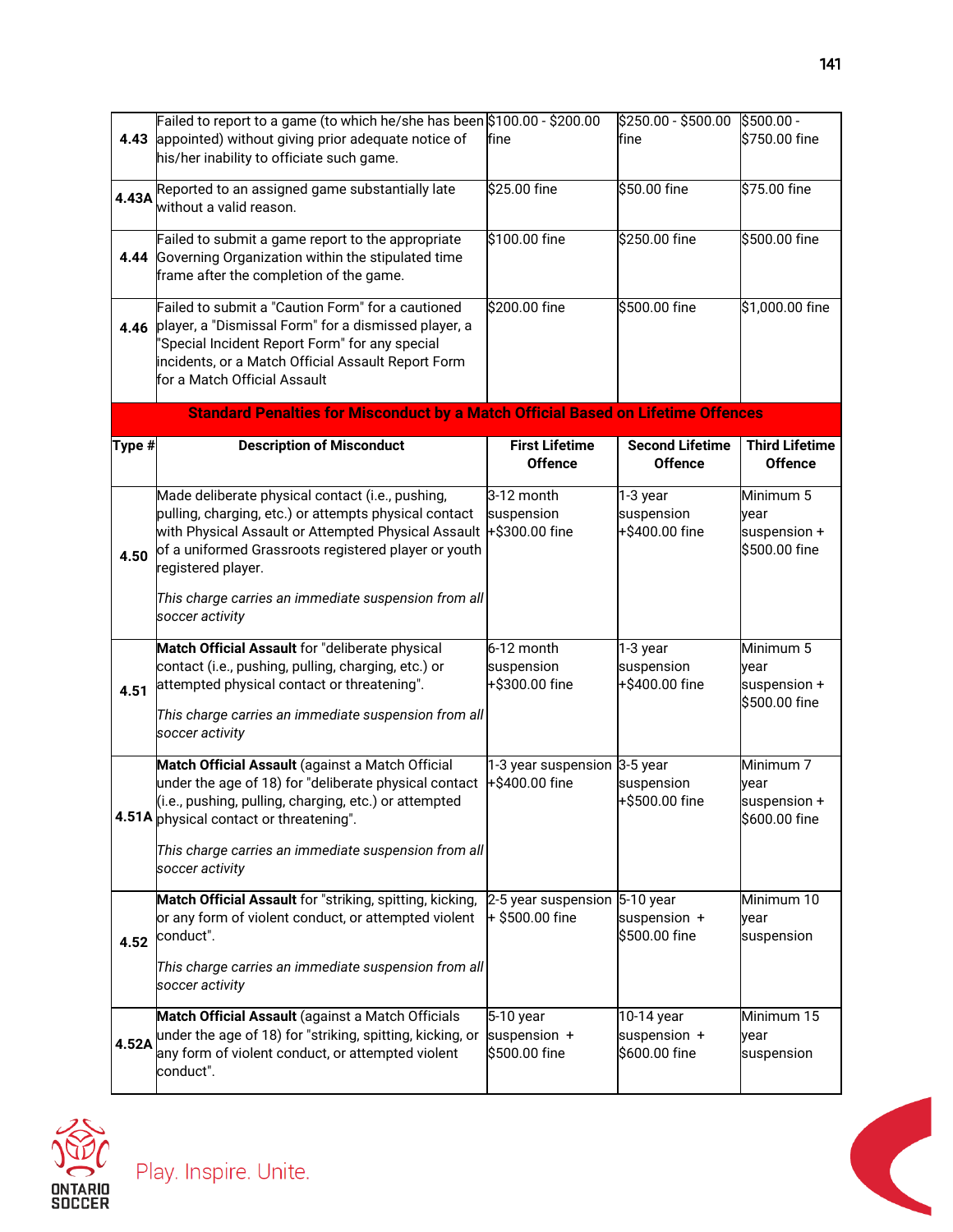|      | This charge carries an immediate suspension from all<br>soccer activity                                                                                                                                                                        |                                                                                                                                |                            |                                  |
|------|------------------------------------------------------------------------------------------------------------------------------------------------------------------------------------------------------------------------------------------------|--------------------------------------------------------------------------------------------------------------------------------|----------------------------|----------------------------------|
| 4.53 | Made deliberate physical contact (i.e., pushing,<br>pulling, charging, etc.) or attempts physical contact<br>with, or threatens, a registrant of Ontario Soccer or a<br>spectator.                                                             | 6-12 month<br>suspension                                                                                                       | 1-3 year<br>suspension     | Minimum 5<br>vear<br>suspension  |
| 4.54 | Struck, spat on, kicked, or committed any form of<br>violent conduct, or attempted violent conduct,<br>against a registrant of Ontario Soccer or a spectator.                                                                                  | 2-5 year suspension 5-10 year                                                                                                  | suspension                 | Minimum 10<br>vear<br>suspension |
| 4.55 | Publicly criticized any other Match Official or Soccer<br>Organization; made derogatory statements to the<br>media relating to any game in which he/she was<br>involved concerning the performance of the players<br>or other Match Officials. | 1-3 month<br>suspension                                                                                                        | 3-12 month<br>suspension   | $2-5$ year<br>suspension         |
| 4.57 | Failed to report a serious game-related offence to<br>his/her District Association.                                                                                                                                                            | subject to disciplinary action                                                                                                 |                            |                                  |
| 4.58 | Officiated an unsanctioned or unaffiliated soccer<br>game.                                                                                                                                                                                     | 30-day suspension                                                                                                              | 3-6 month<br>suspension    | 1-2 year<br>suspension           |
| 4.60 | Failed to attend without a valid reason, a discipline<br>hearing for a person whom the Match Official had<br>reported for Match Official assault or when the<br>penalty is greater than 12 months.                                             | \$250.00 fine                                                                                                                  | \$500.00 fine              | \$1,000.00 fine                  |
| 4.61 | Failed to attend a discipline hearing at which he/she<br>was accused of<br>Match Official Assault.                                                                                                                                             | Match Official is fined \$100.00 and remains suspended<br>until he/she requests and attends a subsequent<br>discipline hearing |                            |                                  |
| 4.64 |                                                                                                                                                                                                                                                |                                                                                                                                |                            |                                  |
|      | Participated in a soccer activity from which he/she<br>was suspended                                                                                                                                                                           | 6-12 month<br>suspension                                                                                                       | 1-3 year<br>suspension     | 2-5 year<br>suspension           |
| 4.66 | Acted in contravention of, or failed to act in<br>accordance with a: District Association, Ontario<br>Soccer or FIFA "Published Rule". (see restrictions in<br>Procedure 9.13)                                                                 | 1-6 month<br>suspension                                                                                                        | $6-12$ month<br>suspension | 1-3 year<br>suspension           |
| 4.67 | Acted in a manner deemed to be detrimental to "the<br>game". (see restrictions in Procedure 9.13)                                                                                                                                              | 3-12 month<br>suspension                                                                                                       | 1-3 year<br>suspension     | $2-5$ year<br>suspension         |
| 4.68 | Committed one or more of the following:<br>a) Provided false or inaccurate information on a<br>registration form.<br>b) Falsified a signature on a registration form.                                                                          | 3-12 month<br>suspension                                                                                                       | 1-3 year<br>suspension     | 2-5 year<br>suspension           |
|      | c) Provided an invalid photograph for registration<br>purposes.                                                                                                                                                                                |                                                                                                                                |                            |                                  |



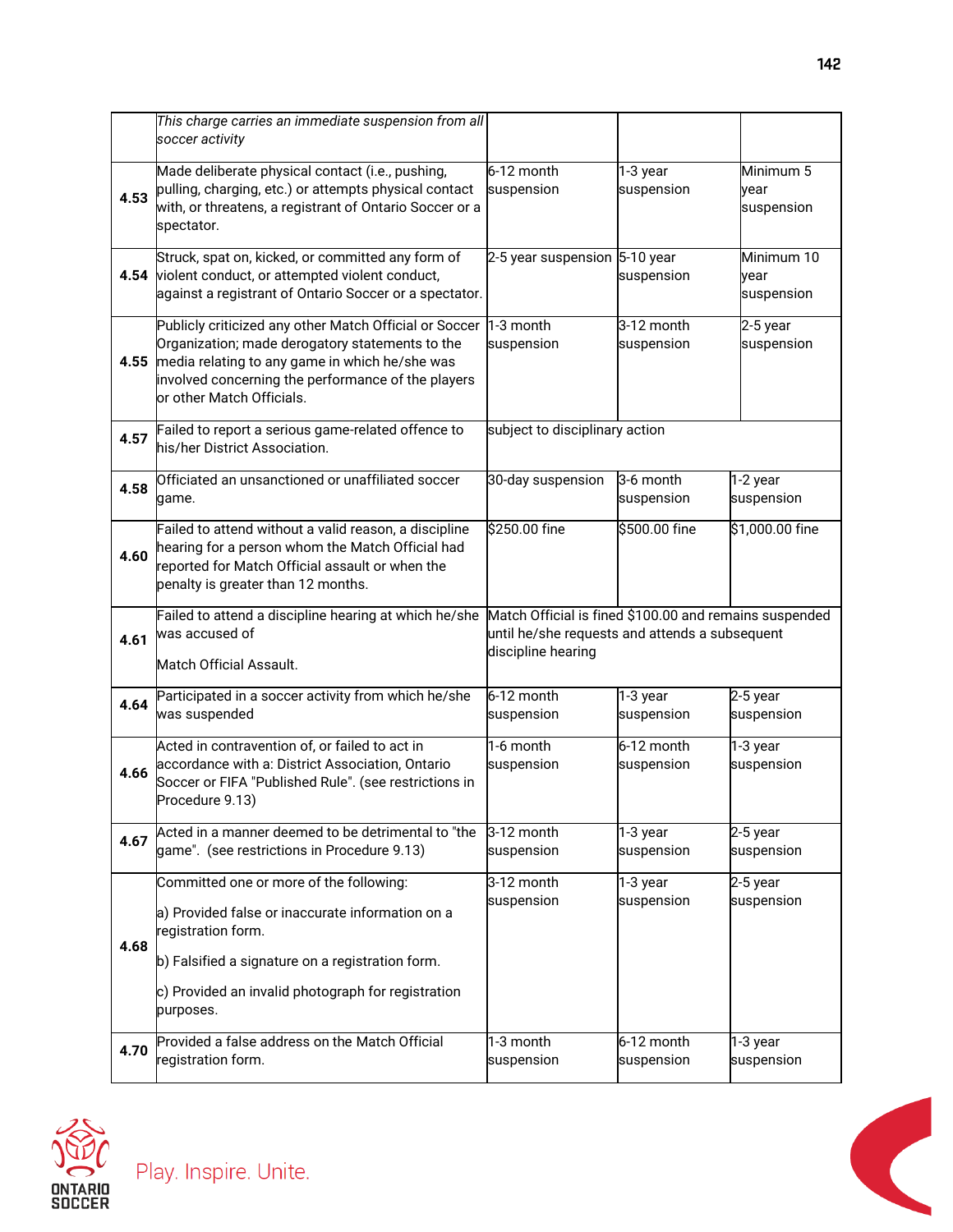| 4.71 | Participated in a soccer related activity under a false 6-12 month<br>name.                                                                                                                                                        | suspension                                                                  | 1-3 year<br>suspension                                                                 | 3-6 year<br>suspension                                                  |
|------|------------------------------------------------------------------------------------------------------------------------------------------------------------------------------------------------------------------------------------|-----------------------------------------------------------------------------|----------------------------------------------------------------------------------------|-------------------------------------------------------------------------|
| 4.72 | Any Match Official dismissed or reported by a Match<br>Official or other registrant for racist, homophobic or<br>sexist comments made during a game or in the<br>vicinity of the playing field either during or after the<br>game, | $6-12$ month<br>suspension $+$<br>\$200.00 fine                             | 1-3 year<br>suspension +<br>\$400.00 fine                                              | 3-6 year<br>suspension +<br>l\$800.00 fine                              |
| 4.73 | Reported for "using offensive, insulting or abusive<br>language and/or gestures" directed at a panel<br>member(s)                                                                                                                  | 3-12 month<br>suspension                                                    | 1-3 year<br>suspension                                                                 | 2-5 year<br>suspension                                                  |
| 4.74 | Accepted a fee of other financial compensation<br>(which is not approved by the league's governing<br>organization) or a fee beyond the set guidelines<br>within the standardization of game fees policy.                          | $$250.00$ fine + 2<br>week suspension<br>from all officiating<br>activities | l\$500.00 fine + 4<br>week suspension 1 year<br>from all<br>officiating<br>lactivities | $$1,000.00$ fine +<br>suspension from<br>all officiating<br>lactivities |
| 4.75 | Directly or indirectly encouraged or assisted in the<br>establishment or operation of an unsanctioned<br>soccer organization or competition                                                                                        | 6-12 month<br>suspension                                                    | 18-24 month<br>suspension                                                              | 3-5 year<br>suspension                                                  |

|        | <b>Table 5 - Standard Penalties for Misconduct by a Club</b>                                                                                                                                                                                                                                                                                                                                             |                                          |                            |                                                          |  |  |
|--------|----------------------------------------------------------------------------------------------------------------------------------------------------------------------------------------------------------------------------------------------------------------------------------------------------------------------------------------------------------------------------------------------------------|------------------------------------------|----------------------------|----------------------------------------------------------|--|--|
| Type # | <b>Description of Misconduct</b>                                                                                                                                                                                                                                                                                                                                                                         | <b>First playing</b><br>seasonal Offence | seasonal<br><b>Offence</b> | Second playing Third or More playing<br>seasonal Offence |  |  |
| 5.51   | <b>Match Official Assault</b> for "deliberate physical<br>contact (i.e. pushing, pulling, charging, etc.) or<br>attempted physical contact or threatening" by a<br>Club's spectators or by unidentified players, Team<br>Officials, Administrators of one of the Club's<br>teams.<br>This charge carries an immediate suspension from<br>all soccer activity                                             | l\$500.00 fine                           | \$1,000.00 fine            | \$2,000.00 fine                                          |  |  |
| 5.51A  | Match Official Assault (against a Match Officials<br>under the age of 18) for "deliberate physical<br>contact (i.e. pushing, pulling, charging, etc.) or<br>attempted physical contact or threatening" by a<br>Club's spectators or by unidentified players, Team<br>Officials, Administrators of one of the Club's<br>teams.<br>This charge carries an immediate suspension from<br>all soccer activity | \$1,000.00 fine                          | \$2,000.00 fine            | \$5,000.00 fine                                          |  |  |



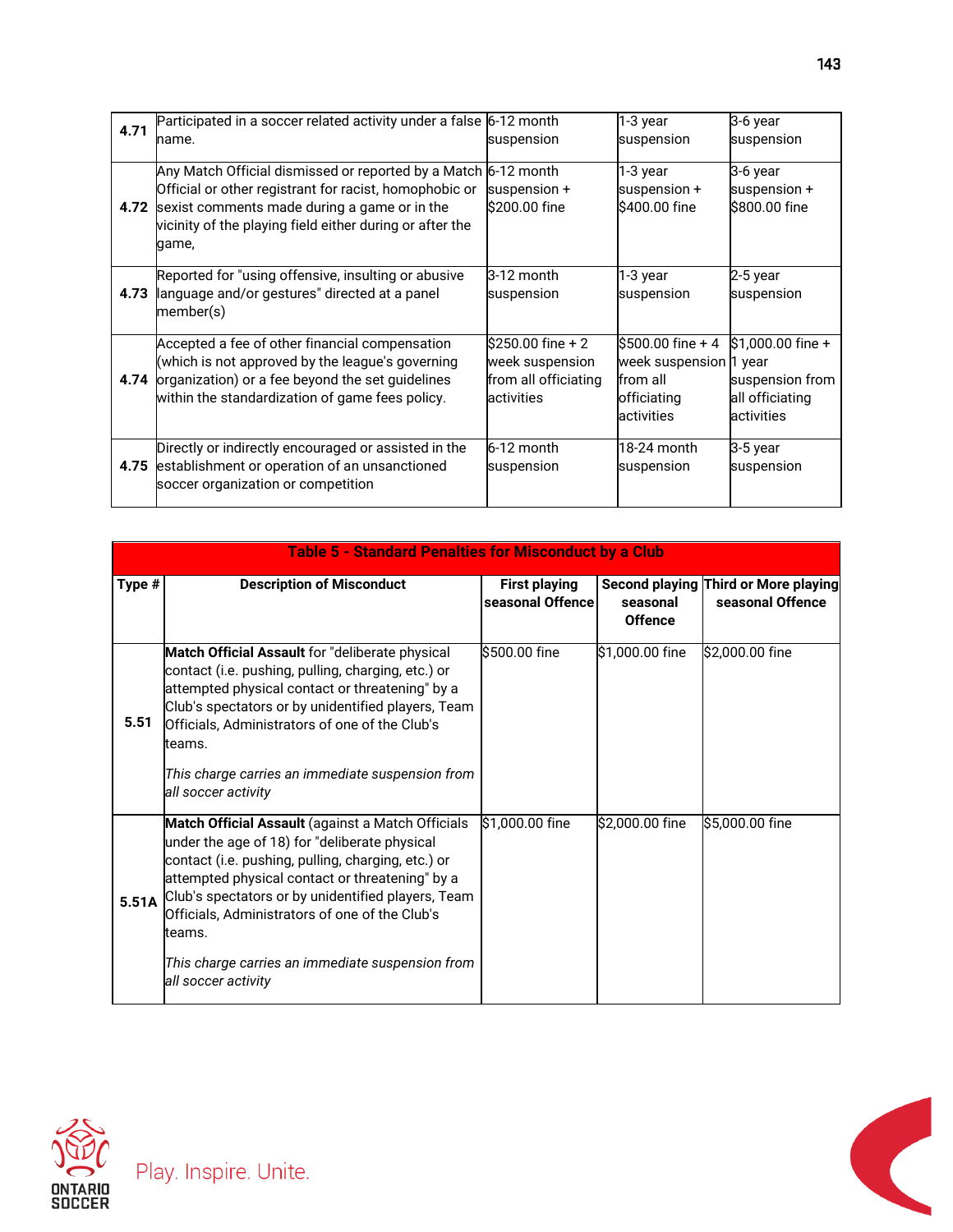| 5.52  | Match Official Assault for "striking, spitting,<br>kicking, or any form of violent conduct, or<br>attempted violent conduct" by a Club's spectators<br>or by unidentified players, Team Officials,<br>Administrators of one of the Club's teams.<br>This charge carries an immediate suspension from<br>all soccer activity                                                    | \$500.00 fine   | \$1,000.00 fine                                                       | \$2,000.00 fine                                                                |
|-------|--------------------------------------------------------------------------------------------------------------------------------------------------------------------------------------------------------------------------------------------------------------------------------------------------------------------------------------------------------------------------------|-----------------|-----------------------------------------------------------------------|--------------------------------------------------------------------------------|
| 5.52A | Match Official Assault (against a Match Officials<br>under the age of 18) for "striking, spitting, kicking,<br>or any form of violent conduct, or attempted<br>violent conduct" by a Club's spectators or by<br>unidentified players, Team Officials,<br>Administrators of one of the Club's teams.<br>This charge carries an immediate suspension from<br>all soccer activity | \$1,000.00 fine | \$2,000.00 fine                                                       | \$5,000.00 fine                                                                |
| 5.53  | Club failed to prevent its spectators or players'<br>parents from disrupting a game or for persisting in<br>"using offensive, insulting or abusive language<br>and/or gestures" directed at a Match Official(s) or<br>any other person.                                                                                                                                        | \$300.00 fine   | \$500.00 fine                                                         | \$1,000.00 fine                                                                |
| 5.53A | Club failed to prevent its spectators or players'<br>parents from disrupting a game or for persisting in<br>"using offensive, insulting or abusive language<br>and/or gestures" directed at a Match Official(s)<br>under the age of 18 or any other person.                                                                                                                    | \$500.00 fine   | \$1,000.00 fine                                                       | \$2,000.00 fine                                                                |
| 5.54  | Club failed to prevent its players, team officials or<br>spectators from swarming the Match Official                                                                                                                                                                                                                                                                           | \$1,000.00 fine | \$2,000.00 fine                                                       | \$5,000.00 fine                                                                |
| 5.59  | Permitted unregistered teams and/or unregistered \$1,000.00 fine<br>players to participate in their sanctioned club<br>competitions.                                                                                                                                                                                                                                           |                 | \$1,000.00 fine                                                       | \$1,000.00 fine                                                                |
| 5.60  | Club failed to have a Club Representative or its<br>registrant attend a Discipline Hearing when that<br>person is required to do so.                                                                                                                                                                                                                                           | \$200.00 fine   | \$300.00 fine                                                         | \$500.00 fine                                                                  |
| 5.61  | Club failed to attend a discipline hearing at which<br>it is accused of match official assault for the<br>actions of its spectators and/or unidentified<br>players, Team Official, Administrators on one of<br>the Club's teams.                                                                                                                                               | \$200.00 fine   | \$300.00 fine                                                         | \$500.00 fine                                                                  |
|       | Club failed to pay Ontario Soccer Administrative<br>Fee for a Discipline Hearing at which one of its                                                                                                                                                                                                                                                                           | a)              |                                                                       | \$100.00 penalty assessed to Club;                                             |
| 5.62  | players, Team Official, Administrators or the club<br>itself has been found to be guilty of a charge of<br>match official assault.                                                                                                                                                                                                                                             | $\mathsf{b}$    | if \$200.00 admin fee + \$100.00<br>days after hearing, the Club will | penalty is not paid by Club within 60<br>assessed another \$100.00 penalty and |



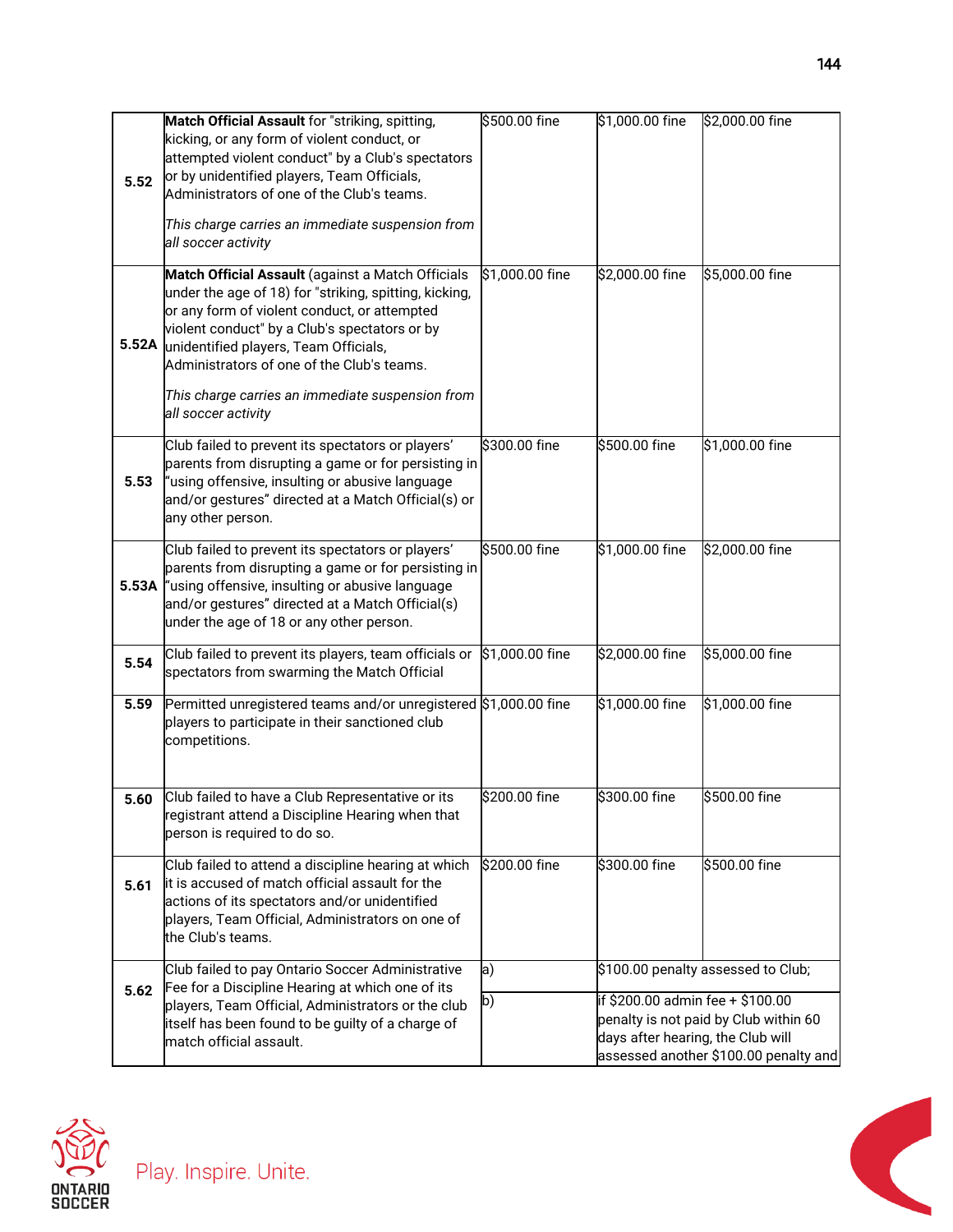|      |                                                                                                                                                                                                                                                                                                                                                                                                                                                                                                                                                                              | will be suspended from all soccer<br>activities until the \$400.00 is paid                                                                                                                                                                                                                                                                                  |                 |                                                                           |
|------|------------------------------------------------------------------------------------------------------------------------------------------------------------------------------------------------------------------------------------------------------------------------------------------------------------------------------------------------------------------------------------------------------------------------------------------------------------------------------------------------------------------------------------------------------------------------------|-------------------------------------------------------------------------------------------------------------------------------------------------------------------------------------------------------------------------------------------------------------------------------------------------------------------------------------------------------------|-----------------|---------------------------------------------------------------------------|
| 5.63 | Played an ineligible player on one of its teams in a The Club's team will forfeit all of the games in which an<br>game.                                                                                                                                                                                                                                                                                                                                                                                                                                                      | ineligible player played and the Club is fined \$500.00                                                                                                                                                                                                                                                                                                     |                 |                                                                           |
| 5.64 | Participated in a soccer activity from which the<br>organization was suspended                                                                                                                                                                                                                                                                                                                                                                                                                                                                                               | \$500.00 fine                                                                                                                                                                                                                                                                                                                                               | \$750.00 fine   | \$1,000.00 fine                                                           |
| 5.65 | (One of its teams) participated in an unsanctioned S500.00 fine<br>competition.                                                                                                                                                                                                                                                                                                                                                                                                                                                                                              |                                                                                                                                                                                                                                                                                                                                                             | \$750.00 fine   | \$1,000.00 fine                                                           |
| 5.66 | Acted in contravention of, or failed to act in<br>accordance with, "Operational Procedures". (see<br>restrictions in Operational Procedure 9.13)                                                                                                                                                                                                                                                                                                                                                                                                                             | \$200.00 fine                                                                                                                                                                                                                                                                                                                                               | \$400.00 fine   | \$600.00 fine                                                             |
| 5.67 | Acted in a manner deemed to be detrimental to the \$1,000.00 fine +<br>game. (see restrictions in Operational Procedure<br>9.13)                                                                                                                                                                                                                                                                                                                                                                                                                                             | \$2,000.00 bond                                                                                                                                                                                                                                                                                                                                             |                 | $$3,000.00$ fine + $$5,000.00$ fine +<br>\$5,000.00 bond \$10,000.00 bond |
| 5.68 | Committed one or more of the following:<br>a) Changed any information on a registration form<br>without the consent of the person being registered<br>on such form.<br>b) Provided false or inaccurate information on a<br>registration form.<br>c) Falsified a signature on a registration form.<br>d) Registered an individual in Ontario Soccer's<br>registration system without the signature of that<br>individual or parent/guardian on a Player<br>Registration Form.<br>e) Provided an invalid photograph of a person for<br>the purpose of registering that person. | \$1,000.00 fine                                                                                                                                                                                                                                                                                                                                             | \$2,000.00 fine | \$4,000.00 fine                                                           |
| 5.69 | Did not identify the correct person responsible for \$500.00 fine<br>an incident in which the accused was mistakenly<br>identified.                                                                                                                                                                                                                                                                                                                                                                                                                                          |                                                                                                                                                                                                                                                                                                                                                             | \$750.00 fine   | \$1,000.00 fine                                                           |
| 5.70 | Game is abandoned due to the action(s) of its<br>players, Team Officials, Administrators or<br>spectators and such action(s) are warranted as<br>valid reason(s) for abandoning the game.                                                                                                                                                                                                                                                                                                                                                                                    | \$500.00<br>\$750.00<br>\$1,000.00<br>In addition, if the abandoned game occurred in an<br>la)<br>Ontario Cup game, the team is ineligible to enter the<br>Ontario Cup in the subsequent year.<br>b) In addition, if the abandoned game occurred in an out-<br>of-province tournament, the team is ineligible to travel to<br>out-of-province for one year. |                 |                                                                           |
| 5.72 | One of its Team Officials or Administrators was<br>found quilty of inducing or attempting to induce a                                                                                                                                                                                                                                                                                                                                                                                                                                                                        | \$1,000.00 fine                                                                                                                                                                                                                                                                                                                                             | \$2,000.00 fine | \$3,000.00 fine                                                           |

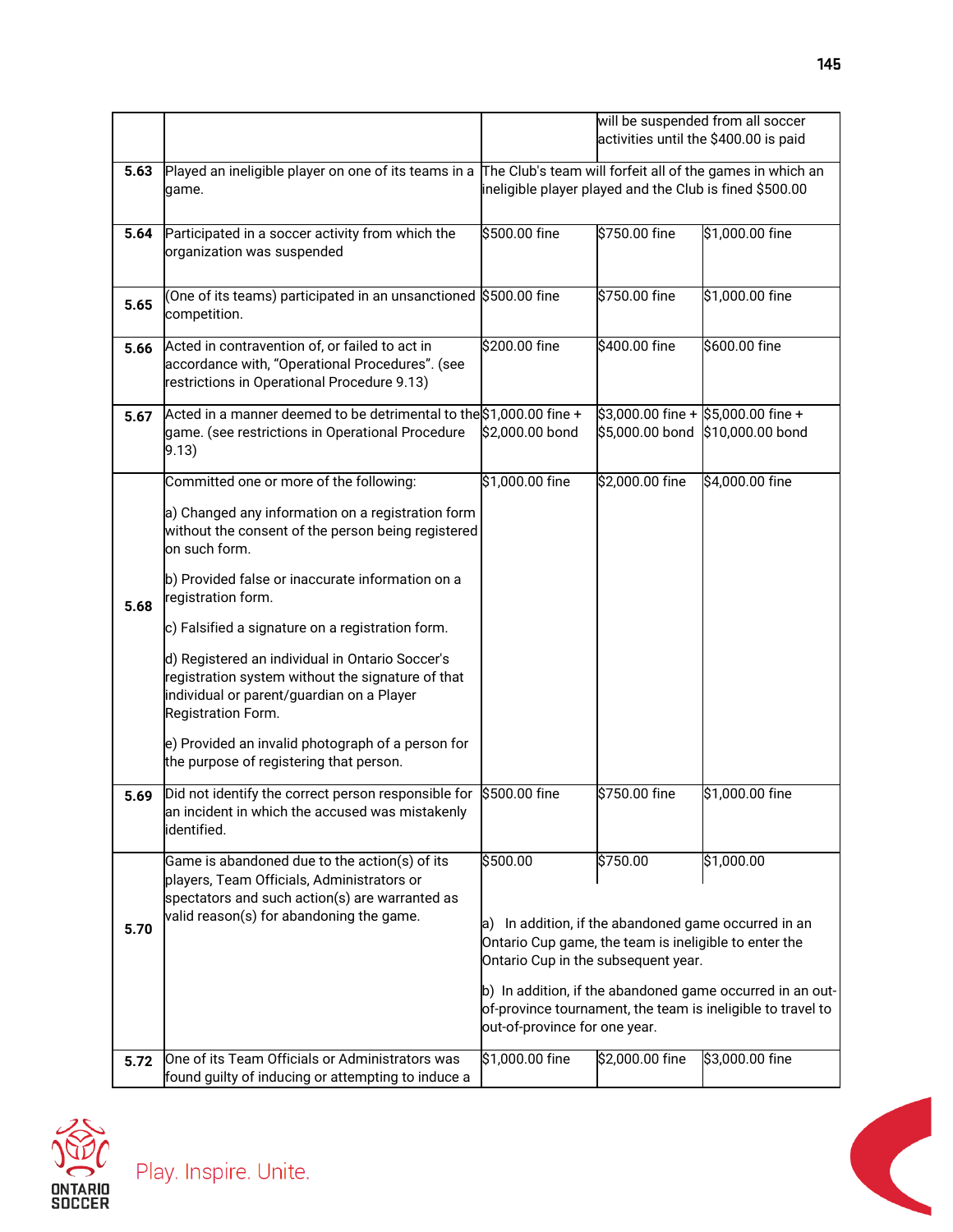|      | registered player to leave his/her team before the<br>end of that team's current playing season.                                                                                                                        |                                                                                                                                      |                                                                                                                                                             |                                                                                                                           |
|------|-------------------------------------------------------------------------------------------------------------------------------------------------------------------------------------------------------------------------|--------------------------------------------------------------------------------------------------------------------------------------|-------------------------------------------------------------------------------------------------------------------------------------------------------------|---------------------------------------------------------------------------------------------------------------------------|
| 5.73 | Any player, team official, administrator or club<br>spectator found guilty of racist, homophobic or<br>sexist comments made during a game or in the<br>vicinity of the playing field either during or after the<br>qame | S500.00 fine                                                                                                                         | \$1,000.00 fine                                                                                                                                             | \$2,000.00 fine                                                                                                           |
| 5.75 | Directly or indirectly encouraged or assisted in the<br>establishment or operation of an unsanctioned<br>soccer organization or competition                                                                             | \$1,000.00 fine                                                                                                                      | \$3,000.00 fine                                                                                                                                             | \$5,000.00 fine                                                                                                           |
| 5.77 | Did not register all of its Teams and players with<br><b>Ontario Soccer</b>                                                                                                                                             | \$500.00 fine for<br>leach team not<br>registered or<br>\$500.00 fine for<br>each 14 players<br>not registered,<br>whichever is less | \$1,000.00 fine<br>for each team<br>not registered or registered or<br>\$1,000.00 fine<br>for each 14<br>players not<br>registered,<br>whichever is<br>less | \$2,000.00 fine for<br>each team not<br>\$2,000.00 fine for<br>each 14 players not<br>registered, whichever<br>is less    |
| 5.78 | Did not register all of its Leagues, Divisions,<br>coaches and administrators with Ontario Soccer                                                                                                                       | \$200.00 fine for<br>each League,<br>Division, coach&<br>administrator not<br>registered with<br><b>Ontario Soccer</b>               | \$350.00 fine for<br>each League,<br>Division, coach<br>and<br>administrator<br>not registered<br>with Ontario<br>Soccer                                    | \$500.00 fine for each<br>League, Division,<br>coach and<br>administrator not<br>registered with<br><b>Ontario Soccer</b> |

| <b>Table 6 - Standard Penalties for Misconduct by a League</b> |                                                                                                                                                          |                                                    |                                                       |                                                            |
|----------------------------------------------------------------|----------------------------------------------------------------------------------------------------------------------------------------------------------|----------------------------------------------------|-------------------------------------------------------|------------------------------------------------------------|
| Type #                                                         | <b>Description of Misconduct</b>                                                                                                                         | <b>First playing</b><br>seasonal<br><b>Offence</b> | <b>Second playing</b><br>seasonal<br><b>Offence</b>   | <b>Third or More</b><br>playing seasonal<br><b>Offence</b> |
| 6.59                                                           | Permitted unregistered teams and/or<br>unregistered players to participate in sanctioned<br>competitions.                                                | \$1,000.00 fine                                    | \$2,500.00 fine                                       | S5,000.00 fine                                             |
| 6.64                                                           | Participated in a soccer activity from which the<br>league/organization was suspended                                                                    | l\$250.00 fine                                     | S500.00 fine                                          | \$1,000.00 fine                                            |
| 6.66                                                           | Intentionally acted in contravention of, or failed to \$200.00 fine<br>act in accordance with, a published Rule. (see<br>restrictions in Procedure 9.13) |                                                    | \$400.00 fine                                         | \$600.00 fine                                              |
| 6.67                                                           | Acted in a manner deemed to be detrimental to<br>the game. (see restrictions in Procedure 9.13)                                                          |                                                    | \$1,000.00 fine + \$3,000.00 fine + \$5,000.00 fine + | \$2,000.00 bond \$5,000.00 bond \$10,000.00 bond           |
| 6.68                                                           | Committed one or more of the following:                                                                                                                  | l\$500.00 fine                                     | \$1,000.00 fine                                       | \$2,000.00 fine                                            |



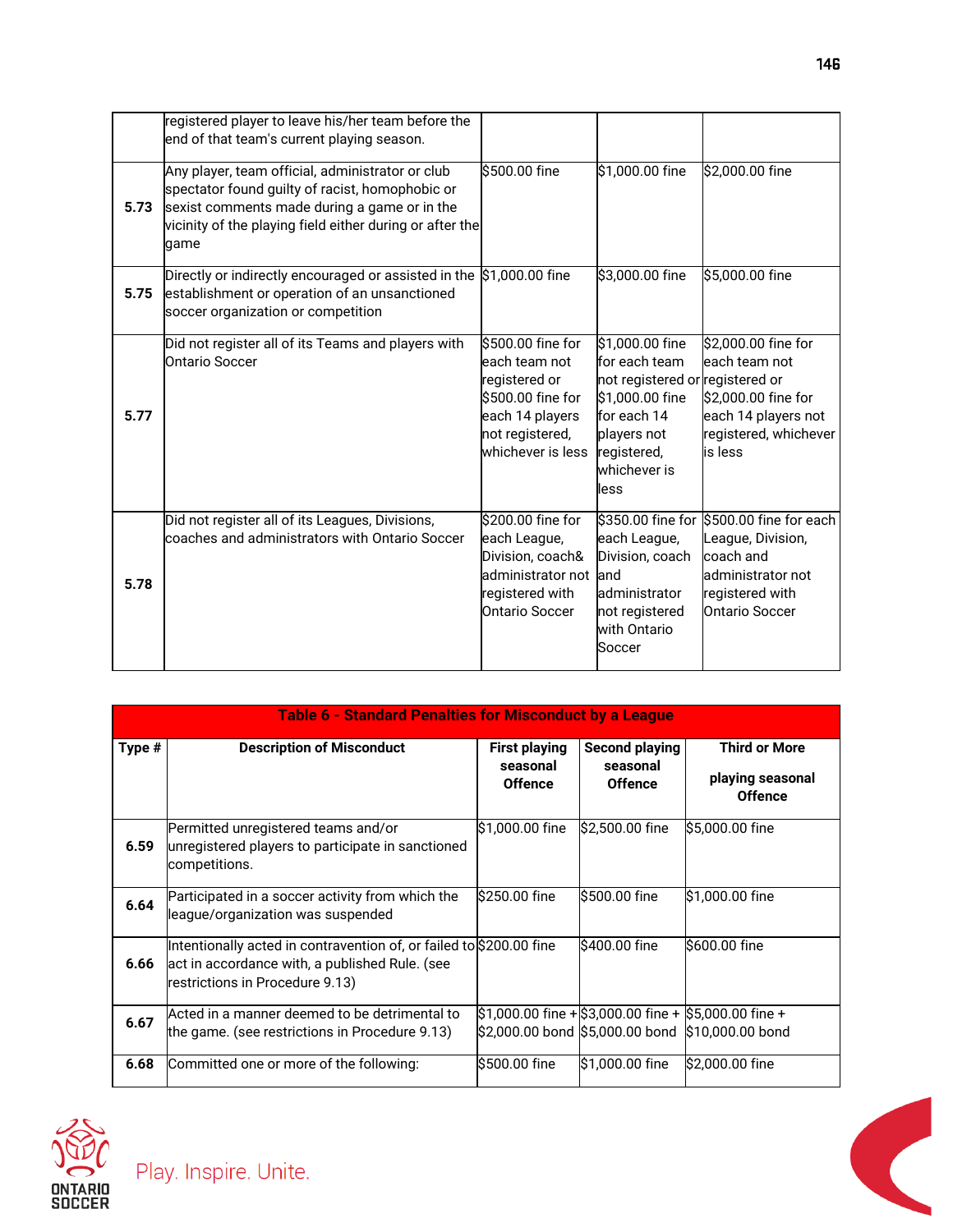|      | a) Changed any information on a registration<br>form without the consent of the person being<br>registered on such form.                    |                 |                  |                                                                    |
|------|---------------------------------------------------------------------------------------------------------------------------------------------|-----------------|------------------|--------------------------------------------------------------------|
|      | b) Provided false or inaccurate information on a<br>registration form.<br>c) Falsified a signature on a registration form.                  |                 |                  |                                                                    |
|      |                                                                                                                                             |                 |                  |                                                                    |
| 6.74 | Failure to abide by Ontario Soccer published<br>maximum match official game fees policies.                                                  | \$1,000.00 fine | $$2,000.00$ fine | $$3,000.00$ fine +<br>operation of league<br>subject to withdrawal |
| 6.75 | Directly or indirectly encouraged or assisted in<br>the establishment or operation of an<br>unsanctioned soccer organization or competition | \$1,000.00 fine | \$3,000.00 fine  | \$5,000.00 fine                                                    |

| <b>Table 7 - Standard Penalties for Misconduct by a District Association</b> |                                                                                                                                                                                                                                                                                                   |                                                    |                                           |                                                            |
|------------------------------------------------------------------------------|---------------------------------------------------------------------------------------------------------------------------------------------------------------------------------------------------------------------------------------------------------------------------------------------------|----------------------------------------------------|-------------------------------------------|------------------------------------------------------------|
| Type #                                                                       | <b>Description of Misconduct</b>                                                                                                                                                                                                                                                                  | <b>First playing</b><br>seasonal<br><b>Offence</b> | <b>Second playing</b><br>seasonal Offence | <b>Third or More</b><br>playing seasonal<br><b>Offence</b> |
| 7.59                                                                         | Permitted unregistered teams and/or unregistered<br>players to participate in sanctioned competitions.                                                                                                                                                                                            | \$1,000.00 fine                                    | \$2,500.00 fine                           | \$5,000.00 fine                                            |
| 7.64                                                                         | Participated in a soccer related activity during a<br>period in which the organization was "suspended<br>from all soccer related activities".                                                                                                                                                     | \$1,000.00 fine                                    | \$3,000.00 fine                           | \$5,000.00 fine                                            |
| 7.66                                                                         | Intentionally acted in contravention of, or failed to<br>act in accordance with, a "Published Rule". (see<br>restrictions in Procedure 9.13)                                                                                                                                                      | \$1,000.00 fine                                    | \$3,000.00 fine                           | \$5,000.00 fine                                            |
| 7.67                                                                         | Acted in a manner deemed to be detrimental to the \$1,000.00 fine +<br>game. (see restrictions in Procedure 9.13)                                                                                                                                                                                 | \$2,000.00 bond                                    | \$3,000.00 fine +<br>\$5,000.00 bond      | \$5,000.00 fine +<br>\$10,000.00 bond                      |
| 7.68                                                                         | Committed one or more of the following:<br>a) Changed any information on a registration form<br>without the consent of the person being registered<br>on such form.<br>b) Provided false or inaccurate information on a<br>registration form.<br>c) Falsified a signature on a registration form. | \$500.00 fine                                      | \$1,000.00 fine                           | \$2,000.00 fine                                            |
| 7.75                                                                         | Directly or indirectly encouraged or assisted in the<br>establishment or operation of an unsanctioned<br>soccer organization or competition                                                                                                                                                       | \$1,000.00 fine                                    | \$5,000.00 fine                           | \$10,000.00 fine                                           |

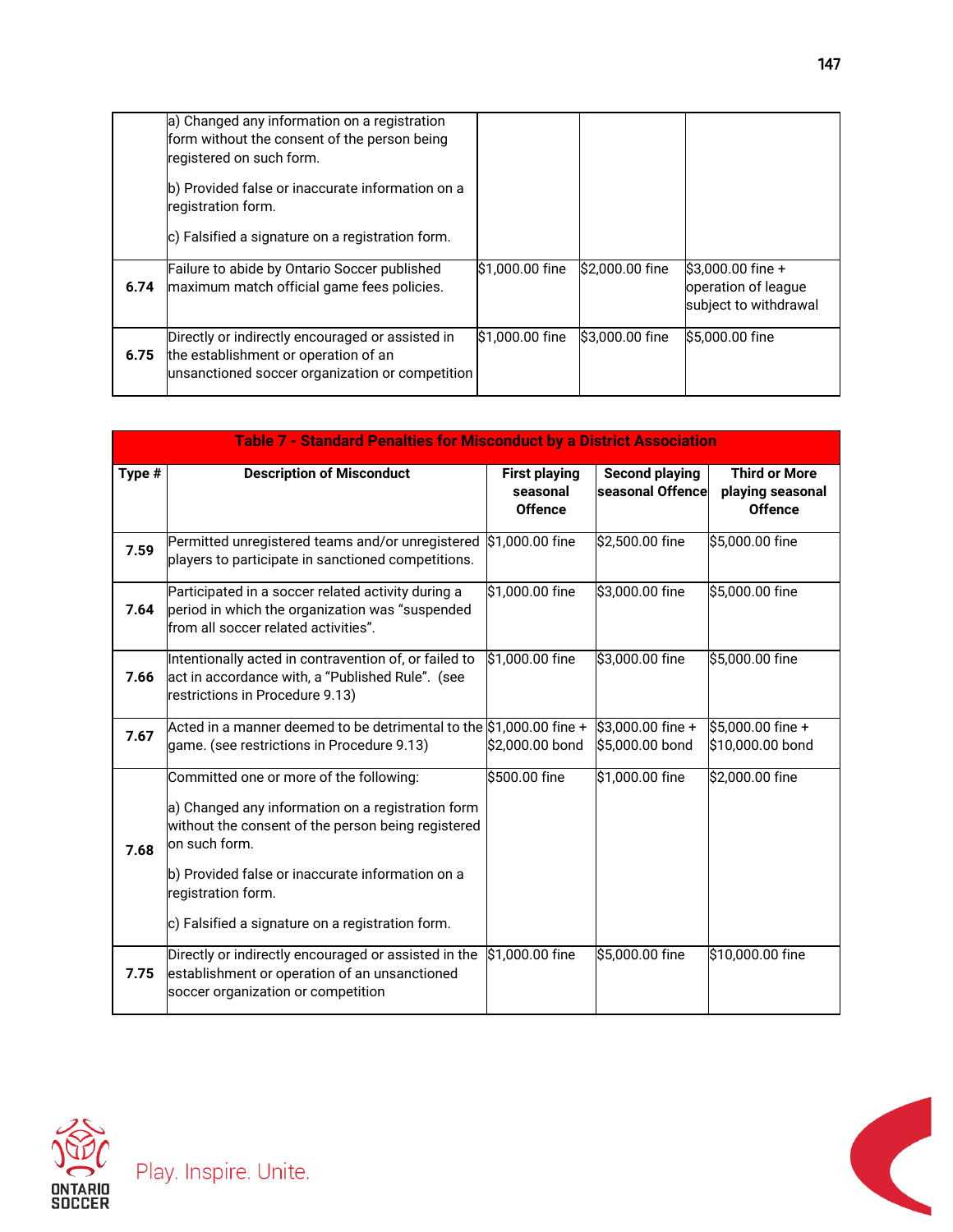|      | Failed to provide the required "case information"<br>within the required time-frames about: | S100.00 fine | S100.00 fine | S100.00 fine |
|------|---------------------------------------------------------------------------------------------|--------------|--------------|--------------|
| 7.82 | a) a Match Official Assault Case                                                            |              |              |              |
|      | b) Ontario Cup discipline referred to the District<br>Association                           |              |              |              |



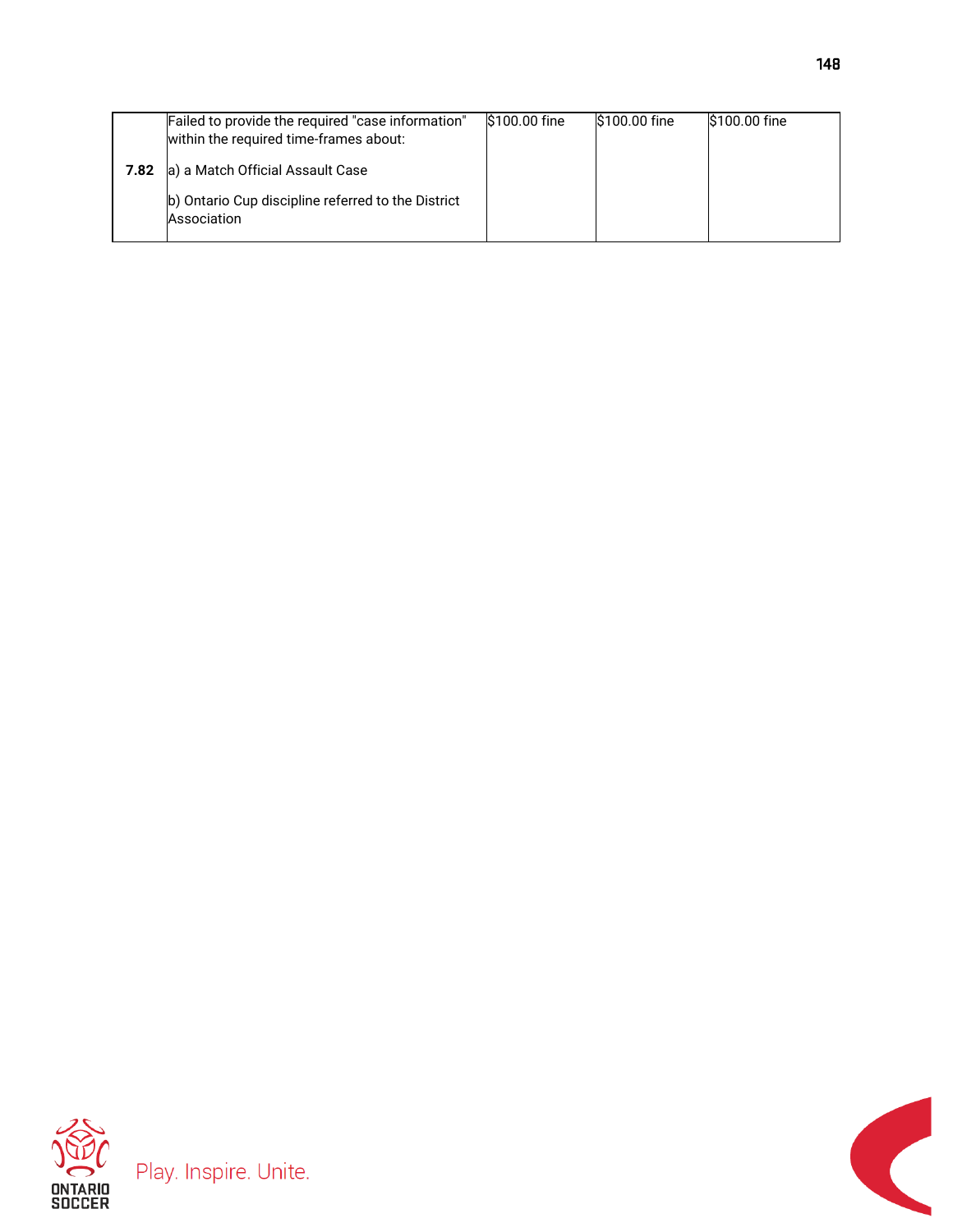## **PROCEDURE 10.0 - FEES, FINES, BONDS AND ADMINISTRATIVE SANCTIONS**

- **10.1** Fees, Fines and Bonds levied by any organization shall be in accordance with the Standard Penalties for Misconduct in Operational Procedure 9.0
- **10.1.1** The "Schedule of Fees and Financial Penalties" outlined in Operational Procedure 10.0 is applicable only to cases handled by an Ontario Soccer Discipline Hearing/Review Panel and are mandatory amounts. Fines and Bonds for cases under Ontario Soccer jurisdiction are as outlined in Tables 1-7 in Operational Procedures 9.0.

### **10.2 Schedule of Fees, Fines, Bonds and Penalties**

**10.2.1** Each Governing Organization shall define the amounts for its own "Schedule of Fees and Financial Penalties" to be implemented in discipline under its jurisdiction and shall include such schedule in its "Published Rules."

### **10.3 Discipline Hearing Administrative Fees**

- **10.3.1** A "Discipline Hearing Administrative Fee" may only:
	- a) Be charged if the accused registrant is found guilty
	- b) In the case of a Player, Team Official or Administrator, be charged to the Club with which the guilty person is registered or affiliated
- **10.3.2** Of the \$200.00 Discipline Hearing Administrative Fee" levied to the Club of the accused when the accused has been found guilty of match official assault, the District Association appointing Ontario Soccer Discipline Hearing Panel shall retain \$150.00 and remit \$50.00 to Ontario Soccer.

## **10.4 Bonds**

- **10.4.1** A Bond may be levied at the discretion of a Governing Organization for a specified period of time and purpose. There will be no interest paid to the person or organization required to submit the bond and this shall be so stated.
- **10.5** Any registrant failing to pay a fine, fee or bond imposed by a Discipline Hearing / Review Panel shall be subject to an additional monetary penalty and if still unpaid, shall be subject to suspension and shall remain under suspension until the imposed penalty (plus the original fee, fine, bond) is paid.



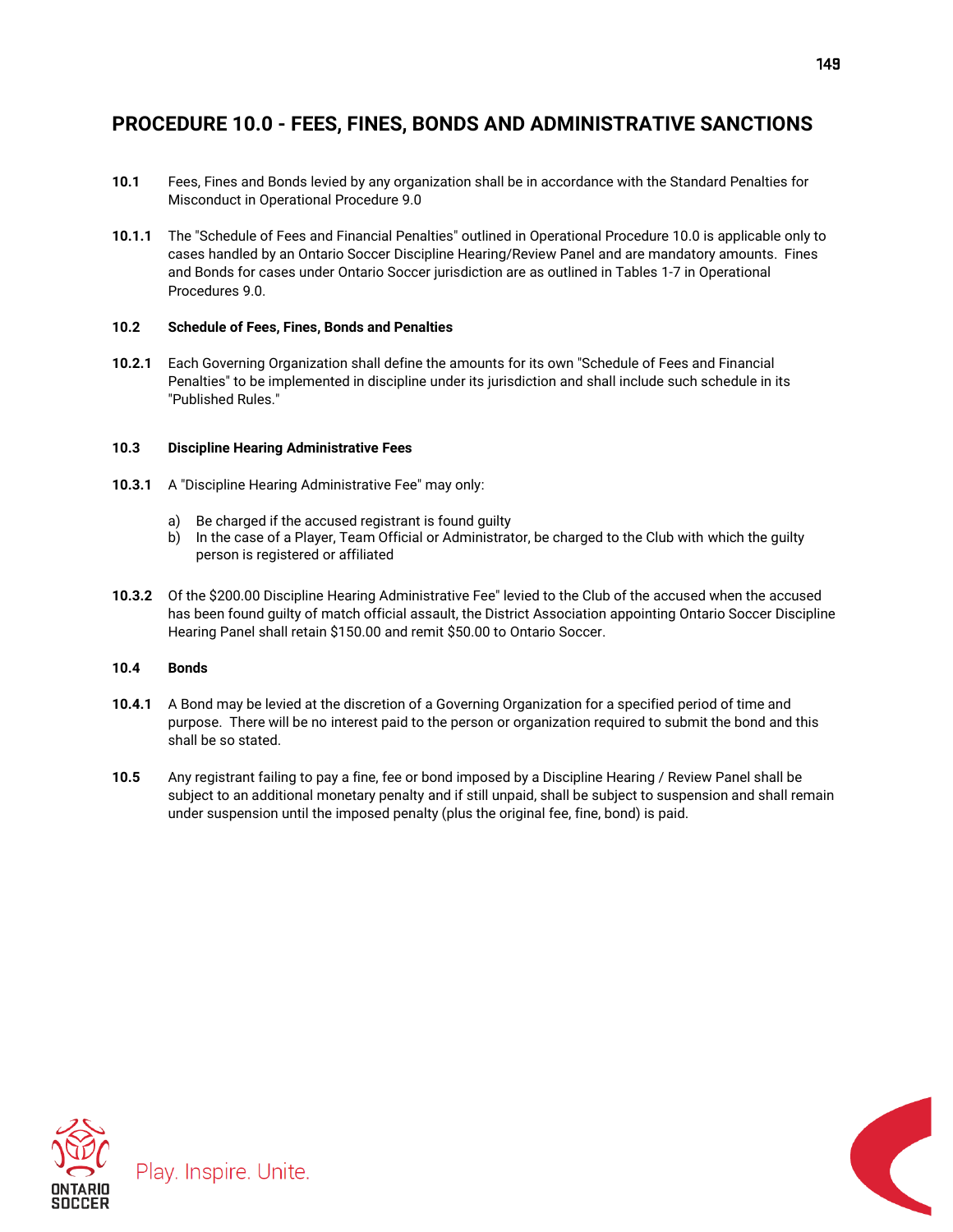# **PROCEDURE 11.0 - FEES, FINES, BONDS, AND PENALTIES**

| <b>Type of Fee or Penalty</b>                                                                                                                                        | <b>Fee or Penalty Charged To</b>                                                                                 | <b>Amount</b> |
|----------------------------------------------------------------------------------------------------------------------------------------------------------------------|------------------------------------------------------------------------------------------------------------------|---------------|
| Discipline Hearing Administrative Fee Charged to Club Club of the Player                                                                                             |                                                                                                                  | \$200.00      |
| (if Accused is found guilty of Match Official Assault)                                                                                                               | Club of the Coach                                                                                                | \$200.00      |
|                                                                                                                                                                      | Club of the Administrator                                                                                        | \$200.00      |
|                                                                                                                                                                      | Club (for cases involving its spectators and/or<br>unidentified players/coaches/administrators)                  | \$200.00      |
| Request for Hearing Fee (Under D.B.R. System)                                                                                                                        | Accused                                                                                                          | \$250.00      |
| Request for Hearing Fee when Accused is:<br>"Suspended until he/she Requests a Hearing"                                                                              | Accused                                                                                                          | \$250.00      |
| Request for Postponement of Discipline Hearing Fee                                                                                                                   | Accused                                                                                                          | \$250.00      |
| Applications For Suspension Review Fee                                                                                                                               | <b>Suspended Person</b>                                                                                          | \$50.00       |
| Appeal to Ontario Soccer fee                                                                                                                                         | Individual or Organization appealing decision                                                                    | \$750.00      |
| Appeal fee to Ontario Soccer when appeal is ruled out Deducted from appeal fee being returned<br>of order                                                            |                                                                                                                  | \$150.00      |
| Appeal fee to Ontario Soccer when appeal is denied                                                                                                                   | Deducted from appeal fee being returned                                                                          | \$750.00      |
| Appeal fee to respondent when appeal to upheld                                                                                                                       | to Organization                                                                                                  | \$750.00      |
| Appeal fee to appellant when appeal to upheld                                                                                                                        | to Organization                                                                                                  | \$150.00      |
| Appeal to Canada Soccer Fee                                                                                                                                          | Individual or Organization appealing decision.                                                                   | \$1500.00     |
| Penalty for late payment of a fee, fine or bond                                                                                                                      | Senior Player (Note: Only a player registered on<br>a senior team may be fined)                                  | \$50.00       |
|                                                                                                                                                                      | Coach                                                                                                            | \$50.00       |
|                                                                                                                                                                      | Administrator                                                                                                    | \$50.00       |
|                                                                                                                                                                      | <b>Match Official</b>                                                                                            | \$50.00       |
|                                                                                                                                                                      | Club                                                                                                             | \$100.00      |
|                                                                                                                                                                      | League or District Association                                                                                   | \$200.00      |
| Penalty for failure of Club to Pay Discipline Hearing<br>Administrative Fee in a case in which one of its<br>players, coaches, or administrators, or the Club itself | Club (if it fails to pay \$200.00 administrative<br>fee within 30 days of the hearing)                           | \$100.00      |
| (for a case involving its spectators and/or unidentified<br>players, coaches or administrators) has been found<br>guilty of Match Official Assault                   | Club (if it fails to pay \$200.00 administrative<br>fee and \$100.00 penalty within 60 days of the<br>hearing)   | \$100.00      |
|                                                                                                                                                                      | NOTE: A Club which is levied with Penalty #4.21 and<br>#4.22 shall be suspended from all soccer activities until |               |



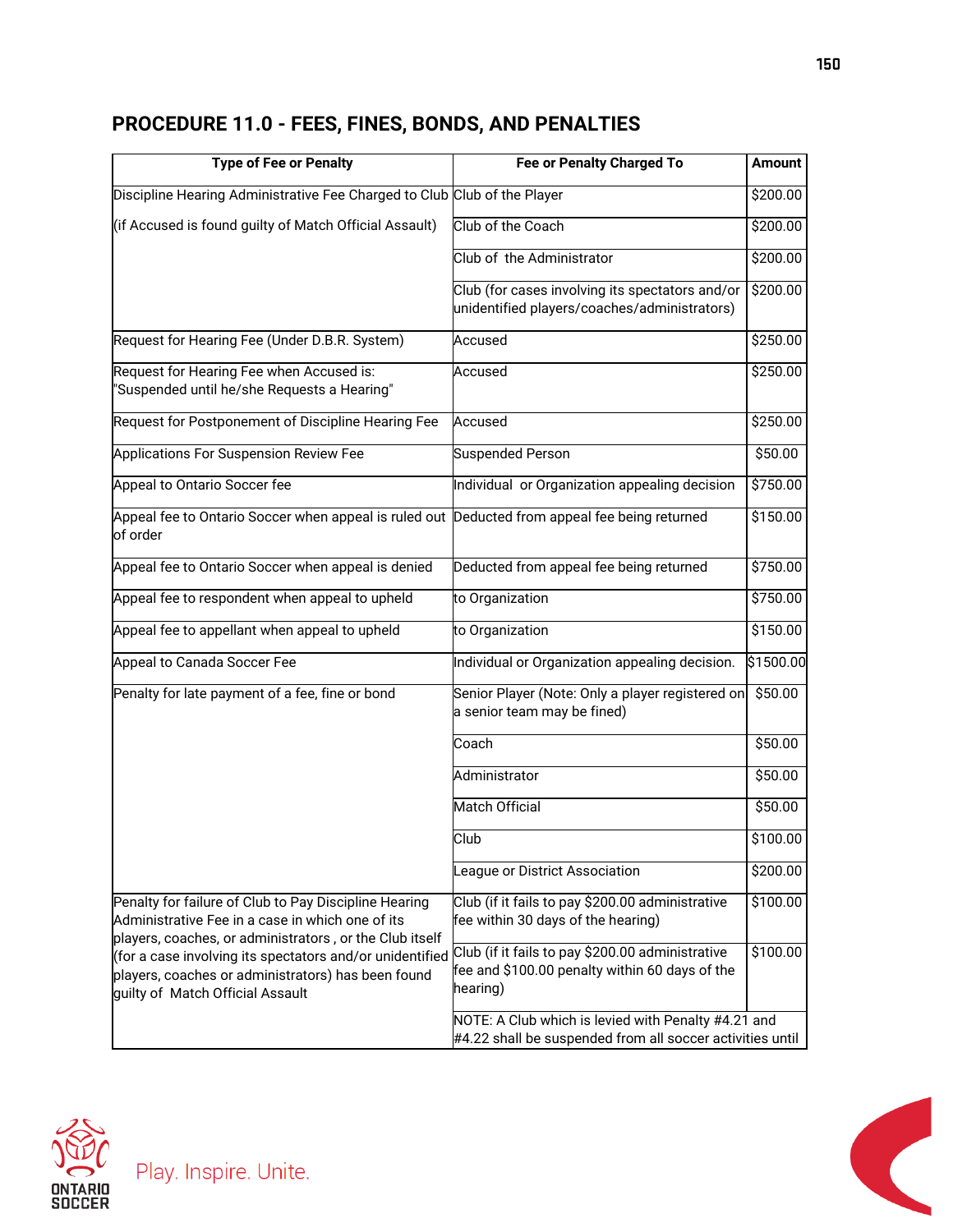|                                                                                                                                                                     | it pays \$200.00 administrative fee and both \$100.00<br>penalties.                                                                                                              |          |  |
|---------------------------------------------------------------------------------------------------------------------------------------------------------------------|----------------------------------------------------------------------------------------------------------------------------------------------------------------------------------|----------|--|
| Penalty for failing to provide (by the required deadline)<br>the required information about the charge involving<br>Match Official Assault to Ontario Soccer Office | District Association: for not submitting the<br>required information (about the charges)<br>within 10 days after charges are laid                                                | \$100.00 |  |
|                                                                                                                                                                     | District Association: for not submitting the<br>required information (about the decision)<br>within 10 days after the decision is made                                           | \$100.00 |  |
|                                                                                                                                                                     | District Association: for not submitting the<br>required information (ie., Minutes, Findings,<br>and Decision) within 30 days after the hearing<br>is concluded                  | \$100.00 |  |
|                                                                                                                                                                     | District Association: for not submitting the<br>required information (about the payment of<br>fees, fines, bonds, and/or penalties) within 30<br>days after payment of such      | \$100.00 |  |
| Penalty for failing to provide (by the required deadline)<br>the required information about the disposition of:                                                     | District Association, Provincial League,<br>Regional League or (governed by Ontario<br>Soccer) District Competitive League: for not<br>reporting, in writing within 30 days, the | \$100.00 |  |
| a) a caution report from an Ontario Cup game (in<br>which the player is disciplined for accumulating three<br>cautions); or                                         | disposition of a caution report from an<br>Ontario Cup game (in which the player is<br>disciplined for accumulating three cautions)                                              |          |  |
| b) a dismissal report from and Ontario Cup game                                                                                                                     | District Association, Provincial League,<br>Regional League or (governed by Ontario<br>Soccer) District Competitive League: for not<br>reporting, in writing within 30 days, the | \$100.00 |  |
|                                                                                                                                                                     | disposition of a dismissal report from an<br>Ontario Cup game                                                                                                                    |          |  |

## **PROCEDURE 12.0** – **ONTARIO SOCCER DISCIPLINE HEARINGS SCHEDULE**

- **12.1** Discipline related to the following Ontario Soccer programs fall under the jurisdiction of Ontario Soccer:
	- 1. League1 Ontario (L1O)
	- 2. Ontario Player Development League (OPDL)
	- 3. Provincial Indoor Soccer League (PISL)
	- 4. Ontario Cup (OC)
	- 5. Ontario Academy Soccer League (OASL)\*

\*Pilot project

- **12.2** Discipline by Review is to be conducted by each program and reported to Ontario Soccer within specified timelines.
- **12.3** All Discipline by Hearing for these programs will be conducted by each program's discipline panel and shall convene as per the scheduled hearing dates or as communicated by the program.